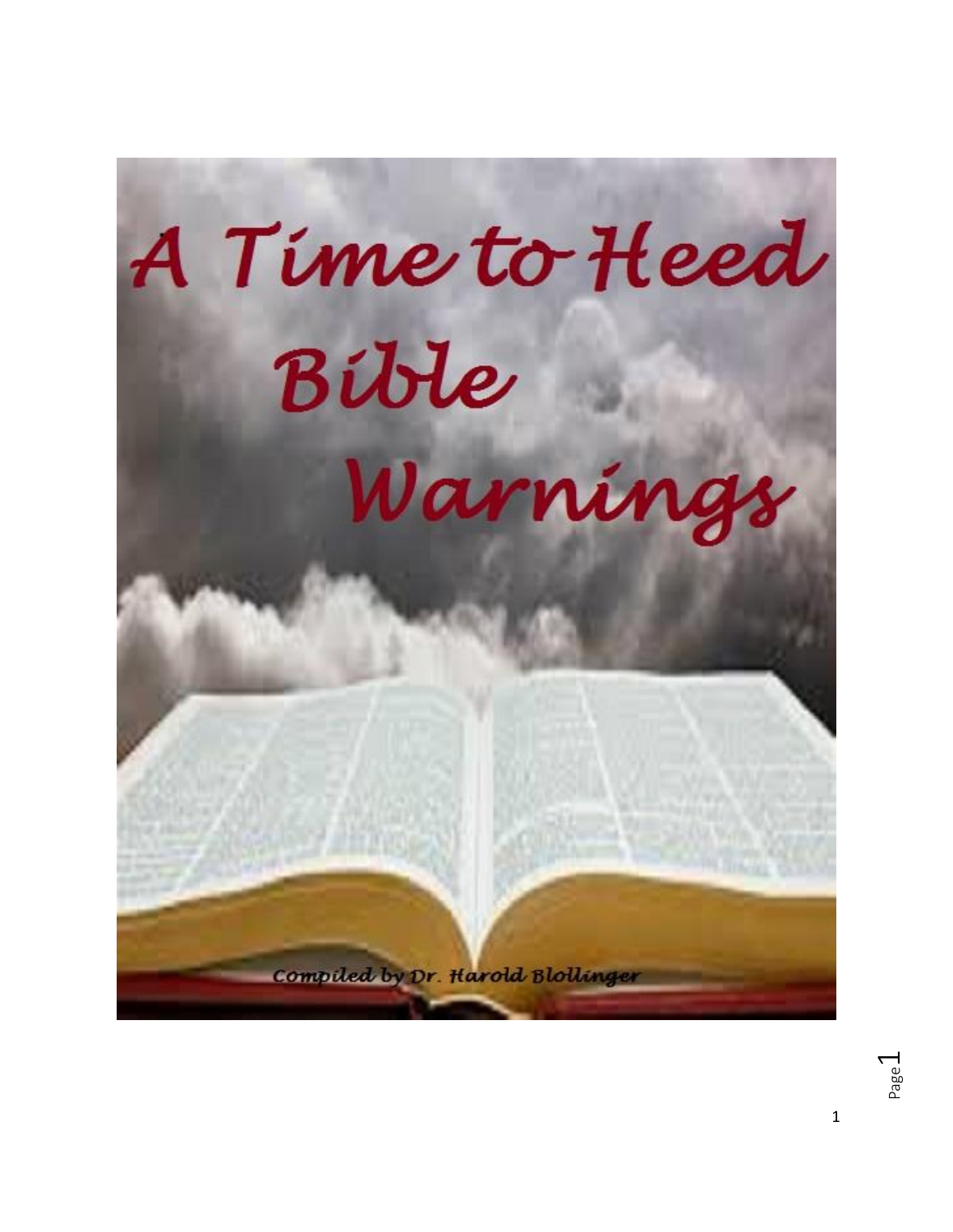# **Table of Contents**

| Forward    |                                              | 3              |
|------------|----------------------------------------------|----------------|
| Chapter 1  | Listen to God's warnings and warn the people | $\overline{4}$ |
| Chapter 2  | Warnings against abuse of authority          | 9              |
| Chapter 3  | Warnings against pride                       | 13             |
| Chapter 4  | Warnings against deception                   | 17             |
| Chapter 5  | Paul received a warning.                     | 22             |
| Chapter 6  | Guard yourself against idols.                | 26             |
| Chapter 7  | Beware that your hearts are not deceived.    | 31             |
| Chapter 8  | You have been appointed as watchmen          | 36             |
| Chapter 9  | The wages of sin is death.                   | 41             |
| Chapter 10 | Beware of denying Christ                     | 46             |

Page  $\mathrel{\sim}$ 

2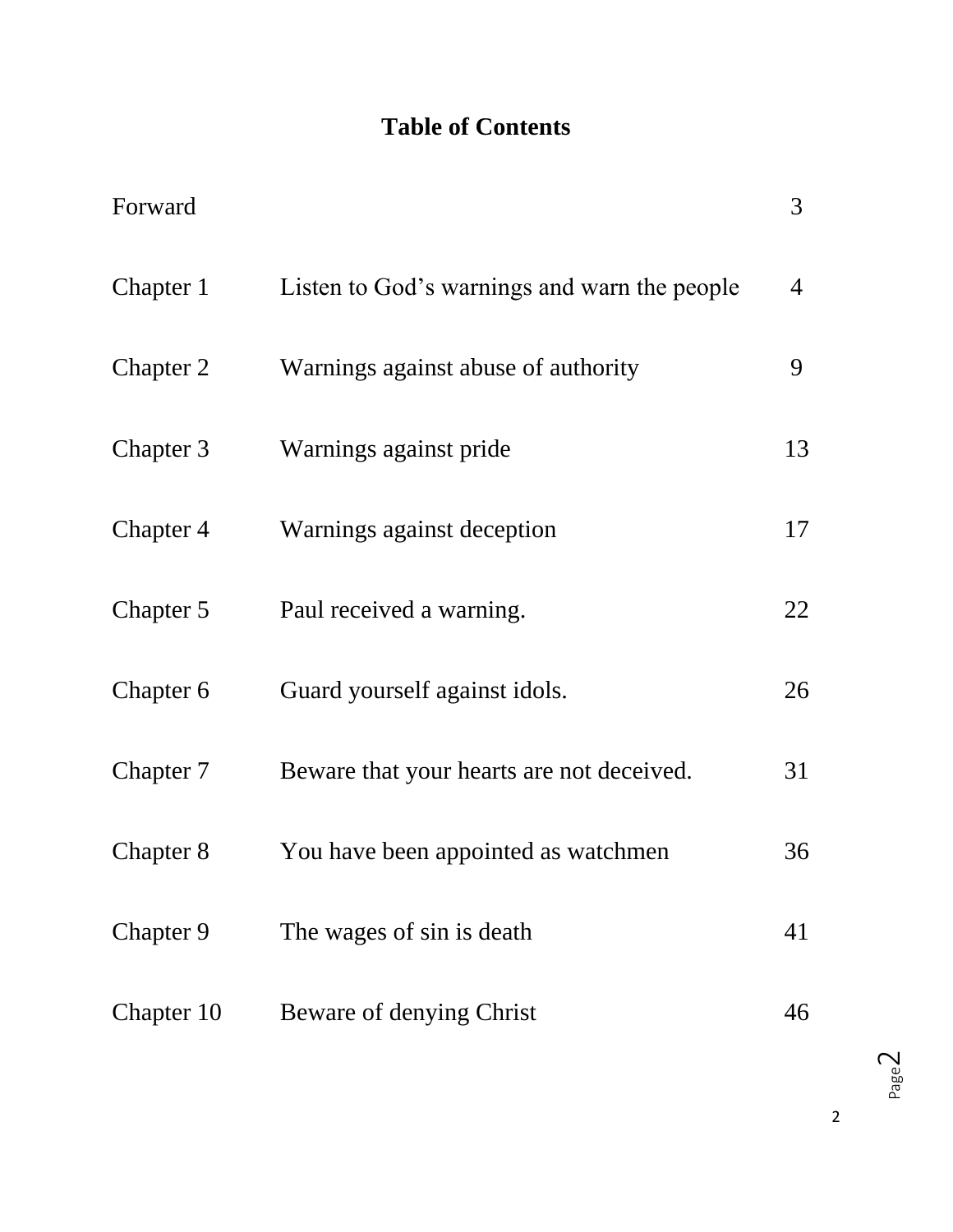### **Forward**

[Ezekiel 33:7-9](http://bible.knowing-jesus.com/Ezekiel/33/7)

"Now as for you, son of man, I have appointed you a watchman for the house of Israel; so you will hear a message from my mouth and give them warning from me.

"When I say to the wicked, 'O wicked man, you will surely die,' and you do not speak to warn the wicked from his way, that wicked man shall die in his iniquity, but his blood I will require from your hand."

But if you on your part warn a wicked man to turn from his way and he does not turn from his way, he will die in his iniquity, but you have delivered your life.

There are many warnings through the Word of God. When these warnings are not heeded, the Scriptures tell us what the outcome will be.

I challenge you to read and study these warnings. In this way, you can be a delight to the living God.

Page ന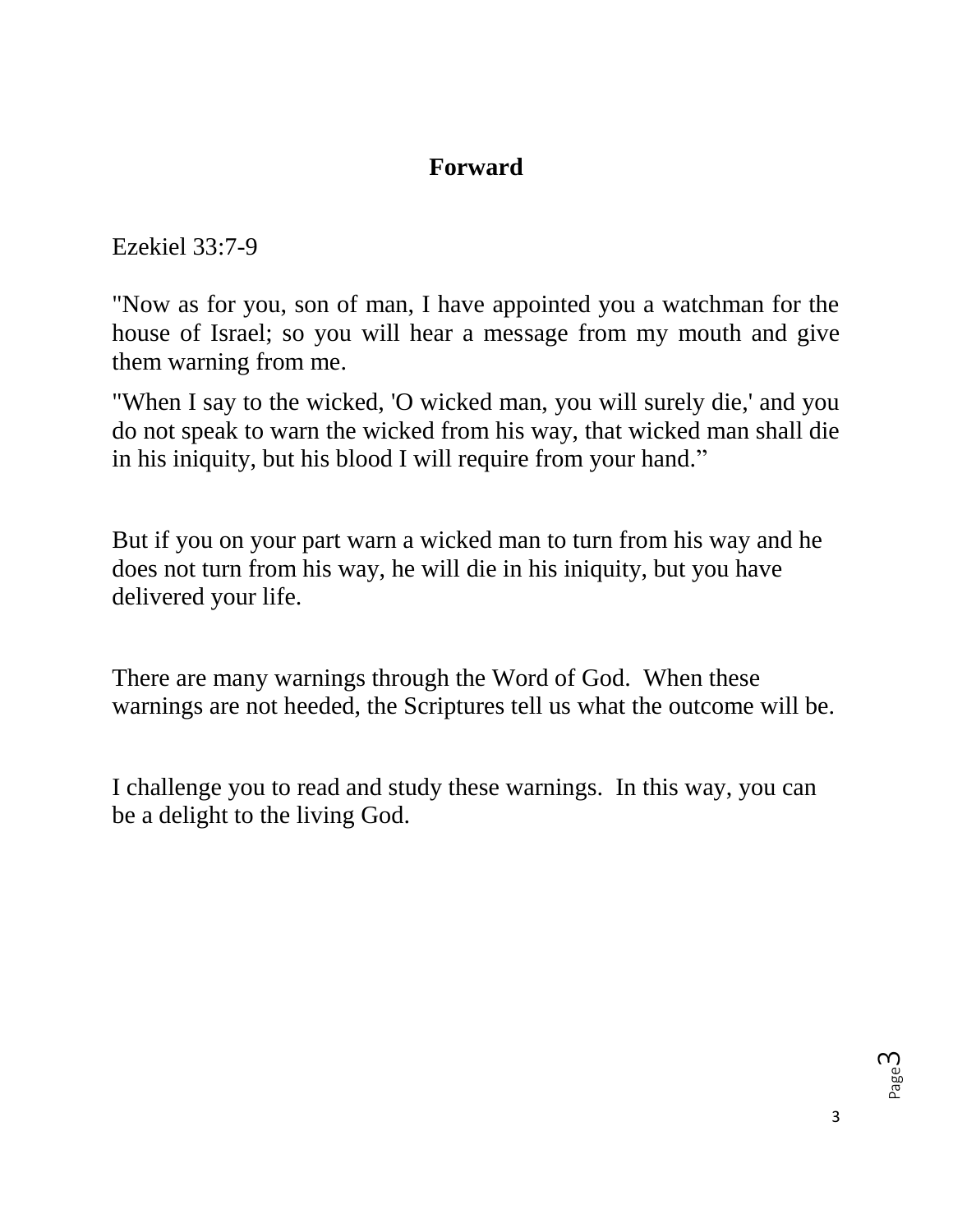## **Chapter 1**

![](_page_3_Picture_1.jpeg)

**Listen to what God says, and warn the people.**

# **Ezekiel 33:7-9**

 "Now, son of man, I am making you a watchman for the people of Israel. Therefore, listen to what I say and warn them for me.

If I announce that some wicked people are sure to die and you fail to warn them about changing their ways, then they will die in their sins, but I will hold you responsible for their deaths.

But if you warn them to repent and they don't repent, they will die in their sins, but you will not be held responsible.

Throughout the Bible there are many scriptures that contain warnings. No man liveth to himself nor dies to himself.

The exiles were discouraged by their past sins. This is an important turning point in this book—elsewhere in Ezekiel the people had refused to face their sins.

Page 4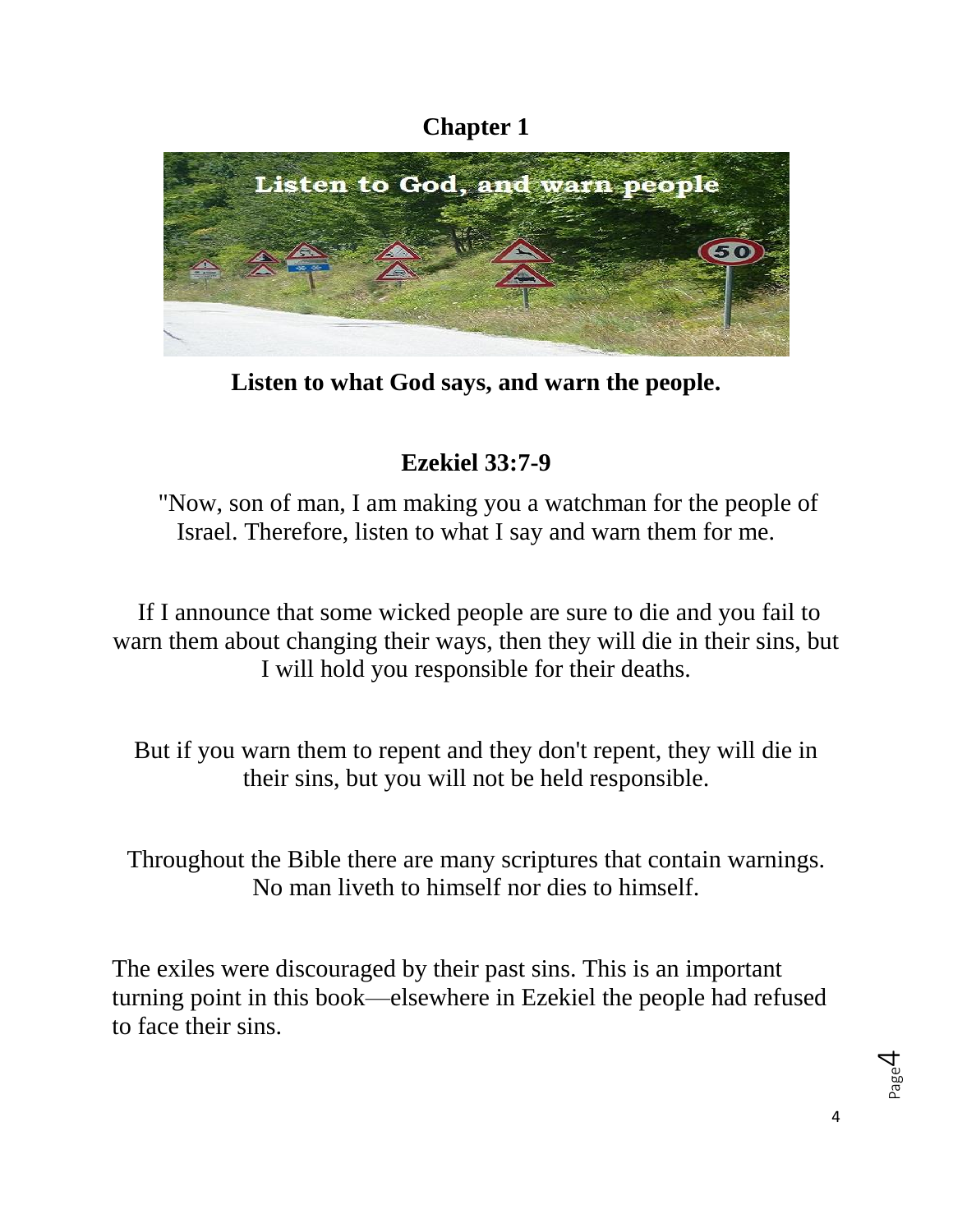Here, they felt heavy guilt for rebelling against God for so many years. Therefore, God assured them of forgiveness if they repented. God *wants* everyone to turn to him. God looks at what we are and will become, not what we have been. God gives you the opportunity to turn to him, if you will take it. Sincerely follow God, and ask him to forgive you when you fail.

This is all a part of the great Commission. That is, to give the warning that sin will bring forth death, while a life of Christian love, with repentance toward God will bring eternal life.

Do not hesitate to use the word of God to all who will hear. You are God's ambassador.

### **Make preparation for a famine.**

[Genesis 41:28-32](http://bible.knowing-jesus.com/Genesis/41/28)

This will happen just as I have described it, for God has shown you what he is about to do.

The next seven years will be a period of great prosperity throughout the land of Egypt. But afterward there will be seven years of famine so great that all the prosperity will be forgotten and wiped out. Famine will destroy the land.

This famine will be so terrible that even the memory of the good years will be erased. As for having the dream twice, it means that God has decreed the matter and that he will make these events happen soon.

Page ഥ

5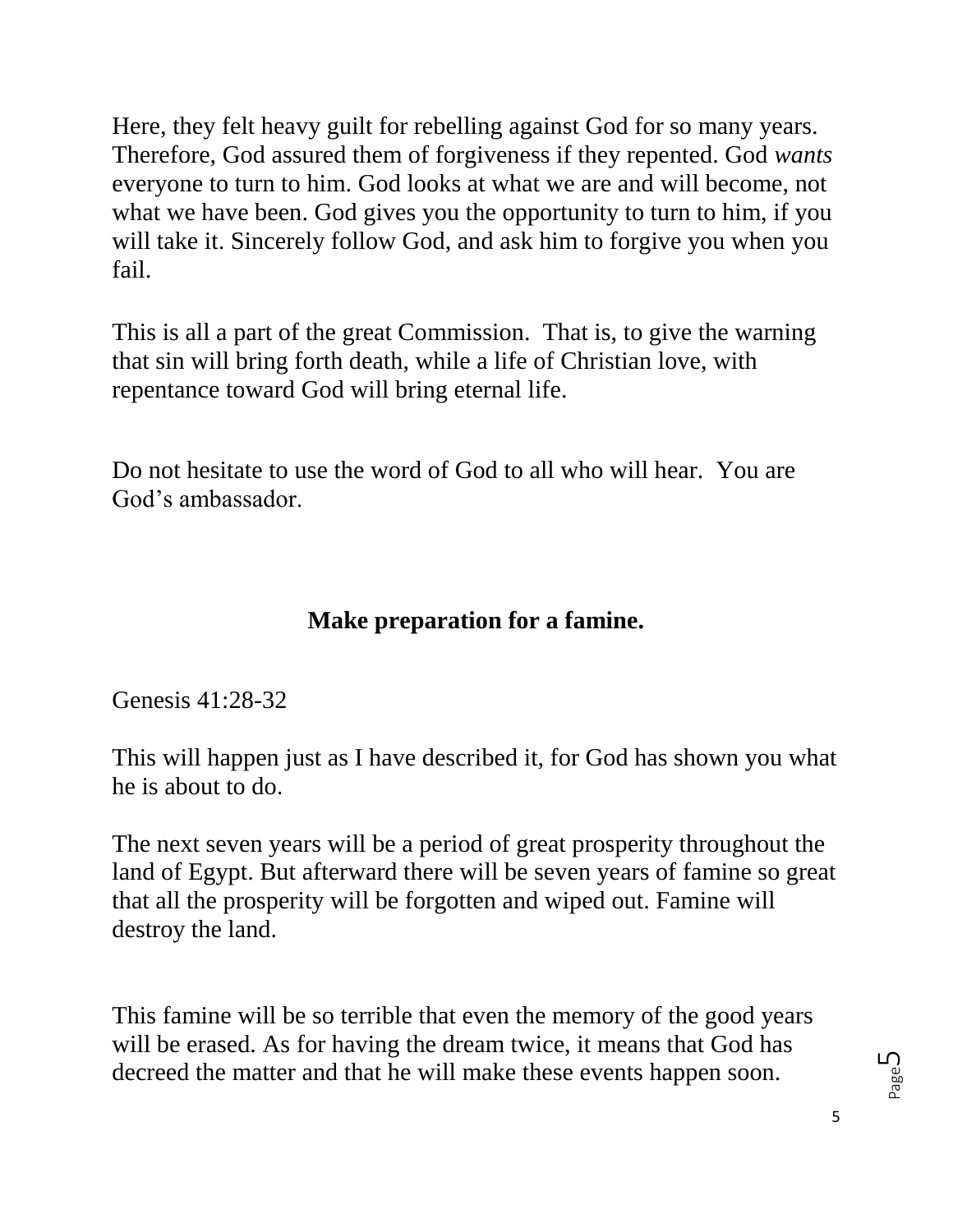After interpreting Pharaoh's dream, Joseph gave the king a survival plan for the next 14 years. The only way to prevent starvation was through careful planning; without a famine plan Egypt would have turned from prosperity to ruin.

Many find detailed planning boring and unnecessary. But planning is a responsibility, not an option. Joseph was able to save a nation by translating God's plan for Egypt into practical actions (implementation). We must take time to translate God's plan for us into practical actions too.

#### **The city will be destroyed.**

Then the two men said to Lot, "Whom else have you here? A son-inlaw, and your sons, and your daughters, and whomever you have in the city, bring them out of the place; for we are about to destroy this place, because their outcry has become so great before the LORD that the LORD has sent us to destroy it."

### **Times of war, famine and earthquakes**

[Matthew 24:6-7](http://bible.knowing-jesus.com/Matthew/24/6)

"You will be hearing of wars and rumors of wars. See that you are not frightened, for those things must take place, but that is not yet the end. "For nation will rise against nation, and kingdom against kingdom, and in various places there will be famines and earthquakes.

Page ص

6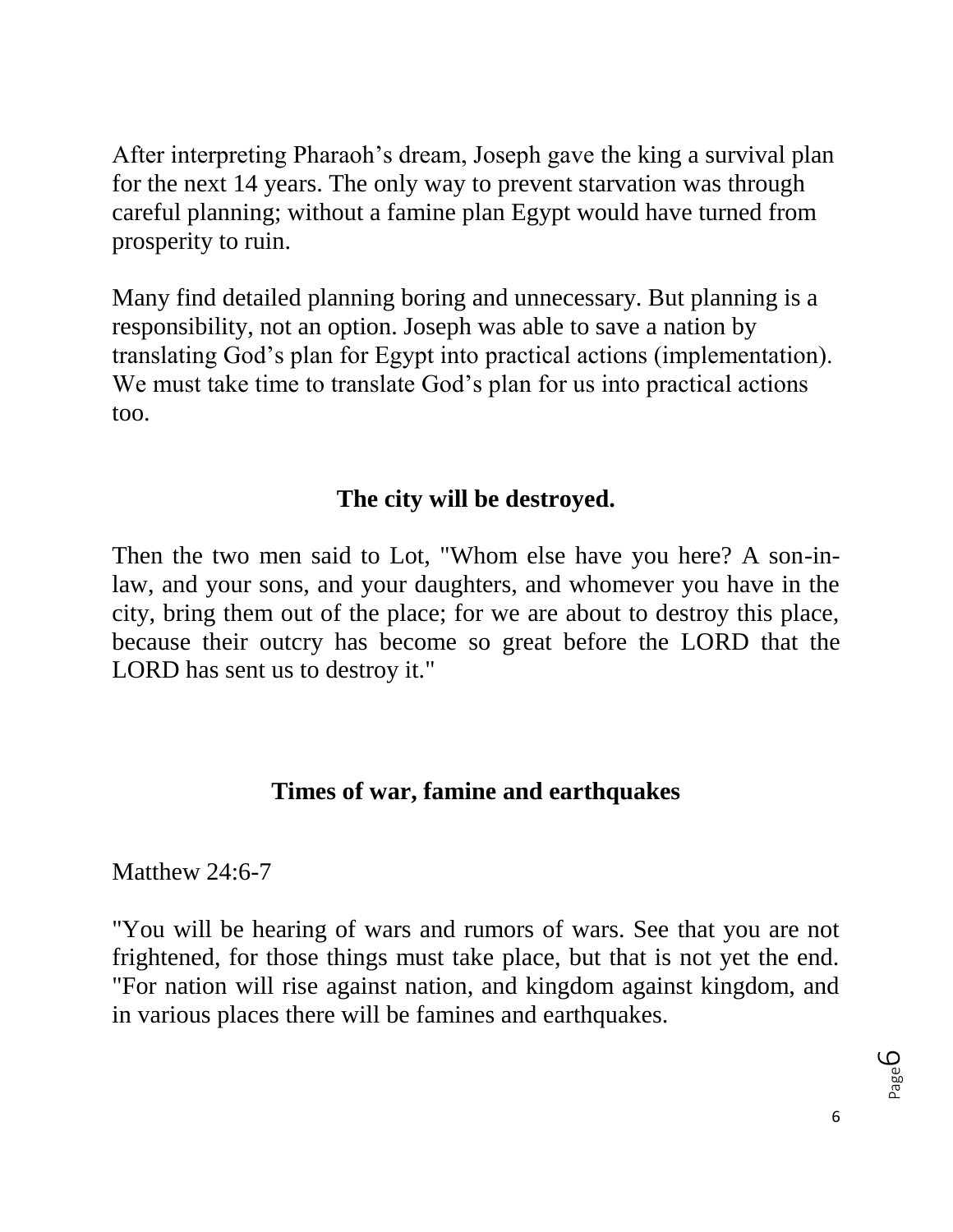You may not be facing intense persecution now, but Christians in other parts of the world are. As you hear about Christians suffering for their faith, remember that they are your brothers and sisters in Christ. Pray for them. Ask God what you can do to help them in their troubles. When one part suffers, the *whole* body suffers. But when all the parts join together to ease the suffering, the whole body benefits (1 Cor. 12:26).

#### **These are the beginning of sorrow.**

[Mark 13:7-8](http://bible.knowing-jesus.com/Mark/13/7)

"When you hear of wars and rumors of wars, do not be frightened; those things must take place; but that is not yet the end. "For nation will rise up against nation, and kingdom against kingdom; there will be earthquakes in various places; there will also be famines. These things are merely the beginning of birth pangs.

What are the signs of the end times? There have been people in every generation since Christ's resurrection claiming to know exactly when Jesus would return. No one has been right yet, however, because Christ will return on God's timetable, not ours. Jesus predicted that before his return, false teachers claiming to have revelations from God would mislead many believers.

According to Scripture, the one clear sign of Christ's return will be his unmistakable appearance in the clouds, which will be seen by all people (Mark 13:26; Rev. 1:7). In other words, you do not have to wonder whether a certain person is the Messiah or whether these are the "end times." When Jesus returns, *you will know* beyond a doubt, because it will be evident to all true believers. Beware of groups who claim special

7

Page  $\overline{\phantom{1}}$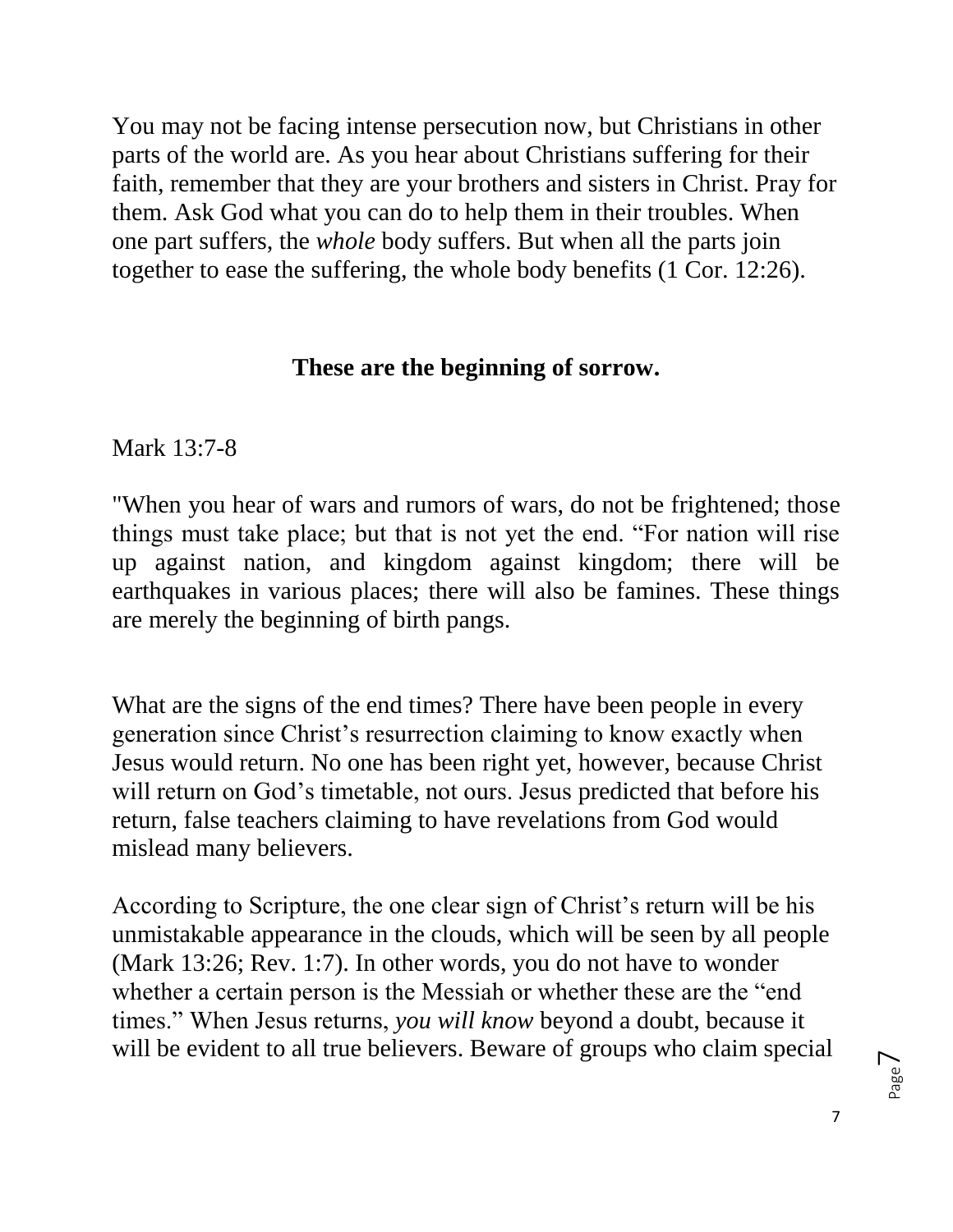knowledge of the last days, because no one knows when that time will be (Mark 13:32).

Be cautious about saying, "This is it!" but be bold in your total commitment to have your heart and life ready for Christ's return.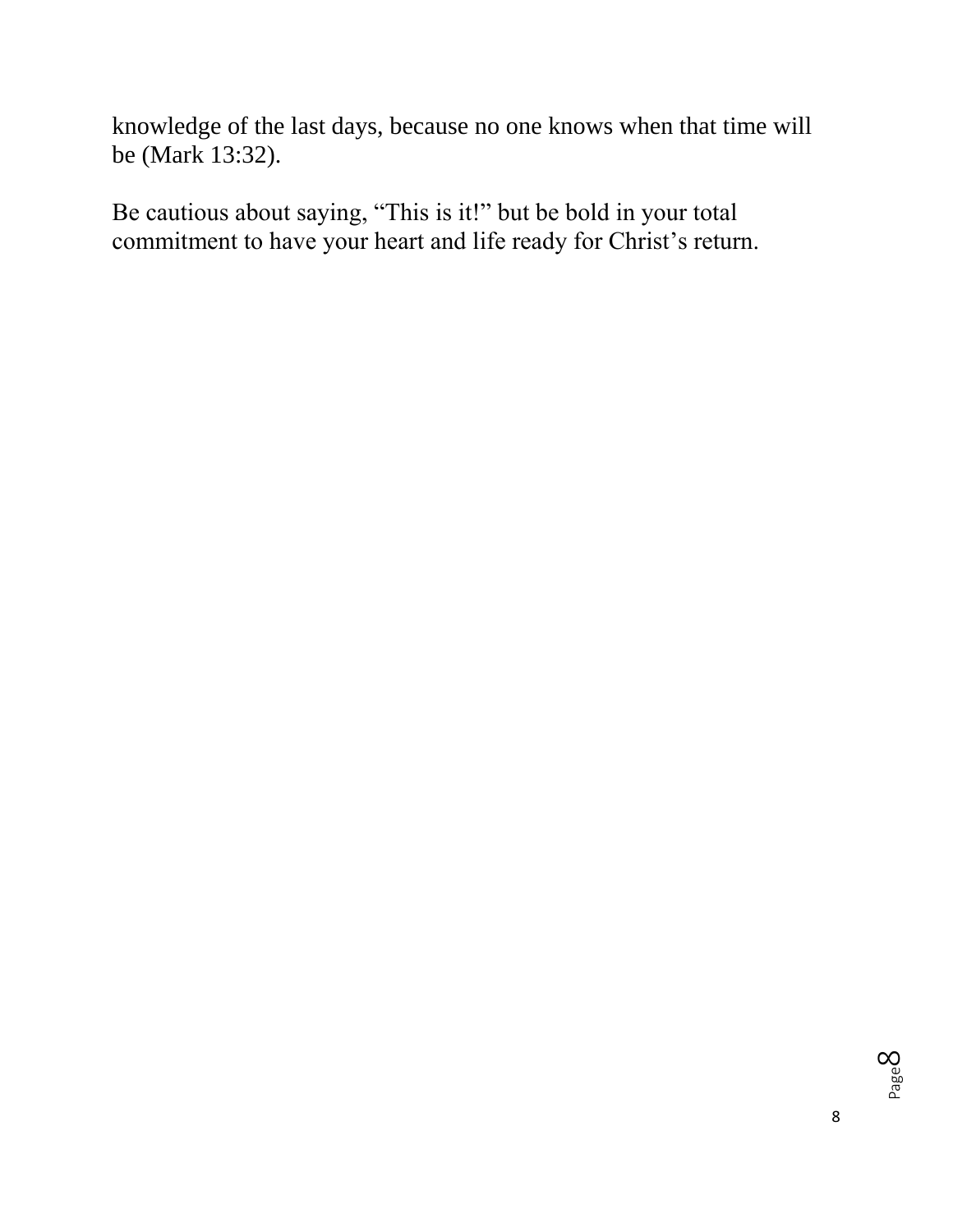![](_page_8_Picture_0.jpeg)

**[Warnings against](http://bible.knowing-jesus.com/topics/Abuse-Of-Authority,-Warnings-Against) abuse of authority**

[Ephesians 6:9](http://bible.knowing-jesus.com/Ephesians/6/9)

And masters, do the same things to them, and give up threatening, knowing that both their Master and yours is in heaven, and there is no partiality with Him.

Although Christians be at different levels of Christian society, we are all equal before God. He does not play favorites; no one is more important than anyone else. Paul's letter to Philemon stresses the same point: Philemon, the master, and Onesimus, his slave, were brothers in Christ.

## **You have been admonished with tears**

[Acts 20:31](http://bible.knowing-jesus.com/Acts/20/31)

"Therefore be on the alert, remembering that night and day for a period of three years I did not cease to admonish each one with tears.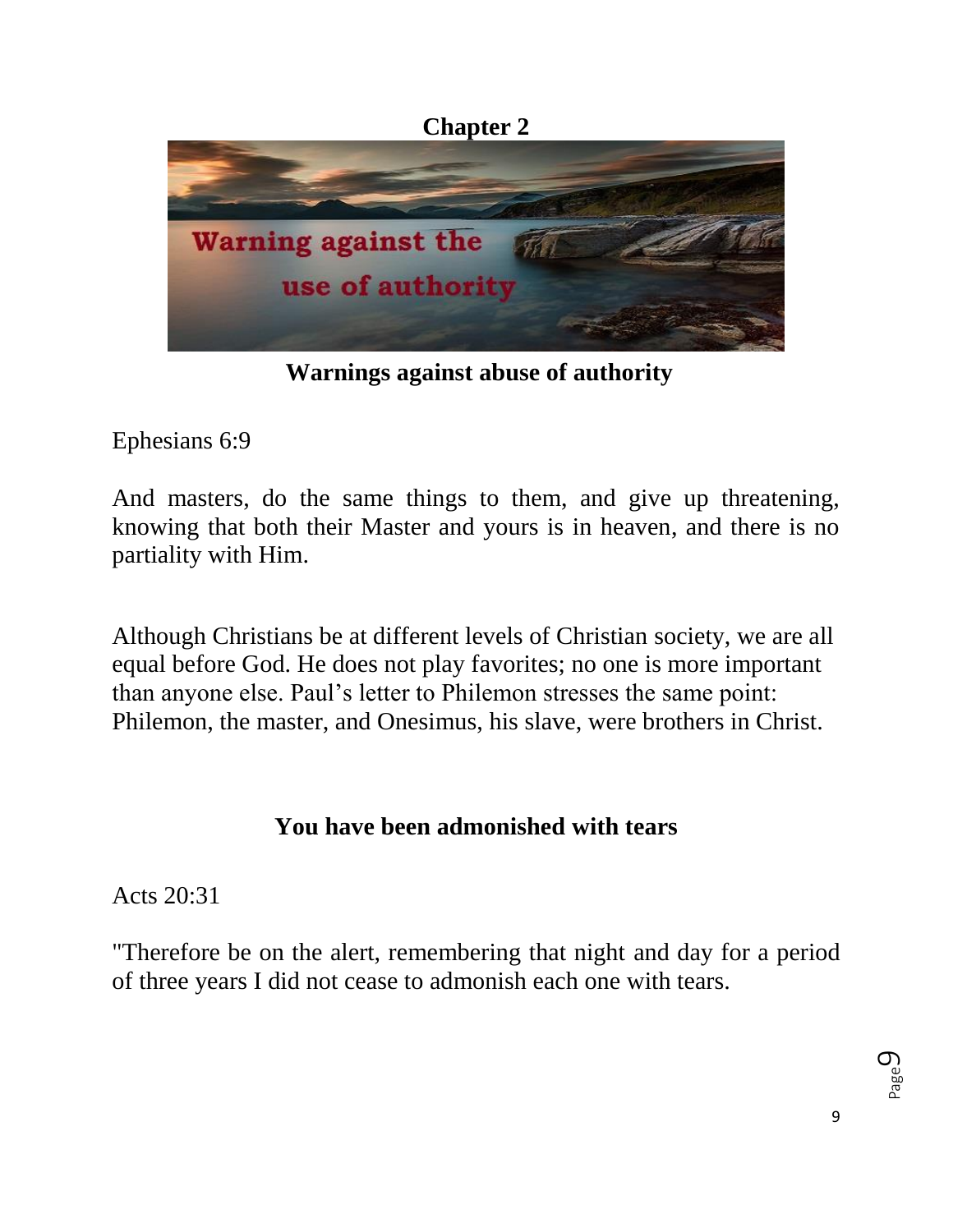These officials of the province were government officials, responsible for the religious and political order of the region. Paul's message had reached all levels of society, crossing all social barriers and giving Paul friends in high places.

## **[Warnings Regarding](http://bible.knowing-jesus.com/topics/Ambition,-Warnings-Regarding) pride**

[Luke 22:26](http://bible.knowing-jesus.com/Luke/22/26)

"But it is not this way with you, but the one who is the greatest among you must become like the youngest, and the leader like the servant.

The most important event in human history was about to take place, and the disciples were still arguing about their prestige in the kingdom! Looking back, we say, "This was no time to worry about status." But the disciples, wrapped up in their own concerns, did not perceive what Jesus had been trying to tell them about his approaching death and resurrection.

What are your major concerns today? Twenty years from now, as you look back, will these worries look petty and inappropriate? Get your eyes off yourself and get ready for Christ's coming into human history for the second time.

The world's system of leadership is very different from leadership in God's kingdom. Worldly leaders are often selfish and arrogant as they claw their way to the top. (Some kings in the ancient world gave themselves the title "Benefactor.") But among Christians, the leader is to be the one who *serves* best.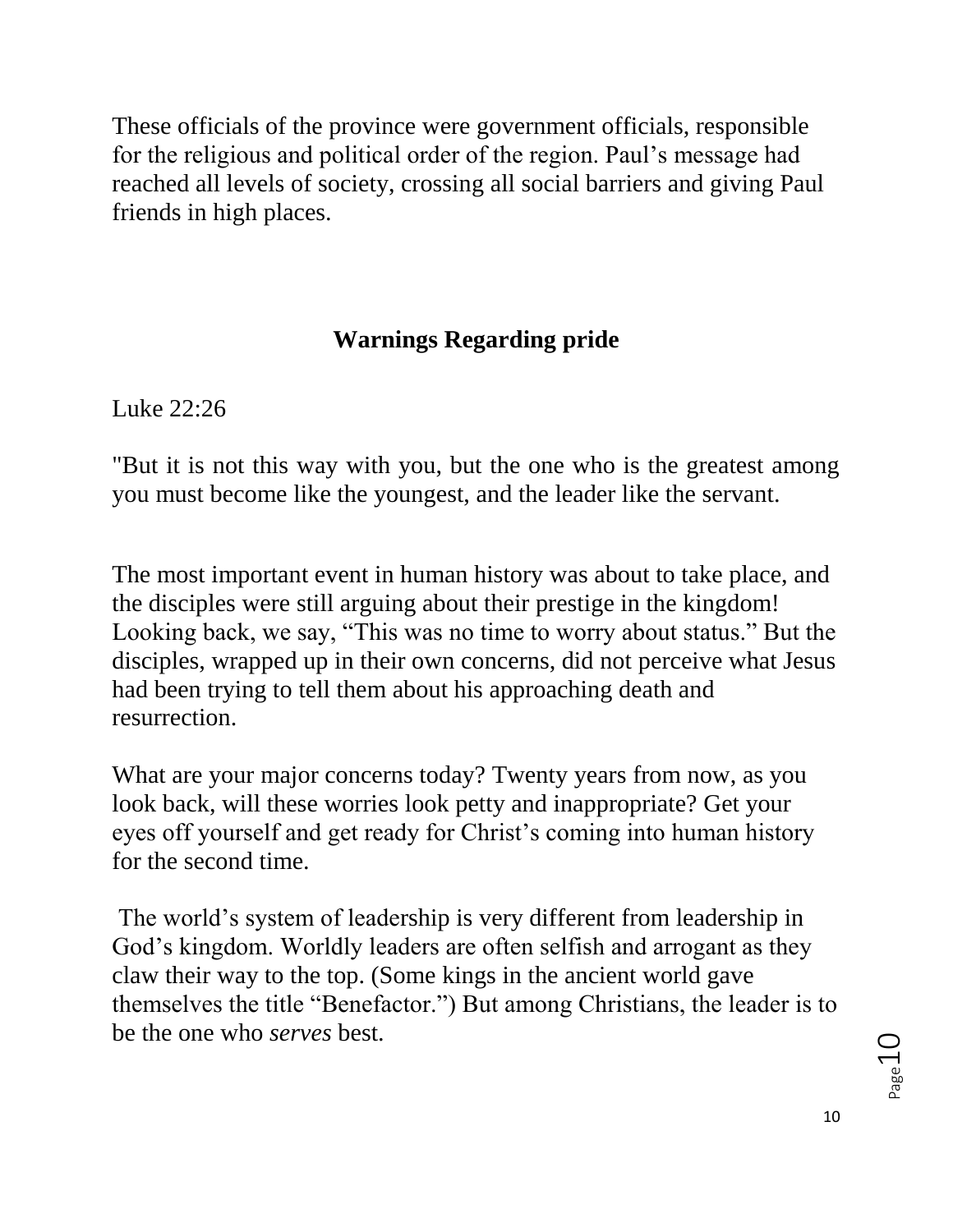There are different styles of leadership—some lead through public speaking, some through administering; some through relationships—but every Christian leader needs a servant's heart. Ask the people you lead how you can serve them better.

#### **[Personal Warnings](http://bible.knowing-jesus.com/topics/Apostasy,-Personal-Warnings) concerning apostasy**

[2 Corinthians 11:2-3](http://bible.knowing-jesus.com/2-Corinthians/11/2-3)

For I am jealous for you with a godly jealousy; for I betrothed you to one husband, so that to Christ I might present you as a pure virgin.

The Corinthians' sincere and pure devotion to Christ was being threatened by false teaching. Paul did not want the believers to lose their single-minded love for Christ. Keeping Christ first in our lives can be very difficult when we have so many distractions threatening to sidetrack our faith.

Just as Eve lost her focus by listening to the serpent, we too can lose our focus by letting our lives become overcrowded and confused. Is there anything that weakens your commitment to keep Christ first in your life? How can you minimize the distractions that threaten your devotion to him?

The Corinthian believers fell for smooth talk and messages that sounded good and seemed to make sense. Today there are many false teachings that seem to make sense.

Don't believe someone simply because he or she sounds like an authority or says words you like to hear. Search the Bible and check his or her teachings against God's Word.

Page1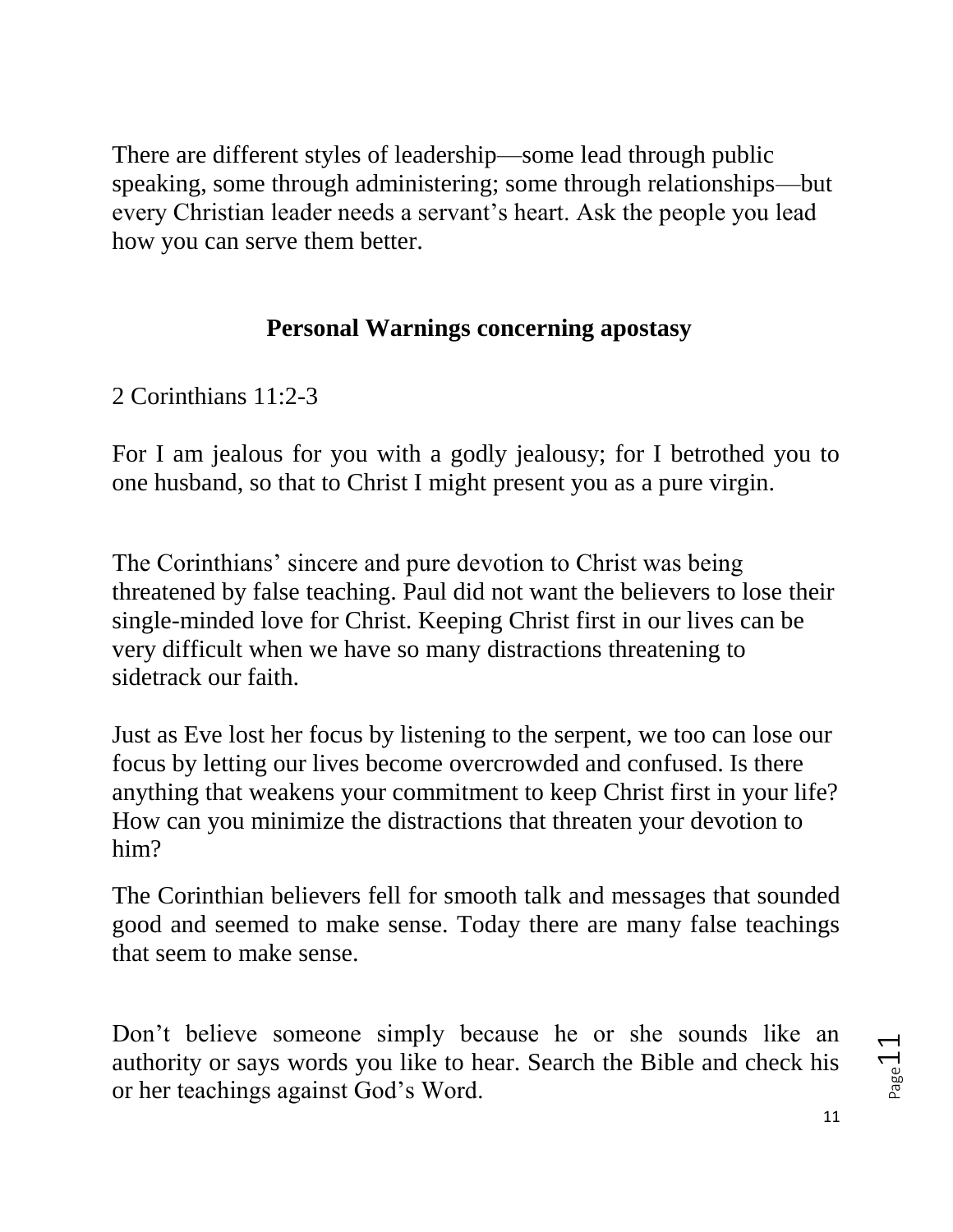The Bible should be your authoritative guide. Don't listen to any "authoritative preacher" who contradicts God's Word.

#### **Warning against evil**

[Psalm 34:16](http://bible.knowing-jesus.com/Psalm/34/16) 

The eyes of the Lord are upon the righteous, and his ears are open unto their cry.

Somehow we think that peace should come to us with no effort. But David explained that we are to seek and pursue peace. Paul echoed this thought in Romans 12:18.

A person who wants peace cannot be argumentative and contentious. Because peaceful relationships come from our efforts at peacemaking, work hard at living in peace with others each day.

We often wish we could escape troubles—the pain of grief, loss, sorrow, and failure; or even the small daily frustrations that constantly wear us down. God promises to be "close to the brokenhearted," to be our source of power, courage, and wisdom, helping us through our problems.

Sometimes he chooses to deliver us from those problems. When trouble strikes, don't get frustrated with God. Instead, admit that you need God's help and thank him for being by your side.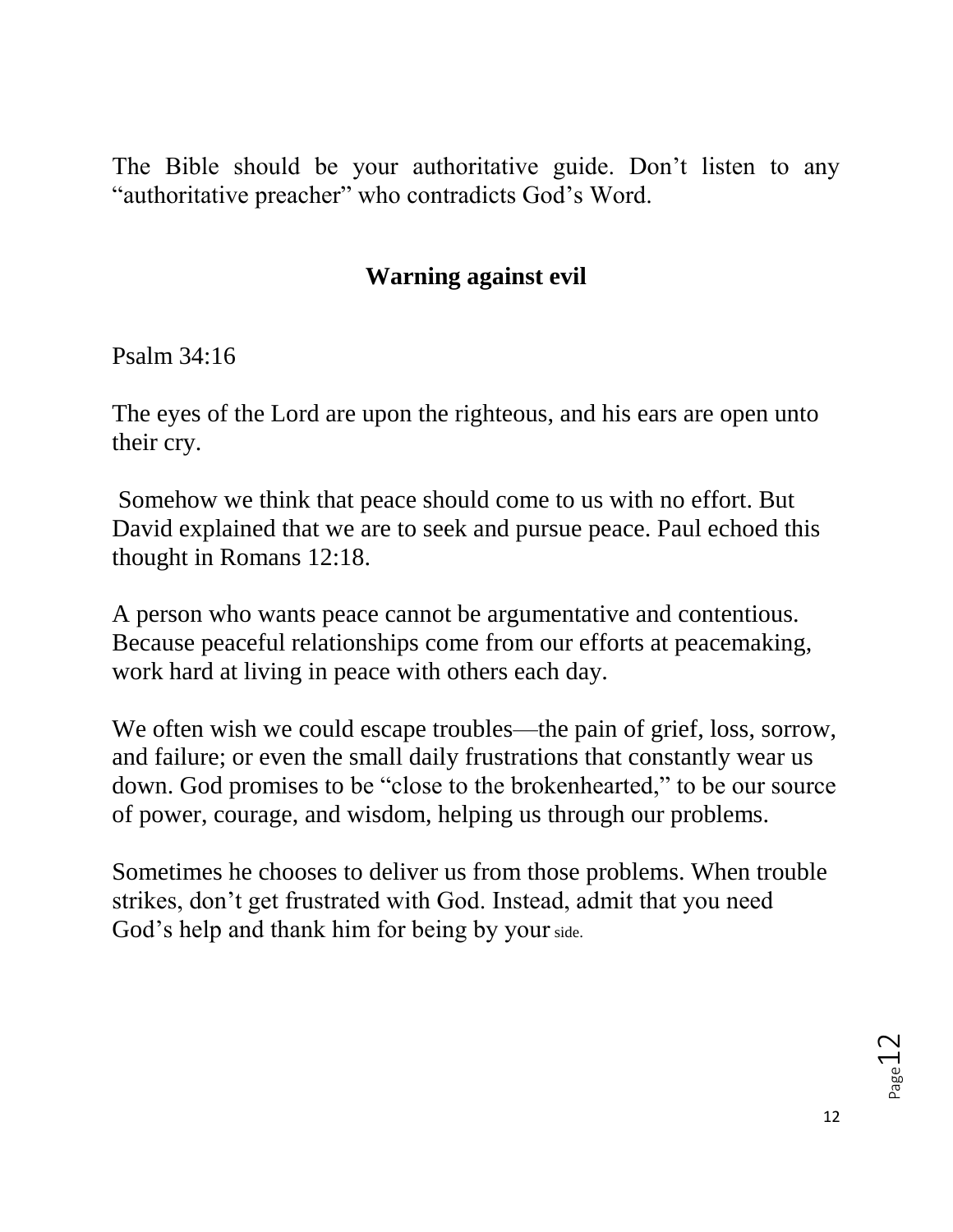# **Chapter 3**

![](_page_12_Picture_1.jpeg)

**[Warnings against](http://bible.knowing-jesus.com/topics/Impenitence,-Warnings-Against) pride**

[Hosea 7:10](http://bible.knowing-jesus.com/Hosea/7/10)

Though the pride of Israel testifies against him, yet they have not returned to the LORD their God, nor have they sought Him, for all this.

Arrogance (pride) keeps a person from returning to God because arrogance acknowledges no need of help from anyone, human or divine. Pride intensifies all our other sins because we cannot repent of any of them without first giving up our pride.

#### **[Warnings Against](http://bible.knowing-jesus.com/topics/Sleep,-Warnings-Against) sleep**

[Mark 13:36](http://bible.knowing-jesus.com/Mark/13/36)

In case he should come suddenly and find you asleep.

The entire thirteenth chapter of Mark tells us how to live while we wait for Christ's return:

![](_page_12_Picture_10.jpeg)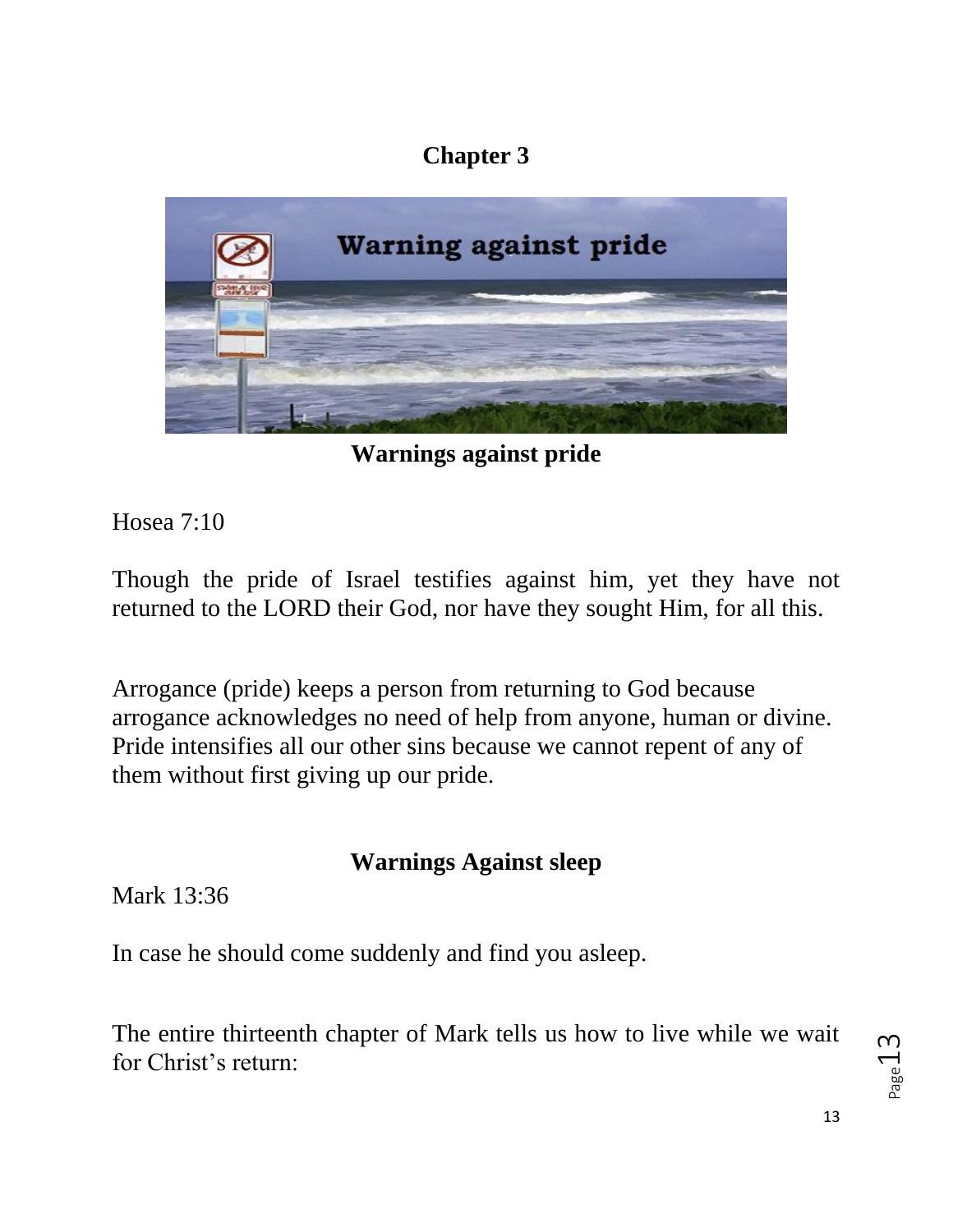- (1) We are not to be misled by confusing claims or speculative interpretations of what will happen (Mark 13:5-6).
- (2) We should not be afraid to tell people about Christ, despite what they might say or do to us (Mark 13:9-11).
- (3) Alert, obedient to the commands for living found in God's Word. This chapter was not given to promote discussions on prophetic timetables, but to stimulate right living for God in a world where he is largely ignored. We must stand firm by faith and not be surprised by persecutions (Mark 13:13).
- (4) We must be morally

#### **Warnings concerning spiritual gifts**

[1 Corinthians 14:39](http://bible.knowing-jesus.com/1-Corinthians/14/39)

Therefore, my brethren, desire earnestly to prophecy, and do not forbid to speak in tongues.

Worship is vital to the life of an individual and to the whole church. Our church services should be conducted in an orderly way so that we can worship, be taught, and be prepared to serve God. Those who are responsible for planning worship should make sure it has order and direction rather than chaos and confusion.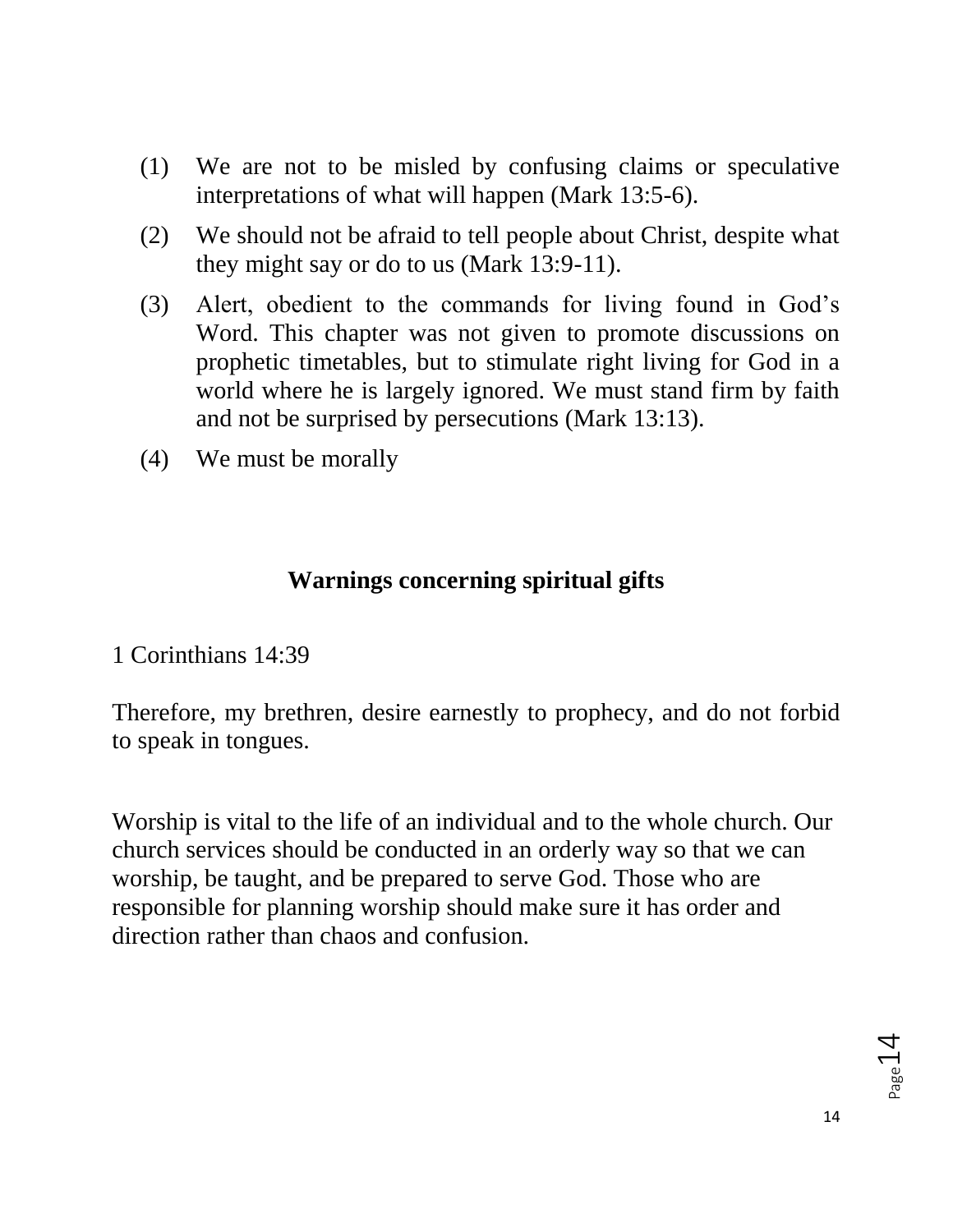### **Warnings concerning man**

[Psalm 146:3](http://bible.knowing-jesus.com/Psalm/146/3)

Do not trust in princes, in mortal man, in whom there is no salvation.

[Warning Individuals](http://bible.knowing-jesus.com/topics/Warning-Individuals)

The psalmist portrays man as an inadequate savior, a false hope; even princes cannot deliver (Psalm 146:3). God is the hope and the help of the needy. Jesus affirms his concern for the poor and afflicted in Luke 4:18- 21; Luke 7:21-23.

He does not separate the social and spiritual needs of people, but attends to both. While God, not the government, is the hope of the needy, *we* are his instruments to help here on earth.

[Genesis 31:24](http://bible.knowing-jesus.com/Genesis/31/24)

God came to Laban the Aramean in a dream of the night and said to him, "Be careful that you do not speak to Jacob either good or bad."

### **[Warnings against Apostasy](http://bible.knowing-jesus.com/topics/Warnings-Against-Apostasy)**

[Hebrews 6:4-8](http://bible.knowing-jesus.com/Hebrews/6/4-8)

For in the case of those who have once been enlightened and have tasted of the heavenly gift and have been made partakers of the Holy Spirit.

Certain elementary teachings are essential for all believers to understand. Those basics include the importance of faith, the foolishness of trying to be saved by good deeds, the meaning of baptism and

Page15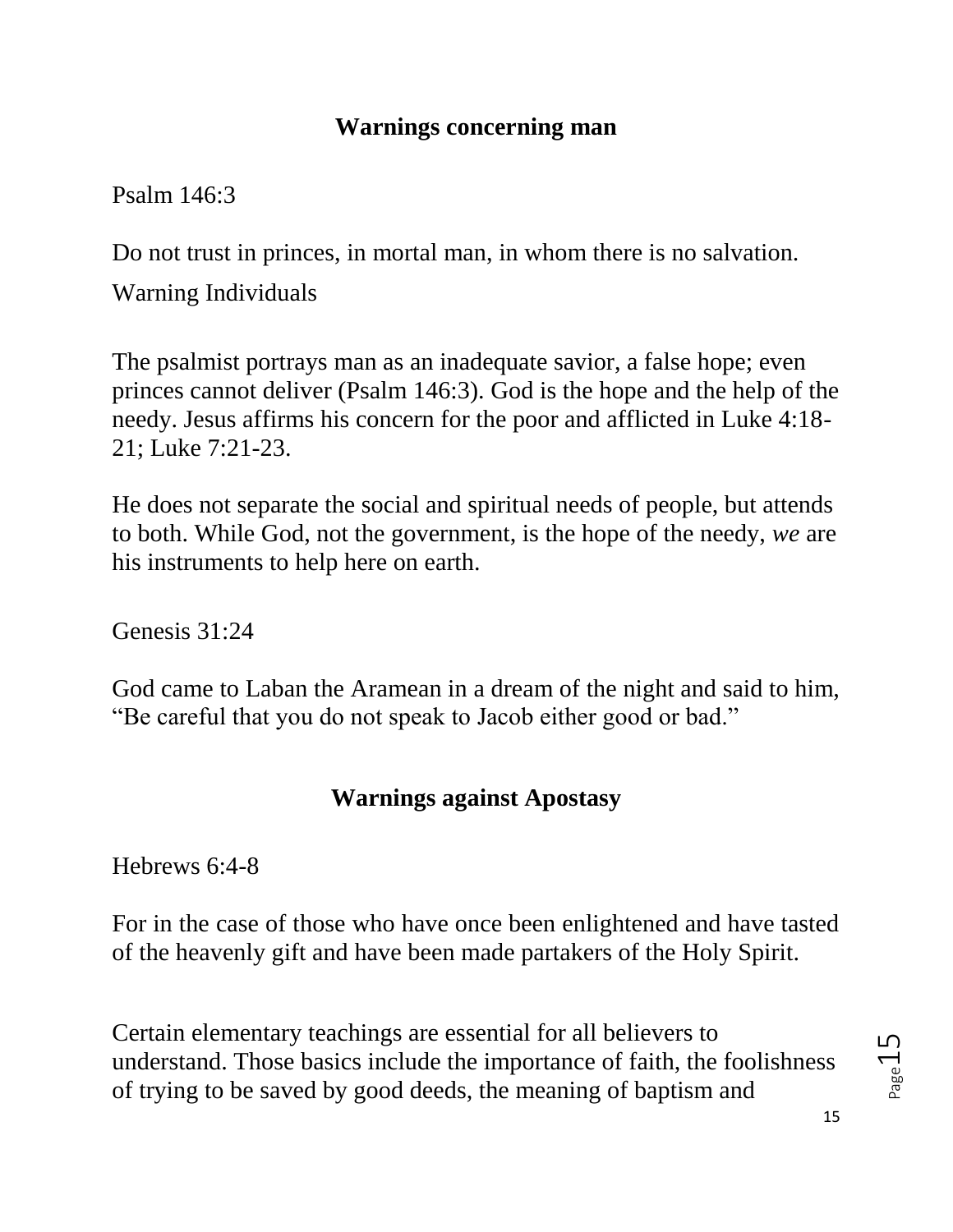spiritual gifts, and the facts of resurrection and eternal life. To go on to maturity in our understanding, we need to move beyond (but not away from) the elementary teachings to a more complete understanding of the faith.

And this is what the author intends for them to do (Hebrews 6:3). Mature Christians should be teaching new Christians the basics. Then, acting on what they know, the mature will learn even more from God's Word.

In the first century, a pagan who investigated Christianity and then went back to paganism made a clean break with the church. But for Jewish Christians who decided to return to Judaism, the break was less obvious. Their life-style remained relatively unchanged. But by deliberately turning away from Christ, they were cutting themselves off from God's forgiveness. Those who persevere in believing are true saints; those who continue to reject Christ are unbelievers, no matter how well they behave.

This verse points to the danger of the Hebrew Christians returning to Judaism and thus committing apostasy. Some apply this verse today to superficial believers who renounce their Christianity, or to unbelievers who come close to salvation and then turn away. Either way, those who reject Christ will not be saved. Christ died once for all.

He will not be crucified again. Apart from his cross, there is no other possible way of salvation. However, the author does not indicate that his readers were in danger of renouncing Christ (see Hebrews 6:9). He is warning against hardness of heart that would make repentance inconceivable for the sinner.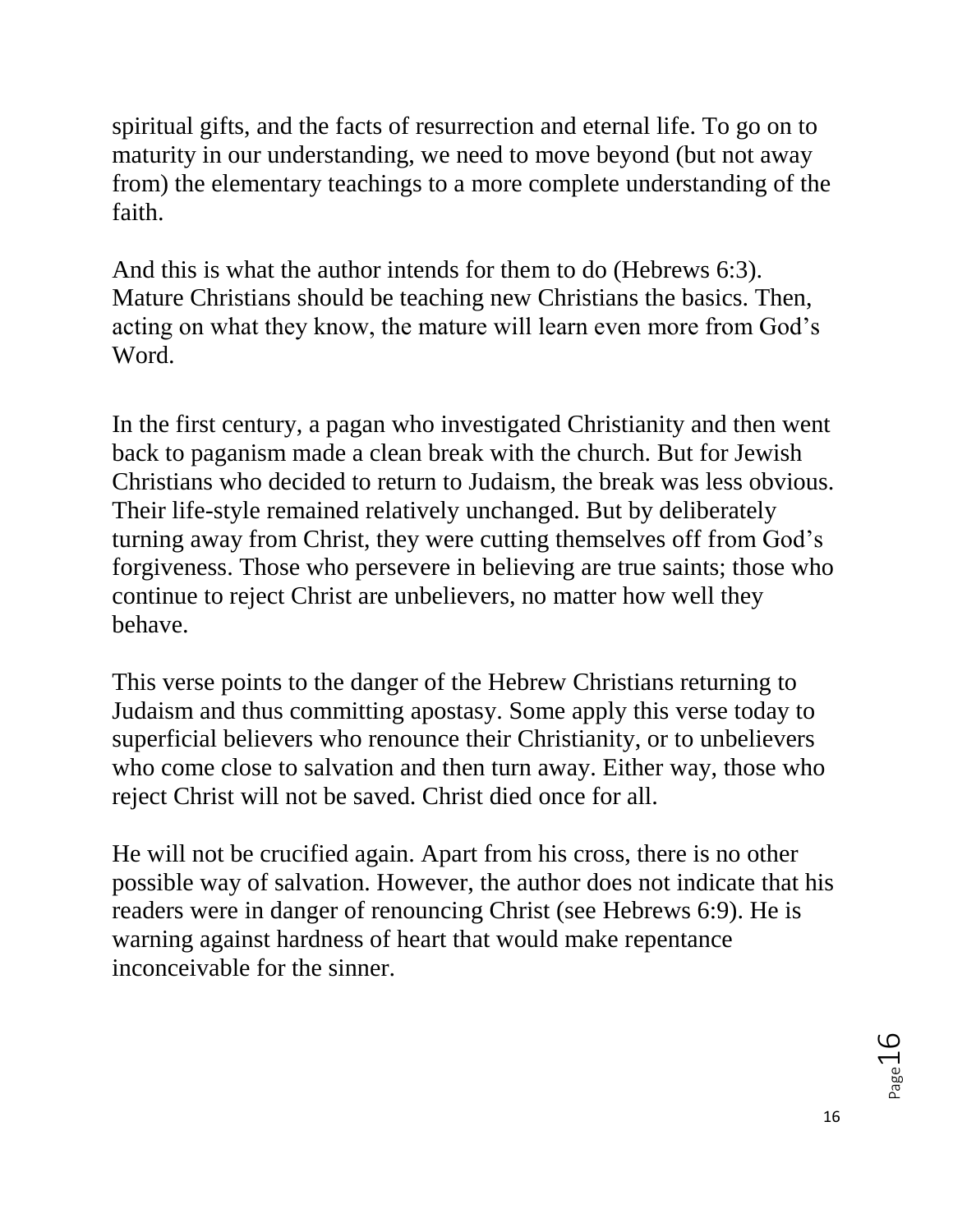# **Chapter 4**

![](_page_16_Picture_1.jpeg)

#### **[Warnings against Deception](http://bible.knowing-jesus.com/topics/Warnings-Against-Deception)**

[Ephesians 5:6](http://bible.knowing-jesus.com/Ephesians/5/6)

Let no one deceive you with empty words, for because of these things the wrath of God comes upon the sons of disobedience.

Paul is not forbidding all contact with unbelievers. Jesus taught his followers to befriend sinners and lead them to him (Luke 5:30-32).

Instead, Paul is speaking against condoning the life-style of people who make excuses for bad behavior and recommend its practice to others whether they are in the church or outside of it.

Such people can quickly pollute the church and endanger its unity and purpose. We must befriend unbelievers if we are to lead them to Christ, but we must be wary of those who are viciously evil, immoral, or opposed to all that Christianity stands for.

Such people are more likely to influence us for evil than we are likely to influence them for good.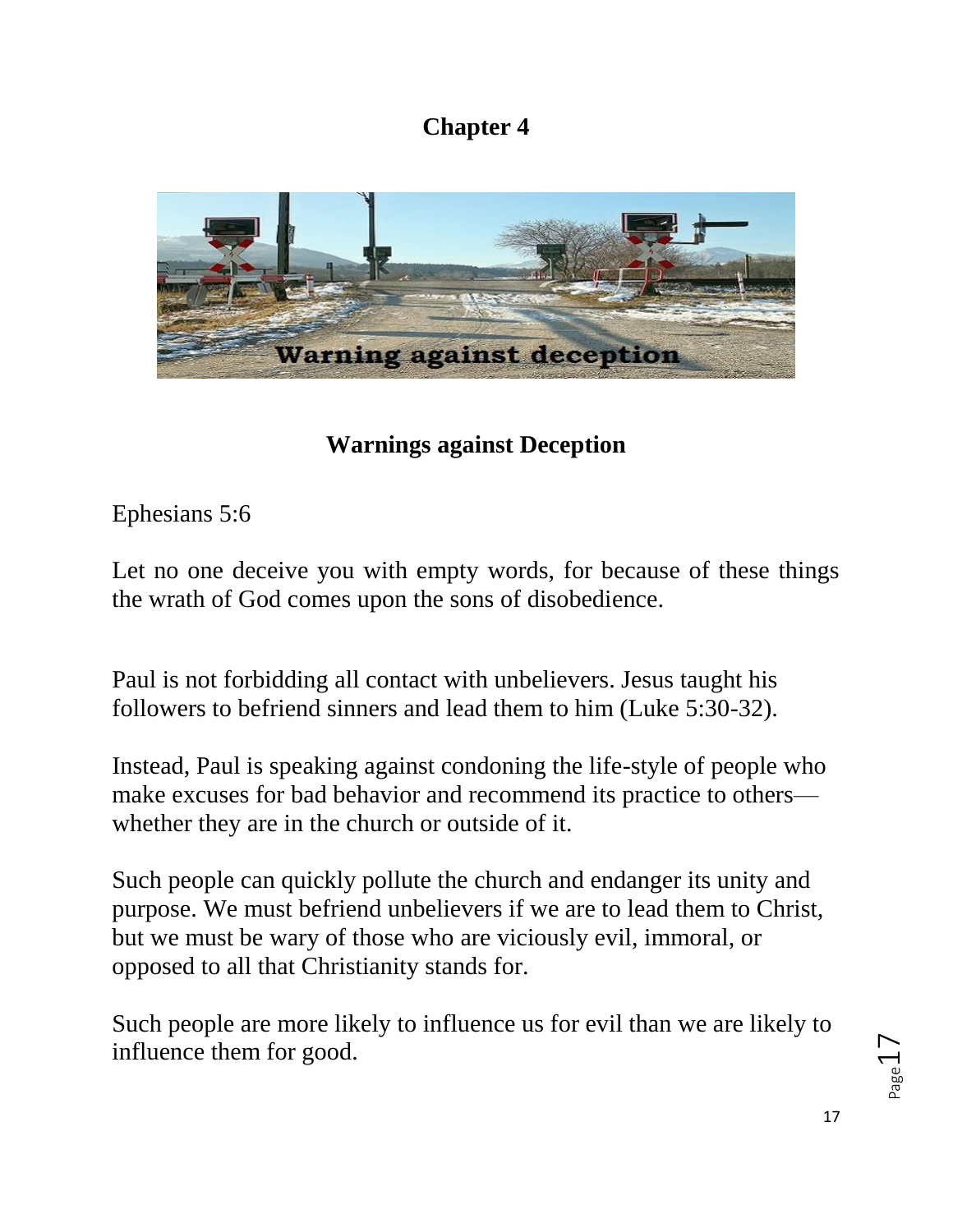#### **[Warnings of evil associations](http://bible.knowing-jesus.com/topics/Warnings-Of-Evil-Associations)**

[Proverbs 22:24](http://bible.knowing-jesus.com/Proverbs/22/24)

Do not associate with a man given to anger; or go with a hot-tempered man.

People tend to become like those with whom they spend a lot of time. Even the negative characteristics sometimes rub off. The Bible exhorts us to be cautious in our choice of companions. Choose people with characteristics you would like to develop in your own life.

#### **Disturbances will grow worse**

[Luke 21:9-11](http://bible.knowing-jesus.com/Luke/21/9)

"When you hear of wars and disturbances, do not be terrified; for these things must take place first, but the end does not follow immediately." Then He continued by saying to them,

"Nation will rise against nation and kingdom against kingdom, and there will be great earthquakes, and in various places plagues and famines; and there will be terrors and great signs from heaven.

Jesus did not leave his disciples unprepared for the difficult years ahead. He warned them about false messiahs, natural disasters, and persecutions; but he assured them that he would be with them to protect them and make his kingdom known through them. In the end, Jesus

Page 18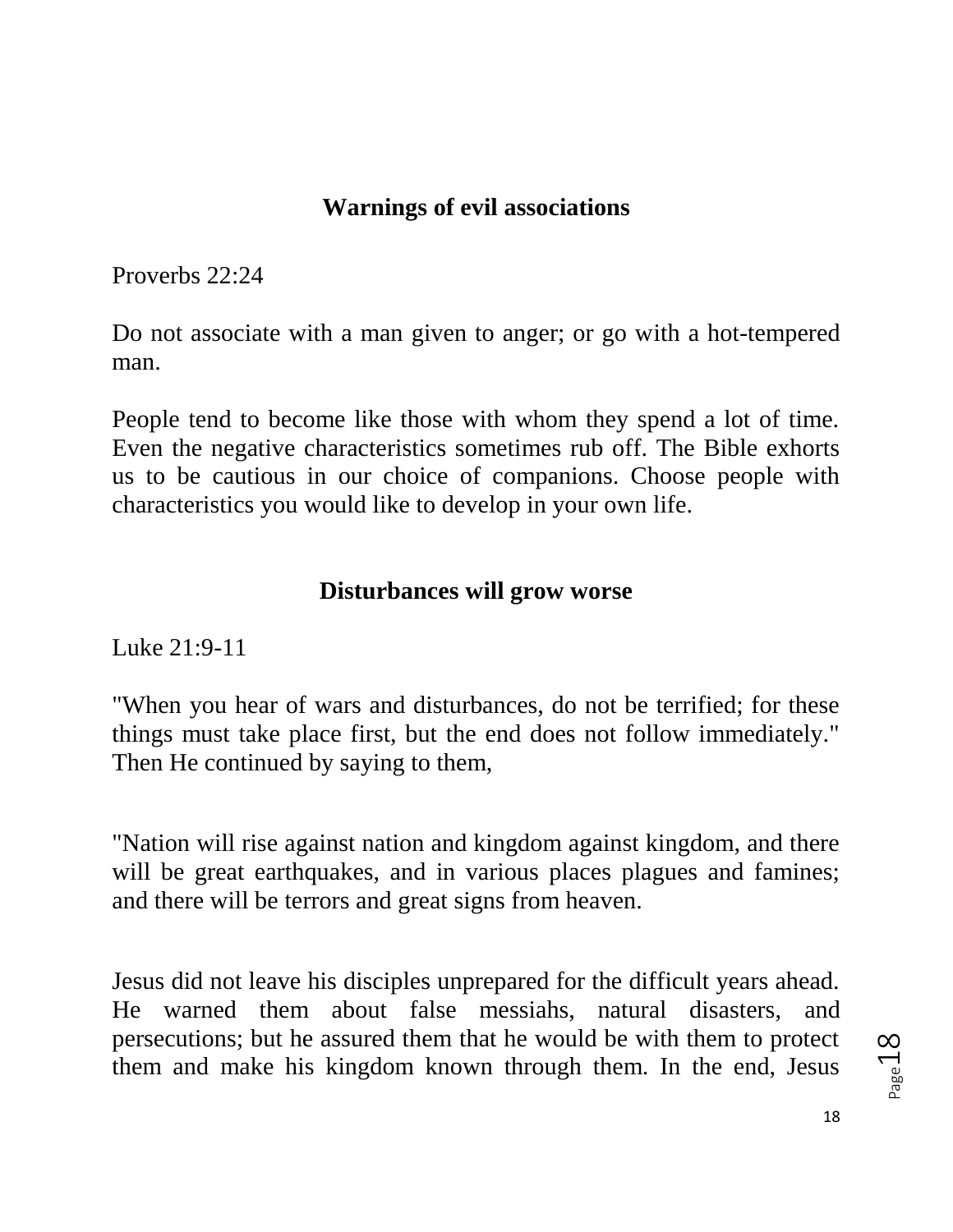promised that he would return in power and glory to save them. Jesus' warnings and promises to his disciples also apply to us as we look forward to his return.

### **A great time of trouble will come.**

[Matthew 24:15-22](http://bible.knowing-jesus.com/Matthew/24/15) 

"The time will come when you will see what Daniel the prophet spoke about: the sacrilegious object that causes desecration standing in the holy place"—reader, pay attention!

"Then those in Judea must flee to the hills. A person outside the house must not go inside to pack. A person in the field must not return even to get a coat.

How terrible it will be for pregnant women and for mothers nursing their babies in those days. And pray that your flight will not be in winter or on the Sabbath.

For that will be a time of greater horror than anything the world has ever seen or will ever see again.

In fact, unless that time of calamity is shortened, the entire human race will be destroyed. But it will be shortened for the sake of God's chosen ones.

What was this "abomination that causes desolation" mentioned by both Daniel and Jesus? Rather than one specific object, event, or person, it could be seen as any deliberate attempt to mock and deny the reality of God's presence.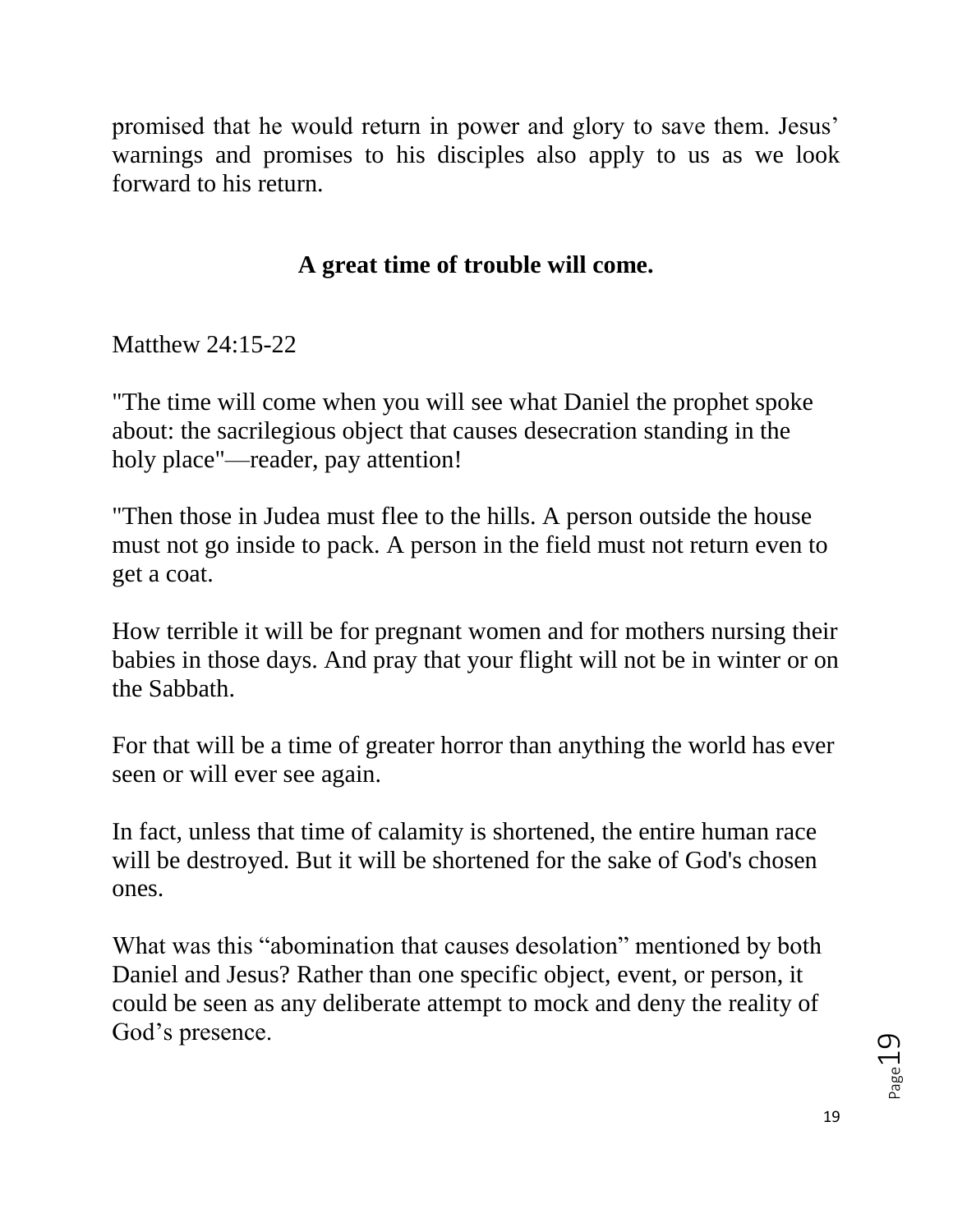Daniel's prediction came true in 168 B.C. when Antiochus Epiphanes sacrificed a pig to Zeus on the sacred temple altar (Daniel 9:27; Daniel 11:30-31). Jesus' words were remembered in A.D. 70 when Titus placed an idol on the site of the burned temple after destroying Jerusalem. In the end times the antichrist will set up an image of himself and order everyone to worship it (2 Thes. 2:4; Rev. 13:14-15). These are all "abominations" that mock God.

Jesus, talking about the end times, telescoped near future and far future events, as did the Old Testament prophets. Many of these persecutions have already occurred; more are yet to come. But God is in control of even the length of persecutions. He will not forget his people. This is all we need to know about the future to motivate us to live rightly now.

#### **Sacrilegious objects will cause desecration.**

[Mark 13:14-20](http://bible.knowing-jesus.com/Mark/13/14) 

"The time will come when you will see the sacrilegious object that causes desecration standing where it should not be"—reader, pay attention! "Then those in Judea must flee to the hills.

A person outside the house must not go back into the house to pack. [16] A person in the field must not return even to get a coat.

How terrible it will be for pregnant women and for mothers nursing their babies in those days. And pray that your flight will not be in winter.

For those will be days of greater horror than at any time since God created the world. And it will never happen again.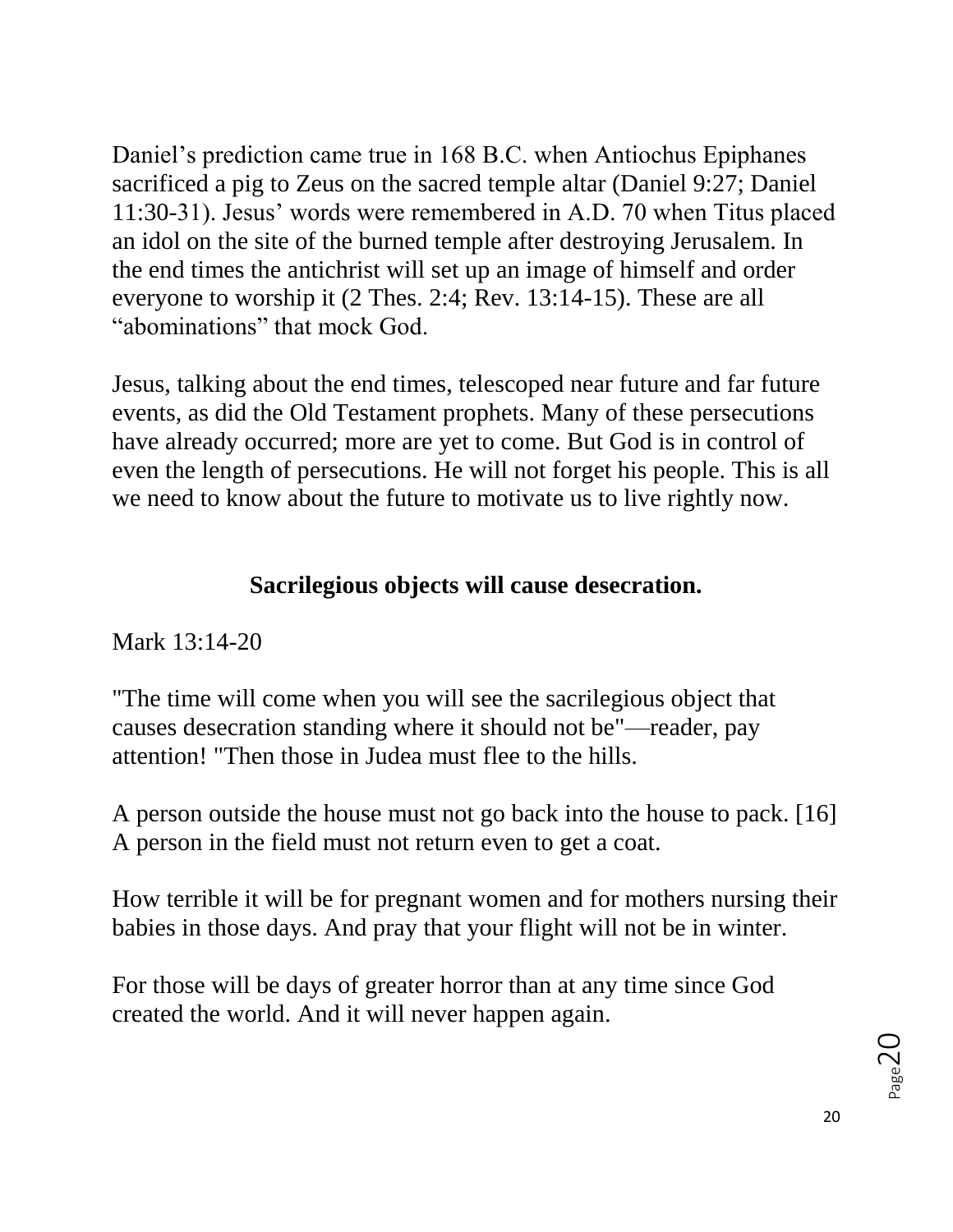In fact, unless the Lord shortens that time of calamity, the entire human race will be destroyed. But for the sake of his chosen ones he has shortened those days.

### **Jerusalem will see destruction by the gentiles.**

[Luke 21:20-24](http://bible.knowing-jesus.com/Luke/21/20) 

"And when you see Jerusalem surrounded by armies, then you will know that the time of its destruction has arrived.

Then those in Judea must flee to the hills. Let those in Jerusalem escape, and those outside the city should not enter it for shelter. For those will be days of God's vengeance, and the prophetic words of the Scriptures will be fulfilled.

How terrible it will be for pregnant women and for mothers nursing their babies. For there will be great distress in the land and wrath upon this people. They will be brutally killed by the sword or sent away as captives to all the nations of the world.

And Jerusalem will be conquered and trampled down by the Gentiles until the age of the Gentiles comes to an end.

Jesus, talking about the end times, telescoped near future and far future events, as did the Old Testament prophets. Many of these persecutions have already occurred; more are yet to come. But God is in control of even the length of persecutions. He will not forget his people. This is all we need to know about the future to motivate us to live rightly now.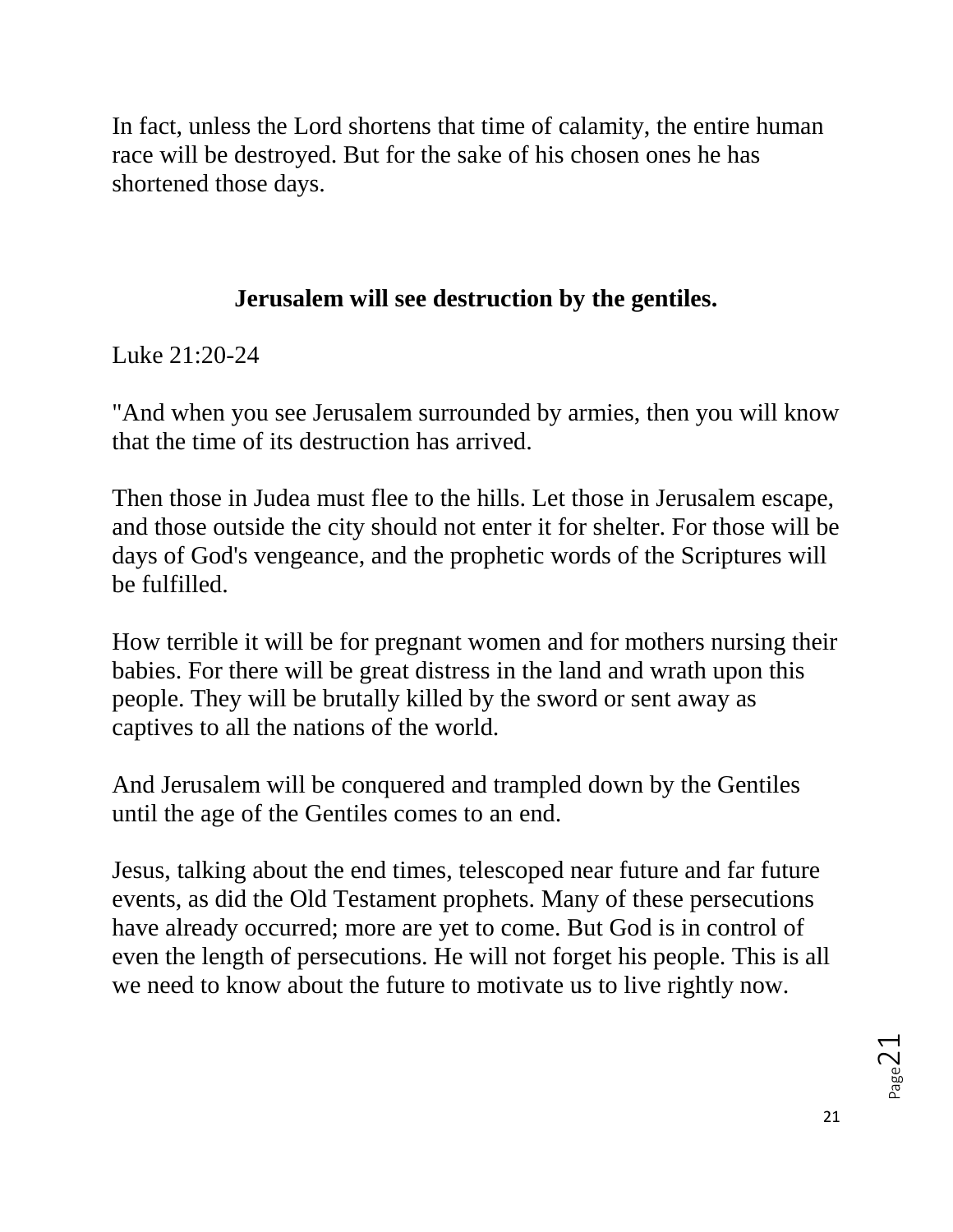# **Chapter 5**

![](_page_21_Picture_1.jpeg)

**Paul receives a warning.**

[Acts 21:10-11](http://bible.knowing-jesus.com/Acts/21/10)

As we were staying there for some days, a prophet named Agabus came down from Judea. And coming to us, he took Paul's belt and bound his own feet and hands, and said, "This is what the Holy Spirit says: 'In this way the Jews at Jerusalem will bind the man who owns this belt and deliver him into the hands of the Gentiles.'"

Fifteen years earlier, Agabus had predicted the famine in Jerusalem (Acts 11:27-29).

## **Paul's nephew warns of an ambush.**

[Acts 23:16-21](http://bible.knowing-jesus.com/Acts/23/16) 

But Paul's nephew heard of their plan and went to the fortress and told Paul. Paul called one of the officers and said, "Take this young man to the commander. He has something important to tell him."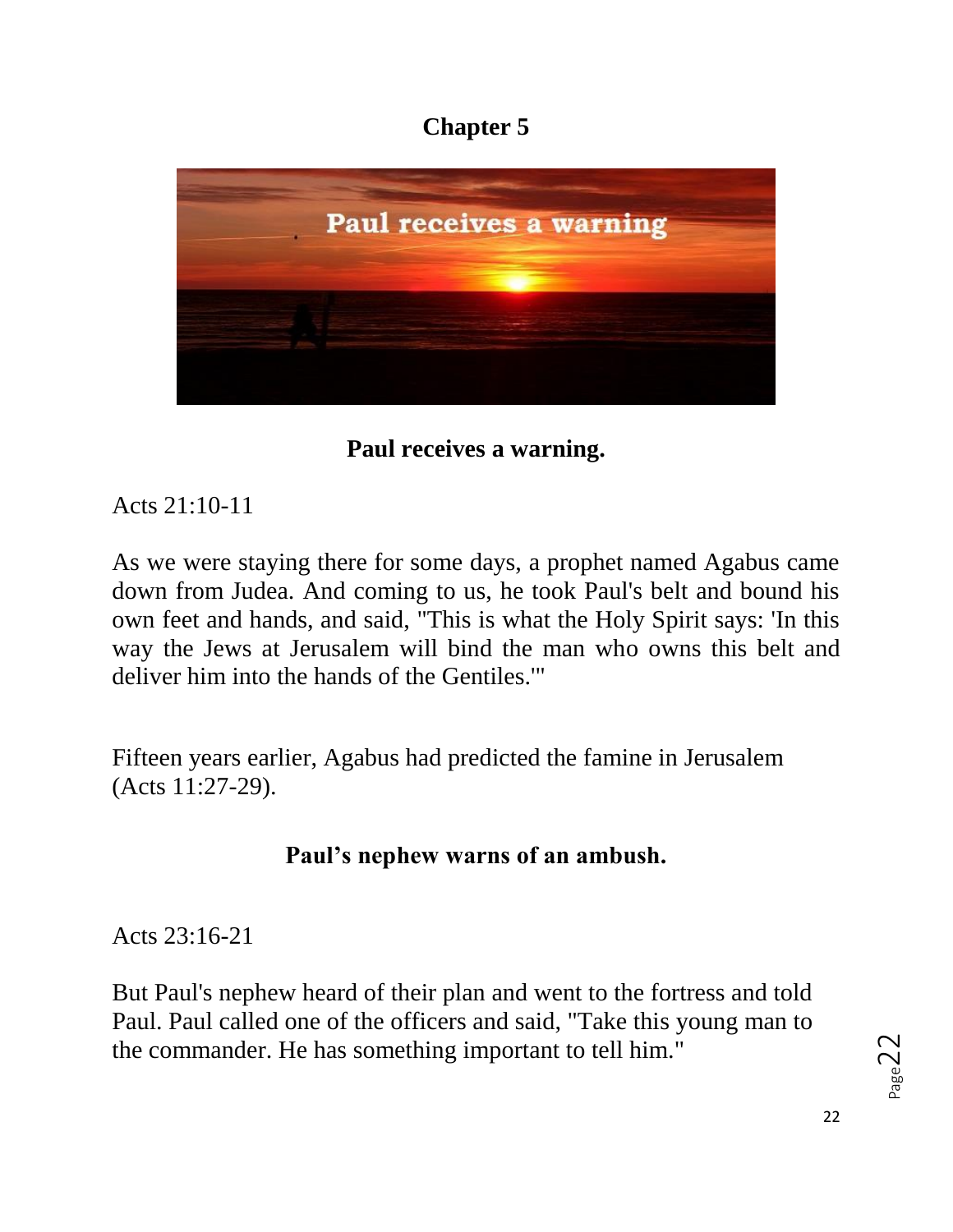So the officer did, explaining, "Paul, the prisoner, called me over and asked me to bring this young man to you because he has something to tell you."

The commander took him by the arm, led him aside, and asked, "What is it you want to tell me?"

Paul's nephew told him, "Some Jews are going to ask you to bring Paul before the Jewish high council tomorrow, pretending they want to get some more information.

But don't do it! There are more than forty men hiding along the way ready to jump him and kill him. They have vowed not to eat or drink until they kill him. They are ready, expecting you to agree to their request."

This is the only Biblical reference to Paul's family. Some scholars believe that Paul's family had disowned Paul when he became a Christian.

Paul wrote of having suffered the loss of everything for Christ (Phil. 3:8). Paul's nephew was able to see Paul, even though Paul was in protective custody, because Roman prisoners were accessible to their relatives and friends who could bring them food and other amenities.

It is easy to overlook children, assuming that they aren't old enough to do much for the Lord. But a young boy played an important part in protecting Paul's life. God can use anyone, of any age, who is willing to yield to him.

Jesus made it clear that children are important (Matthew 18:2-6). Give children the importance God gives them.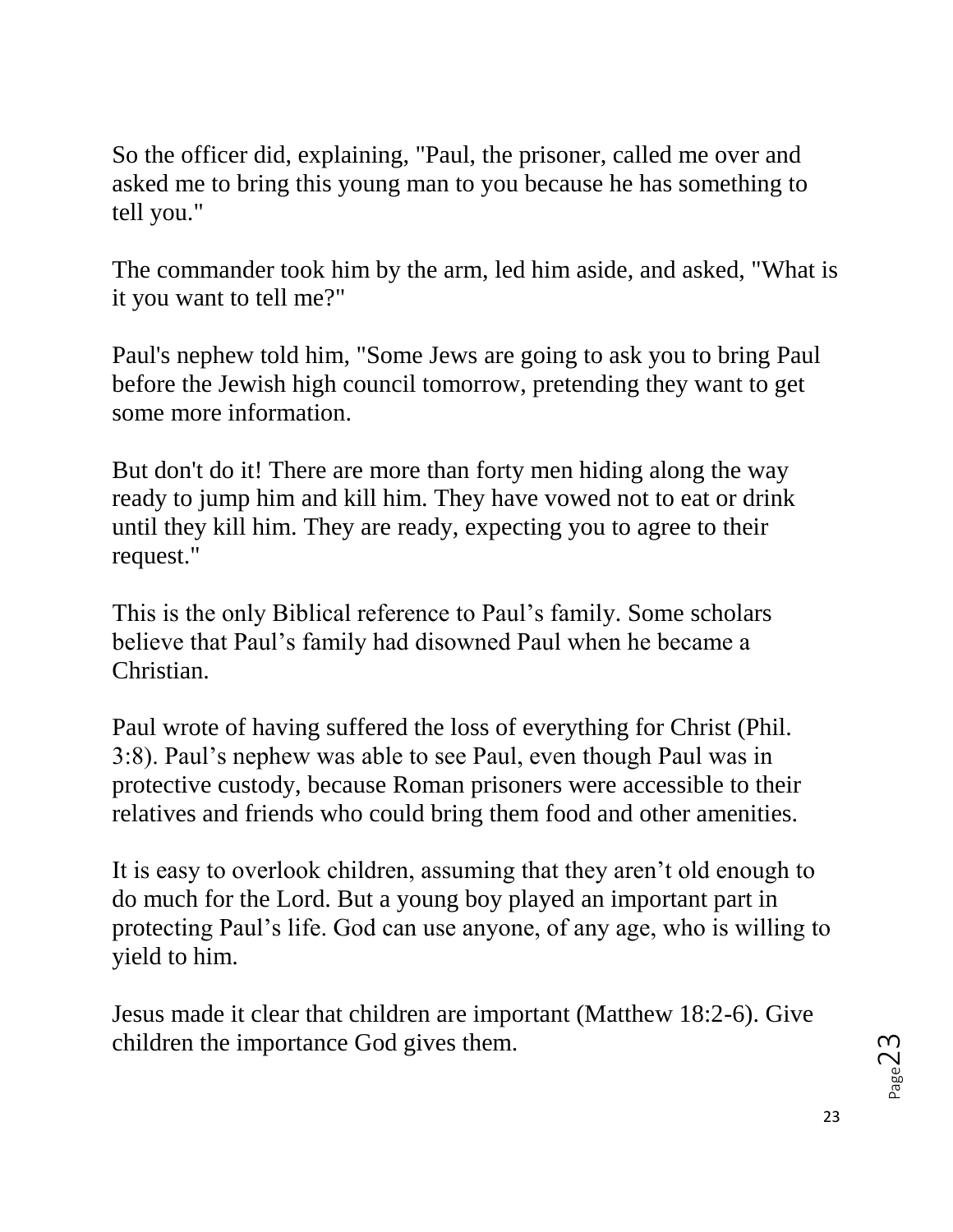### **God is a jealous God.**

[Deuteronomy 6:14-15](http://bible.knowing-jesus.com/Deuteronomy/6/14)

"You shall not follow other gods, any of the gods of the peoples who surround you, for the LORD your God in the midst of you is a jealous God; otherwise the anger of the LORD your God will be kindled against you, and He will wipe you off the face of the earth.

Moses warned the people not to forget God when they entered the Promised Land and became prosperous. Prosperity, more than poverty, can dull our spiritual vision because it tends to make us self-sufficient and eager to acquire still more of everything—except God. The same thing can happen in our church.

Once we become successful in terms of numbers, programs, and buildings, we can easily become self-sufficient and less sensitive to our need for God. This leads us to concentrate on self-preservation rather than thankfulness and service to God.

# **Those who go after other gods shall perish.**

[Deuteronomy 8:19](http://bible.knowing-jesus.com/Deuteronomy/8/19)

"It shall come about if you ever forget the LORD your God and go after other gods and serve them and worship them, I testify against you today that you will surely perish.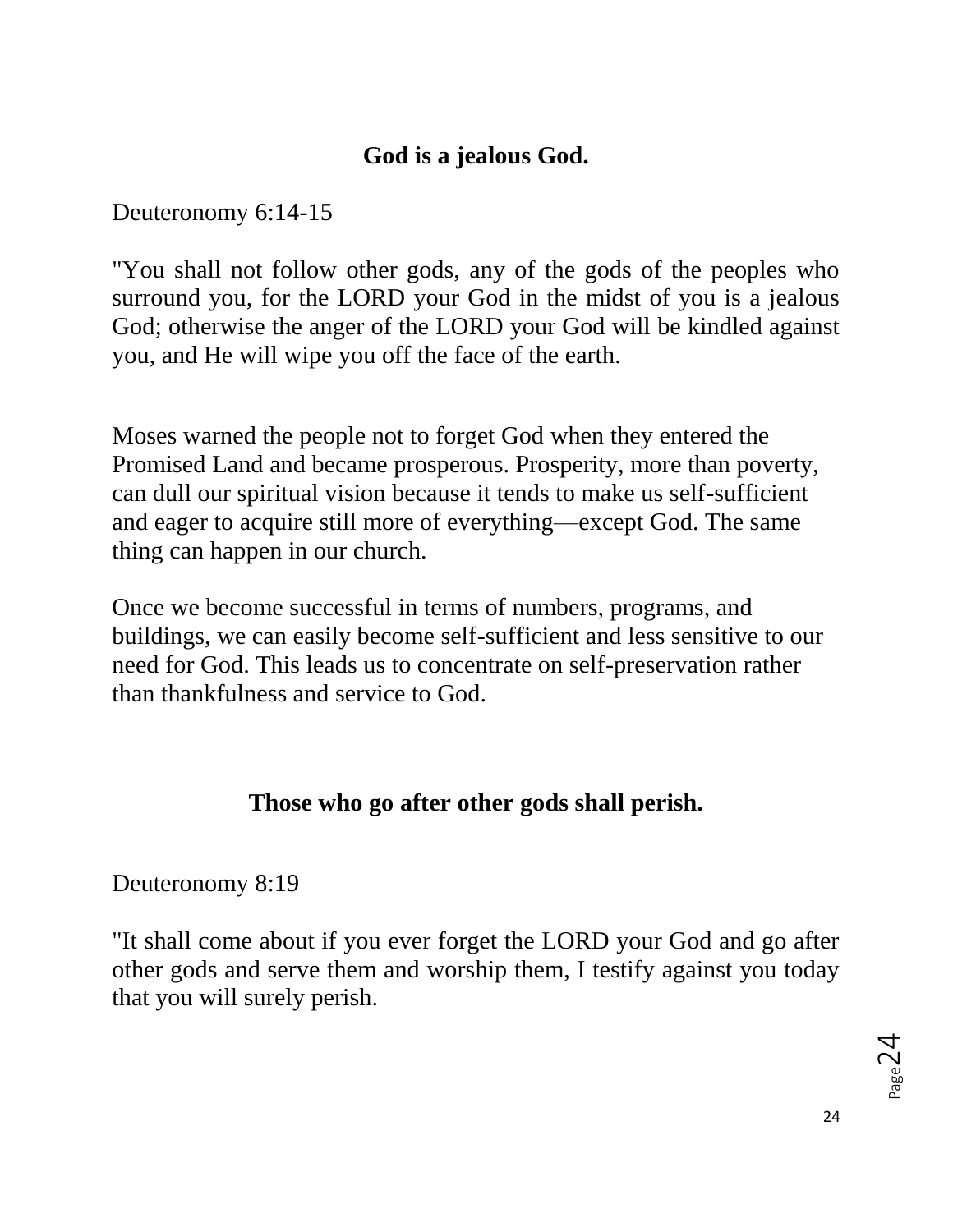In times of plenty, we often take credit for our prosperity and become proud that our own hard work and cleverness have made us rich. It is easy to get so busy collecting and managing wealth that we push God right out of our lives. But it is God who gives us everything we have, and it is God who asks us to manage it for him.

#### **Do not covet the silver or goal on graven images**.

[Deuteronomy 7:25](http://bible.knowing-jesus.com/Deuteronomy/7/25)

"The graven images of their gods you are to burn with fire; you shall not covet the silver or the gold that is on them, nor take it for yourselves, or you will be snared by it, for it is an abomination to the LORD your God.

Moses warned Israel against becoming ensnared by the idols of the defeated nations by coveting the silver or gold on them.

We may think it's all right to be close to sin as long as we don't participate. "After all," we say, "I won't do anything wrong!" But being close can hurt us as we become attracted and finally give in. The only sure way to stay away from sin is to *stay away!*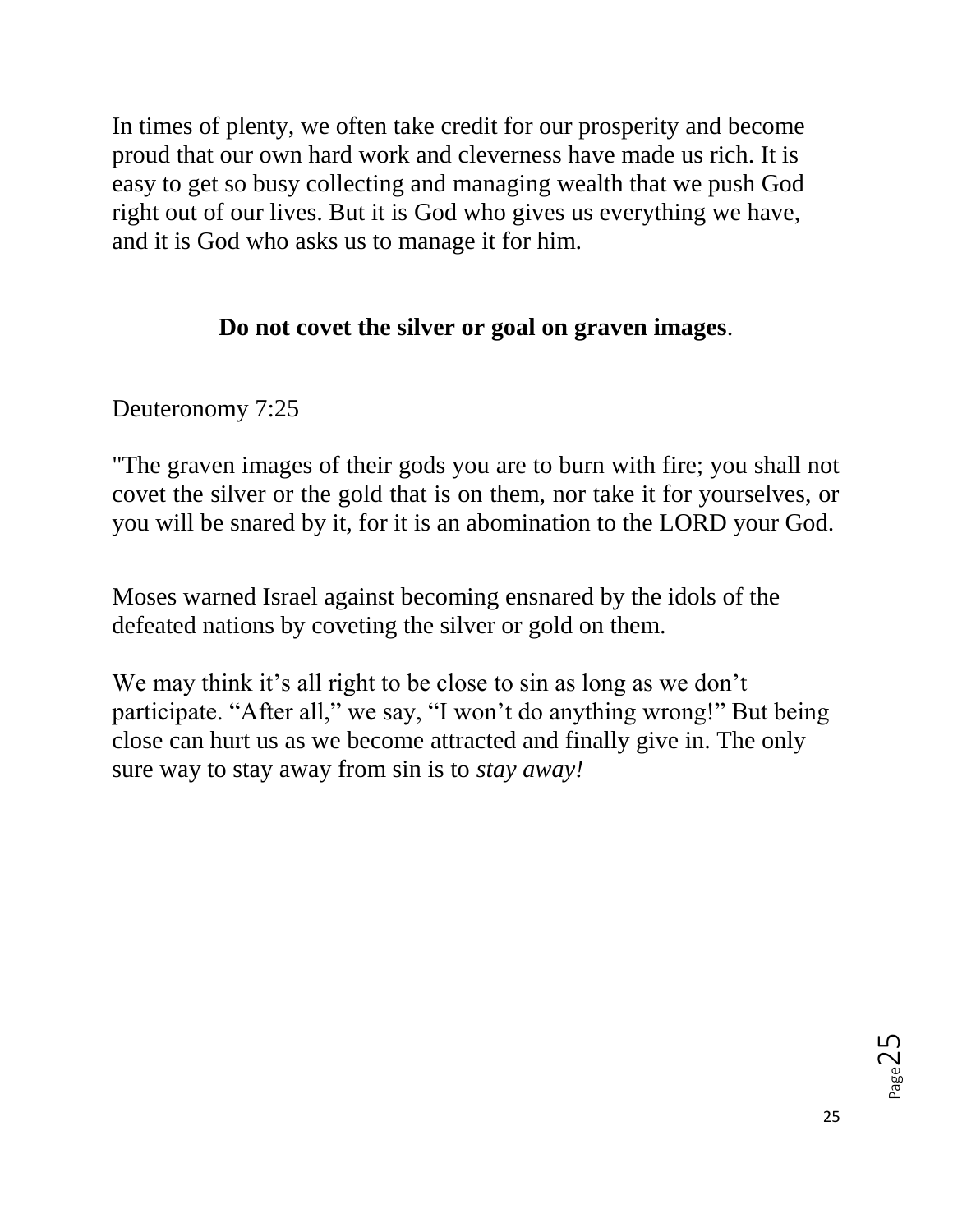## **Chapter 6**

![](_page_25_Picture_1.jpeg)

**Beware that your hearts are not deceived**

[Deuteronomy 11:16](http://bible.knowing-jesus.com/Deuteronomy/11/16)

"Beware that your hearts are not deceived, and that you do not turn away and serve other gods and worship them.

### **Let none who hear these warning consider themselves immune.**

[Deuteronomy 29:18-21](http://bible.knowing-jesus.com/Deuteronomy/29/18) 

 The Lord made this covenant with you so that no man, woman, family, or tribe among you would turn away from the Lord our God to worship these gods of other nations, and so that no root among you would bear bitter and poisonous fruit.

Let none of those who hear the warnings of this curse consider themselves immune, thinking, 'I am safe, even though I am walking in my own stubborn way.' This would lead to utter ruin!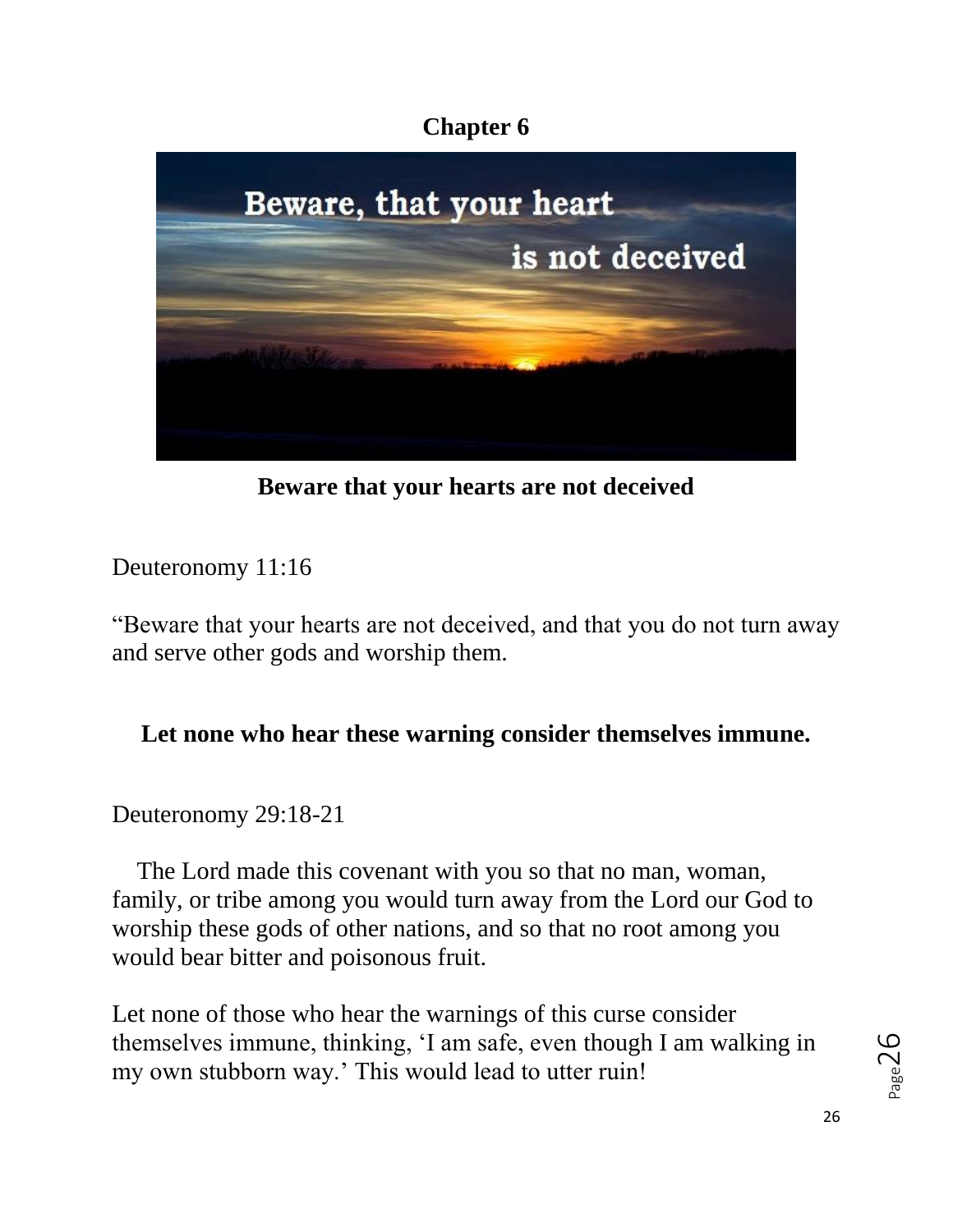The Lord will not pardon such people. His anger and jealousy will burn against them. All the curses written in this book will come down on them, and the Lord will erase their names from under heaven.

The Lord will separate them from all the tribes of Israel, to pour out on them all the covenant curses recorded in this Book of the Law.

Moses cautioned that the day the Hebrews chose to turn from God, a root would be planted that would produce bitter poison (see Hebrews 12:15).

When we decide to do what we know is wrong, we plant an evil seed that begins to grow out of control, eventually yielding a crop of sorrow and pain. But we can prevent those seeds of sin from taking root. If you have done something wrong, confess it to God and others immediately. If the seed never finds fertile soil, its bitter fruit will never ripen.

### **God sees everything you are doing**.

[Jeremiah 7:9-15](http://bible.knowing-jesus.com/Jeremiah/7/9) 

Do you really think you can steal, murder, commit adultery, lie, and worship Baal and all those other new gods of yours, and then come here and stand before me in my Temple and chant, "We are safe!"—only to go right back to all those evils again?

Do you think this Temple, which honors my name, is a den of thieves? I see all the evil going on there, says the Lord.

"'Go to the place at Shiloh where I once put the Tabernacle to honor my name. See what I did there because of all the wickedness of my people, the Israelites.

Page27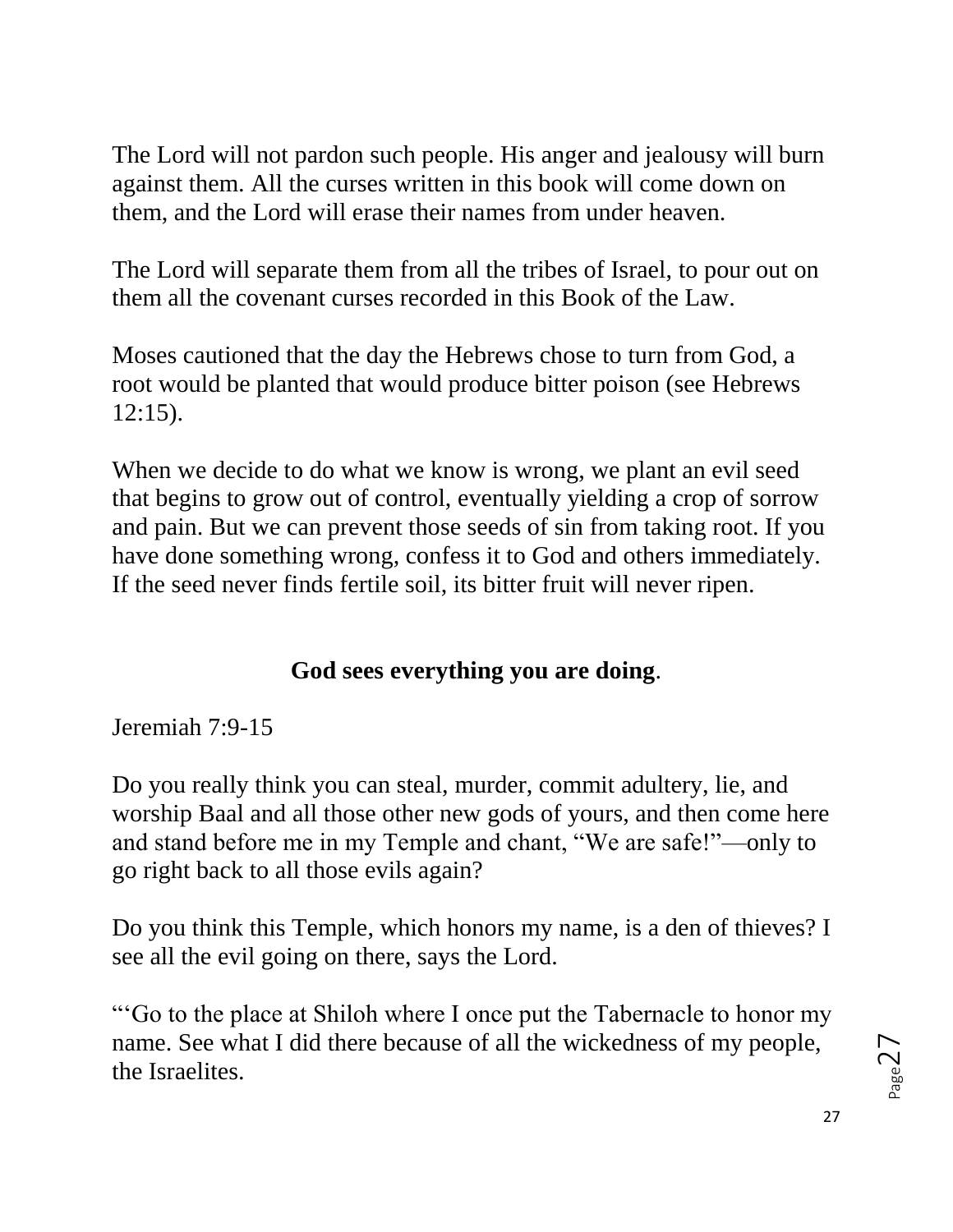While you were doing these wicked things, says the Lord, I spoke to you about it repeatedly, but you would not listen. I called out to you, but you refused to answer.

So just as I destroyed Shiloh, I will now destroy this Temple that was built to honor my name, this Temple that you trust for help, this place that I gave to you and your ancestors. And I will send you into exile, just as I did your relatives, the people of Israel.'

As this section opens, God sends Jeremiah to the temple gates to confront the false belief that God will not let harm come to the temple and those who live near it. Jeremiah rebukes the people for their false and worthless religion, their idolatry, and the shameless behavior of the people and their leaders.

Judah, he says, is ripe for judgment and exile. This happened during the reign of Jehoiakim, a puppet of Egypt. The nation, in shock over the death of Josiah, was going through a spiritual reversal that removed much of the good Josiah had done.

Themes of this section are false religion, idolatry, and hypocrisy. Jeremiah was almost put to death for this sermon, but he was saved by the officials of Judah (see Jeremiah 26).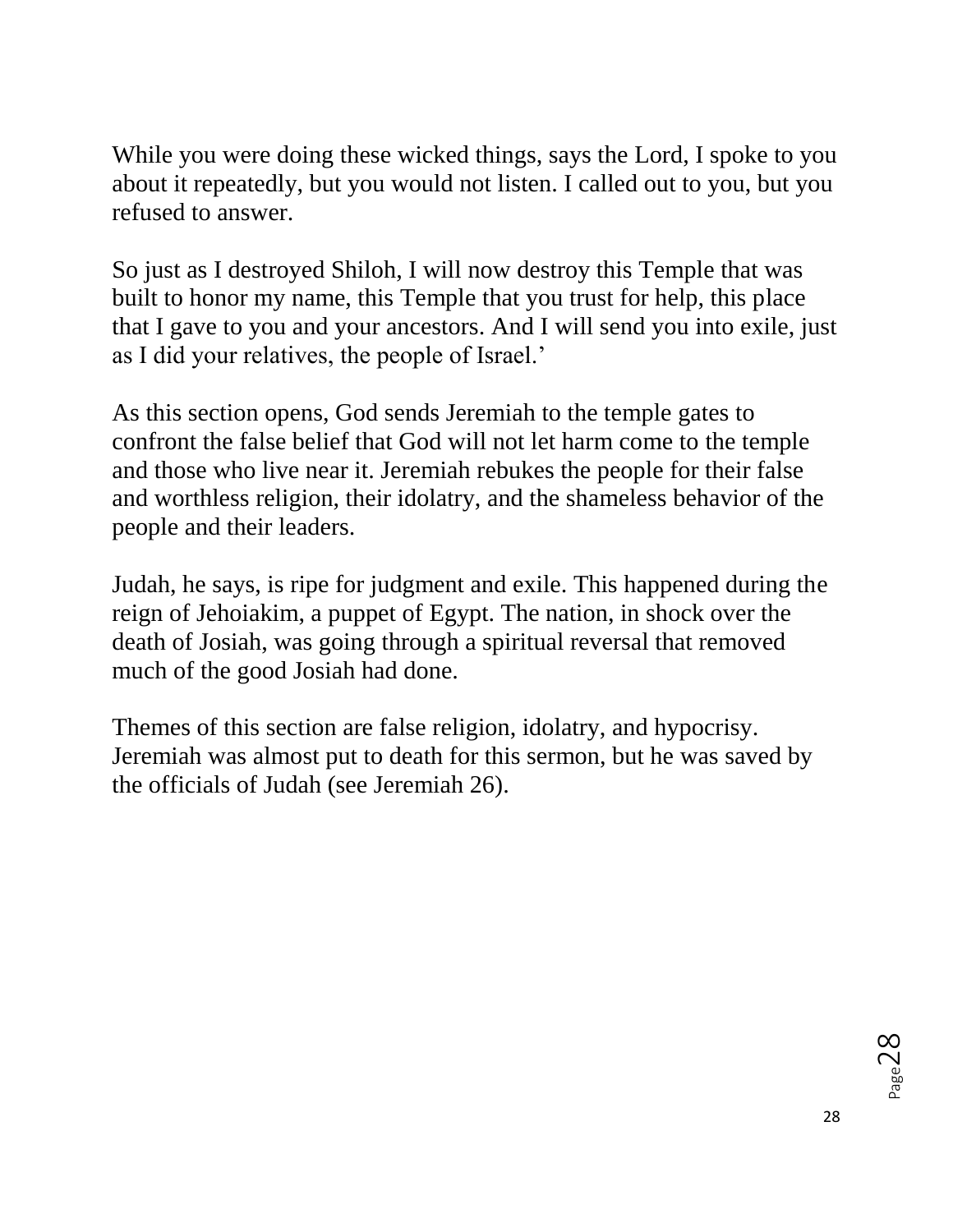### **Do not go after false gods.**

#### [Jeremiah 25:4-11](http://bible.knowing-jesus.com/Jeremiah/25/4)

"And the LORD has sent to you all His servants the prophets again and again, but you have not listened nor inclined your ear to hear, saying,

'Turn now everyone from his evil way and from the evil of your deeds, and dwell on the land which the LORD has given to you and your forefathers forever and ever; and do not go after other gods to serve them and to worship them, and do not provoke Me to anger with the work of your hands, and I will do you no harm.' [read more.](javascript:void();)

The good figs represented the exiles to Babylon—not because they themselves were good, but because their hearts would respond to God. He would preserve them and bring them back to the land.

The poor figs represented those who remained in Judah or ran away to Egypt. Those people may have arrogantly believed they would be blessed if they remained in the land or escaped to Egypt, but the opposite was true because God would use the captivity to refine the exiles.

We may assume we are blessed when life goes well and cursed when it does not. But trouble is a blessing when it makes us stronger, and prosperity is a curse if it entices us away from God. If you are facing trouble, ask God to help you grow stronger for him. If things are going your way, ask God to help you use your prosperity for him.

were moved to a foreign land, their captivity was not enslavement. The people could function in business and own homes. Some, like Daniel, even held high positions in the government (see Daniel 2:48).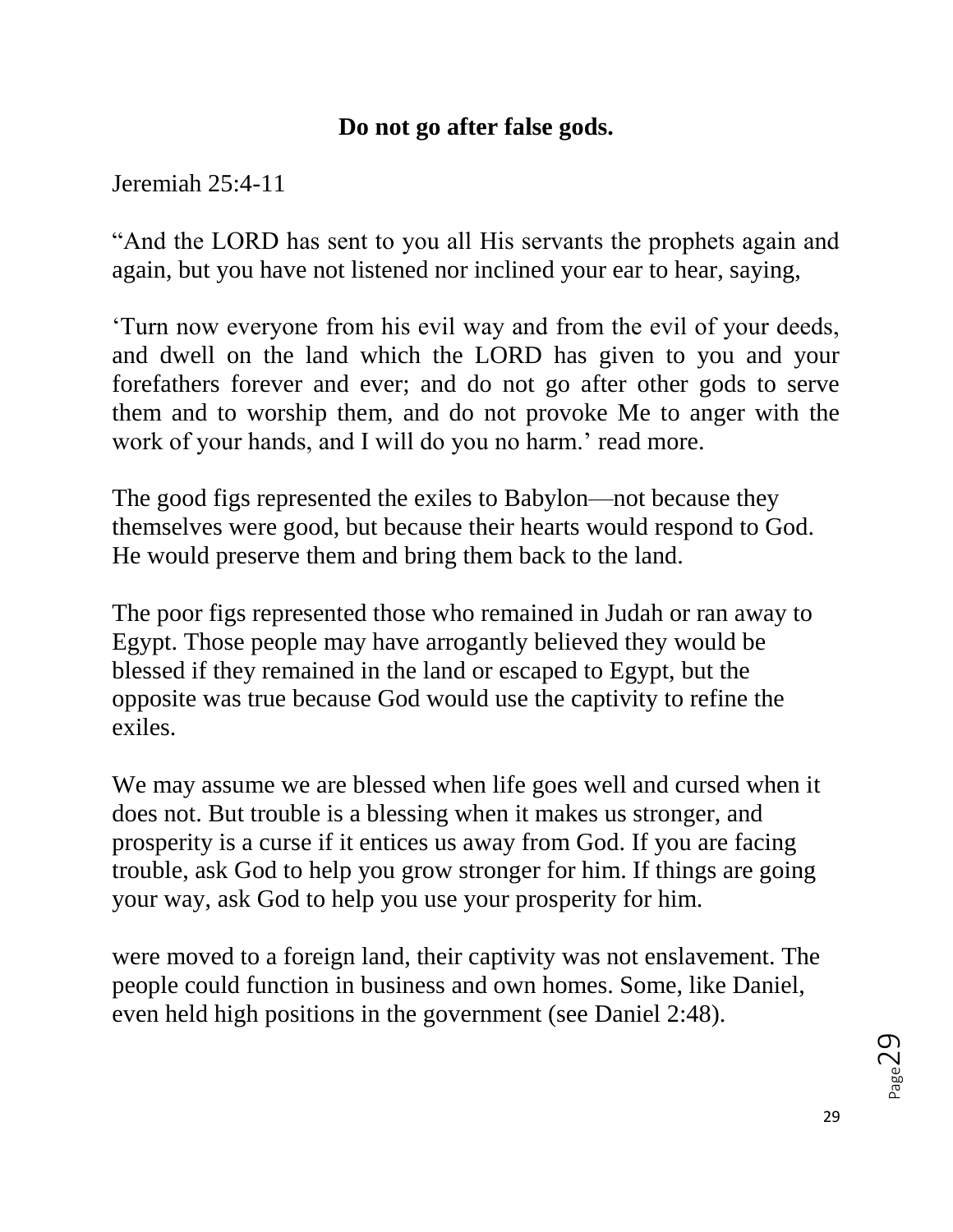### **Do not engage in sexual immorality.**

[1 Corinthians 10:7-11](http://bible.knowing-jesus.com/1-Corinthians/10/7)

For the Scriptures say, "The people celebrated with feasting and drinking, and they indulged themselves in pagan revelry."

And we must not engage in sexual immorality as some of them did, causing 23,000 of them to die in one day.

Nor should we put Christ to the test, as some of them did and then died from snakebites. And don't grumble as some of them did, for that is why God sent his angel of death to destroy them.

All these events happened to them as examples for us. They were written down to warn us, who live at the time when this age is drawing to a close.

The incident referred to in 1 Cor. 10:7 is when the Israelites made a golden calf and worshiped it in the desert (Exodus 32). The incident in 1 Cor. 10:8 is recorded in Numbers 25:1-9 when the Israelites worshiped Baal of Peor and engaged in sexual immorality with Moabite women.

The reference in 1 Cor. 10:9 is to the Israelites' complaint about their food (Numbers 21:5-6).

They put the Lord to the test by seeing how far they could go. In 1 Cor. 10:10, Paul refers to when the people complained against Moses and Aaron, and the plague that resulted (Numbers 14:2, 36; Numbers 16:41- 50). The destroying angel is referred to in Exodus 12:23.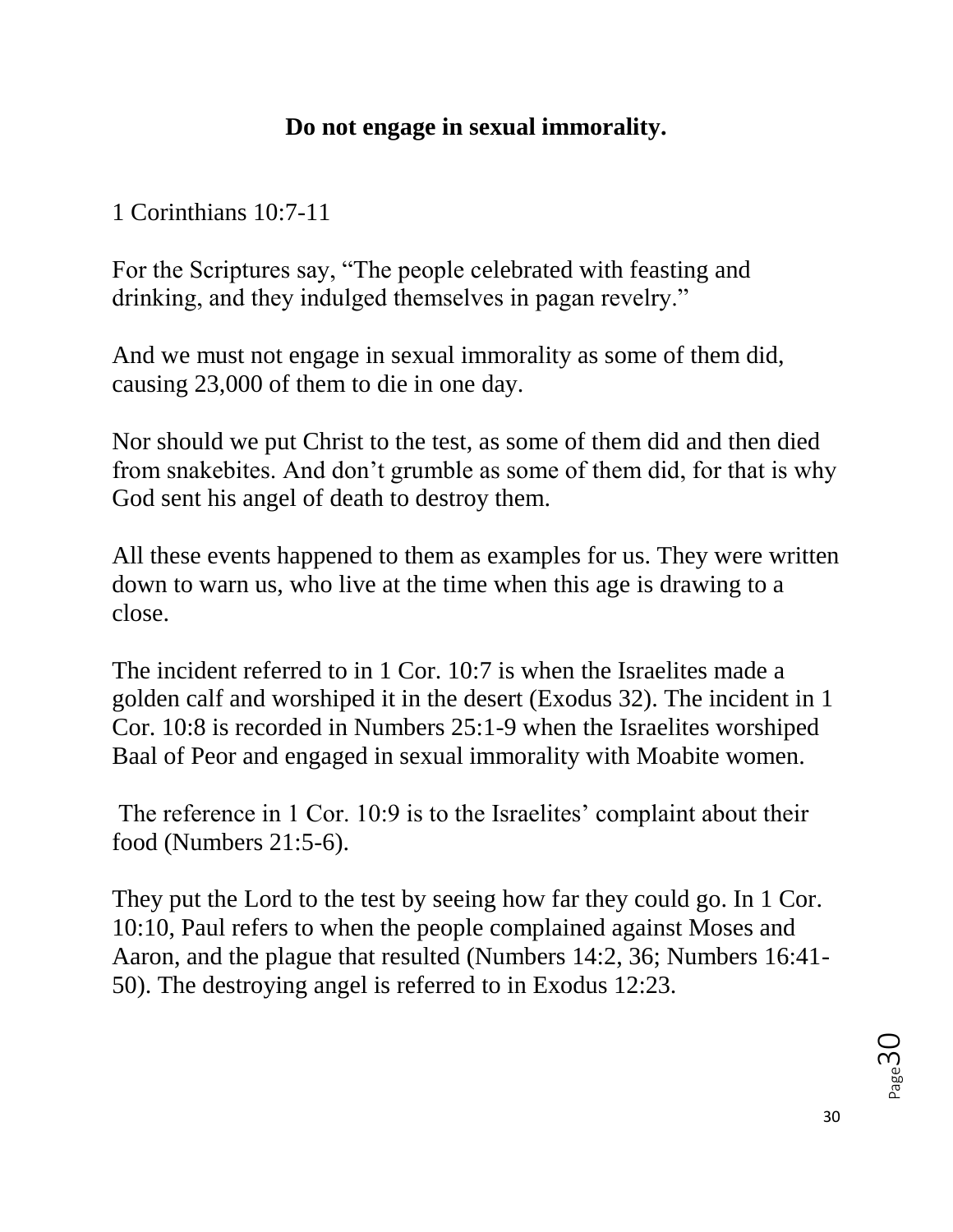# **Chapter 7**

![](_page_30_Picture_1.jpeg)

**Guard yourself against idols.**

[1 John 5:21](http://bible.knowing-jesus.com/1-John/5/21)

Little children, guard yourselves from idols.

An idol is anything that substitutes for the true faith, anything that robs Christ of his full deity and humanity, any human idea that claims to be more authoritative than the Bible, any loyalty that replaces God at the center of our lives.

John presents a clear picture of Christ. What we think about Jesus Christ is central to our teaching, preaching, and living. Jesus is the God-man, fully God and fully human at the same time.

He came to earth to die in our place for our sins. Through faith in him, we are given eternal life and the power to do his will. What is your answer to the most important question you could ever ask—who is Jesus Christ?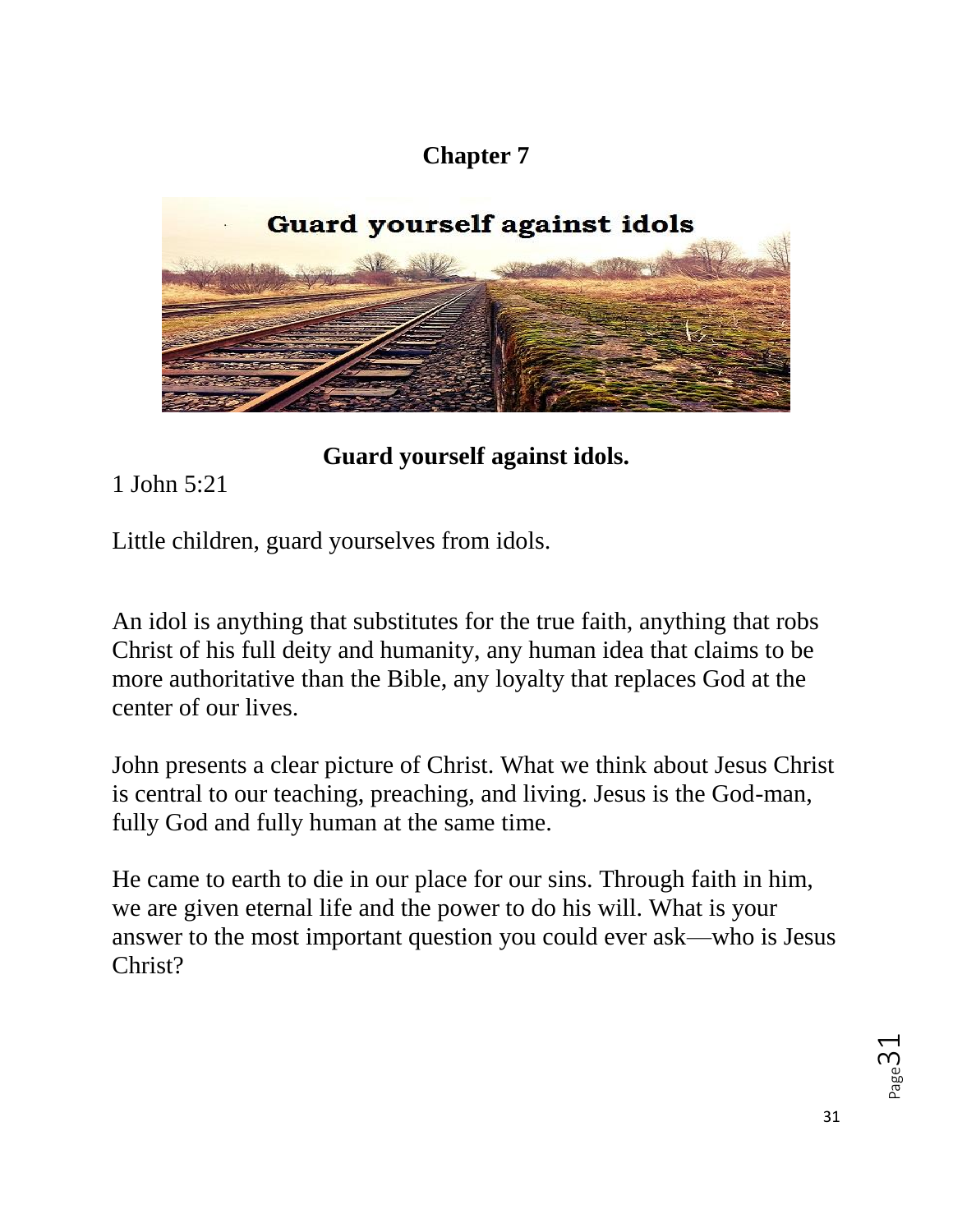## **Warn those who deal in disputations**

[2 Chronicles 19:10](http://bible.knowing-jesus.com/2-Chronicles/19/10)

"Whenever any dispute comes to you from your brethren who live in their cities, between blood and blood, between law and commandment, statutes and ordinances, you shall warn them so that they may not be guilty before the LORD, and wrath may not come on you and your brethren. Thus you shall do and you will not be guilty.

Jehoshaphat delegated some of the responsibilities for ruling and judging the people, but he warned his appointees that they were accountable to God for the standards they used to judge others.

Advice is helpful for all leaders:

- (1) Realize you are judging for God
- (2 Chron. 19:6); (2) be impartial and honest (2 Chron. 19:7);
- (2) Be faithful (2 Chron. 19:9);
- (3) Act only out of fear of God, not men (2 Chron. 19:9).

God holds us accountable for the authority we exercise.

Jehoshaphat appointed priests and Levites to help in administering civil laws. Many years earlier, Moses had chosen men who were capable, faithful, and honest to help him judge disputes among the people (Exodus 18:21-22).

Obviously the best kind of leader is one who always acts with reverence for God.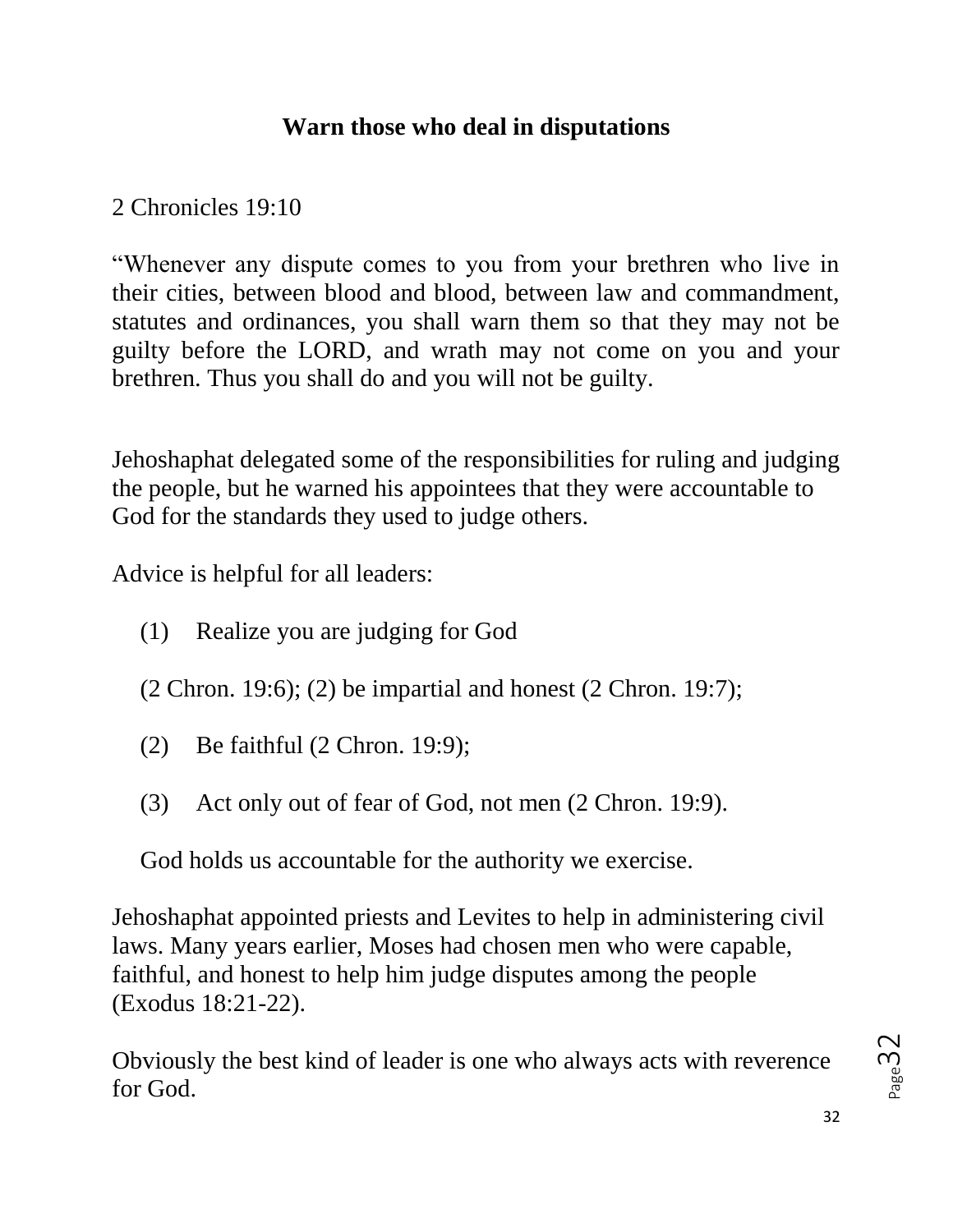Effective leaders get the job done; faithful leaders make sure the job is done in God's way with God's timing. They are careful to instill God's wisdom in future leaders and build God's values into the entire community.

### **Deal with the part of the body that causes you to sin.**

[Matthew 5:29-30](http://bible.knowing-jesus.com/Matthew/5/29)

"If your right eye makes you stumble, tear it out and throw it from you; for it is better for you to lose one of the parts of your body, than for your whole body to be thrown into hell. "If your right hand makes you stumble, cut it off and throw it from you; for it is better for you to lose one of the parts of your body, than for your whole body to go into hell.

When Jesus said to get rid of your hand or your eye, he was speaking figuratively. He didn't mean literally to gouge out your eye, because even a blind person can lust. But if that were the only choice, it would be better to go into heaven with one eye or hand than to go to hell with two.

We sometimes tolerate sins in our lives that, left unchecked, could eventually destroy us. It is better to experience the pain of removal (getting rid of a bad habit or something we treasure, for instance) than to allow the sin to bring judgment and condemnation.

Examine your life for anything that causes you to sin, and take every necessary action to remove it.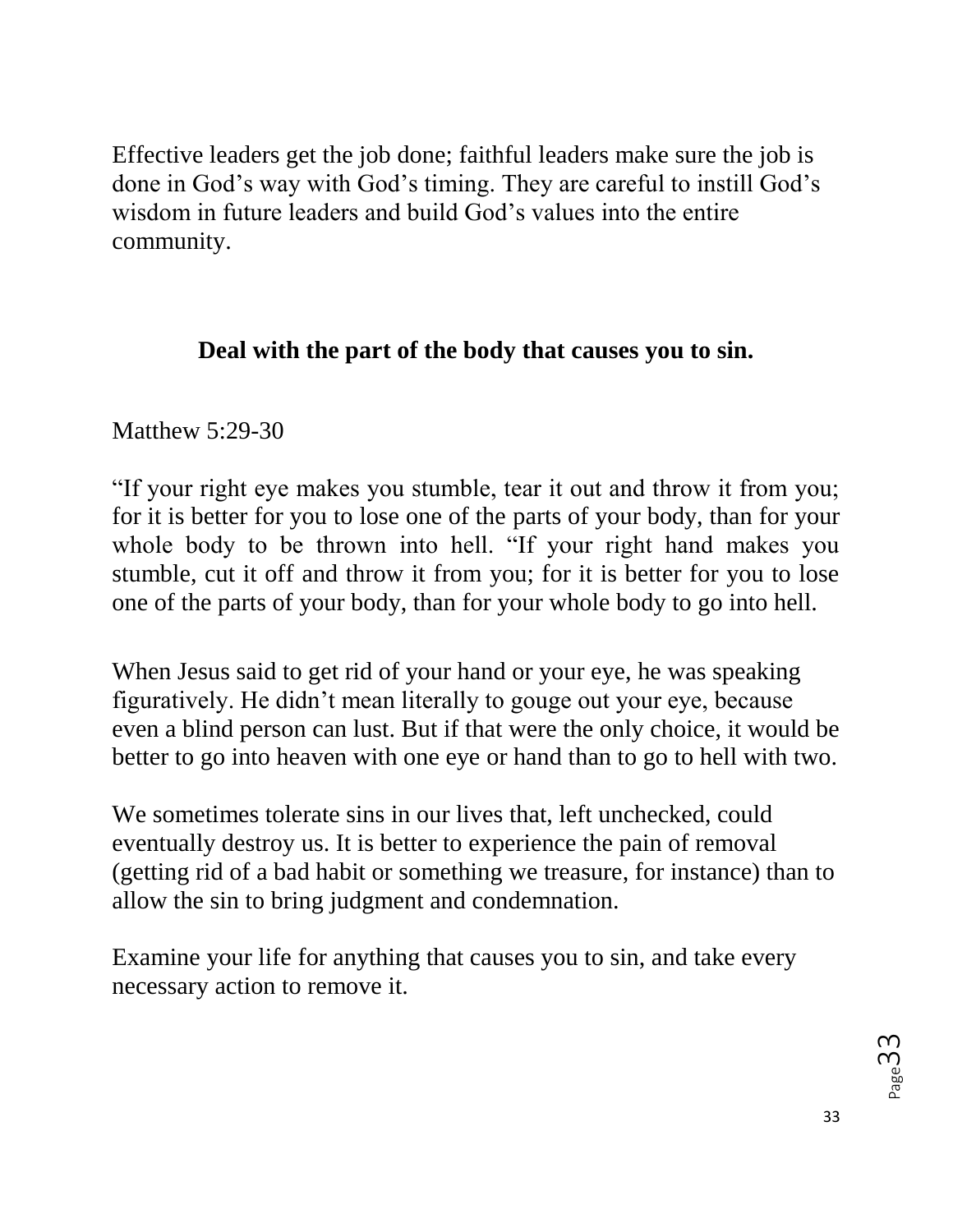## **Eating from the tree of knowledge of good and evil will bring death.**

[Genesis 2:16-17](http://bible.knowing-jesus.com/Genesis/2/16)

The LORD God commanded the man, saying, "From any tree of the garden you may eat freely; but from the tree of the knowledge of good and evil you shall not eat, for in the day that you eat from it you will surely die."

God gave Adam responsibility for the garden and told him not to eat from the tree of the knowledge of good and evil.

Rather than physically preventing him from eating, God gave Adam a choice, and thus the possibility of choosing wrongly. God still gives us choices, and we, too, often choose wrongly.

These wrong choices may cause us pain, but they can help us learn and grow and make better choices in the future. Living with the consequences of our choices teaches us to think and choose more carefully.

Why would God place a tree in the garden and then forbid Adam to eat from it? God wanted Adam to obey, but God gave Adam the freedom to choose. Without choice, Adam would have been like a prisoner, and his obedience would have been hollow.

The two trees provided an exercise in choice, with rewards for choosing to obey and sad consequences for choosing to disobey. When you are faced with the choice, always choose to obey God.

![](_page_33_Picture_8.jpeg)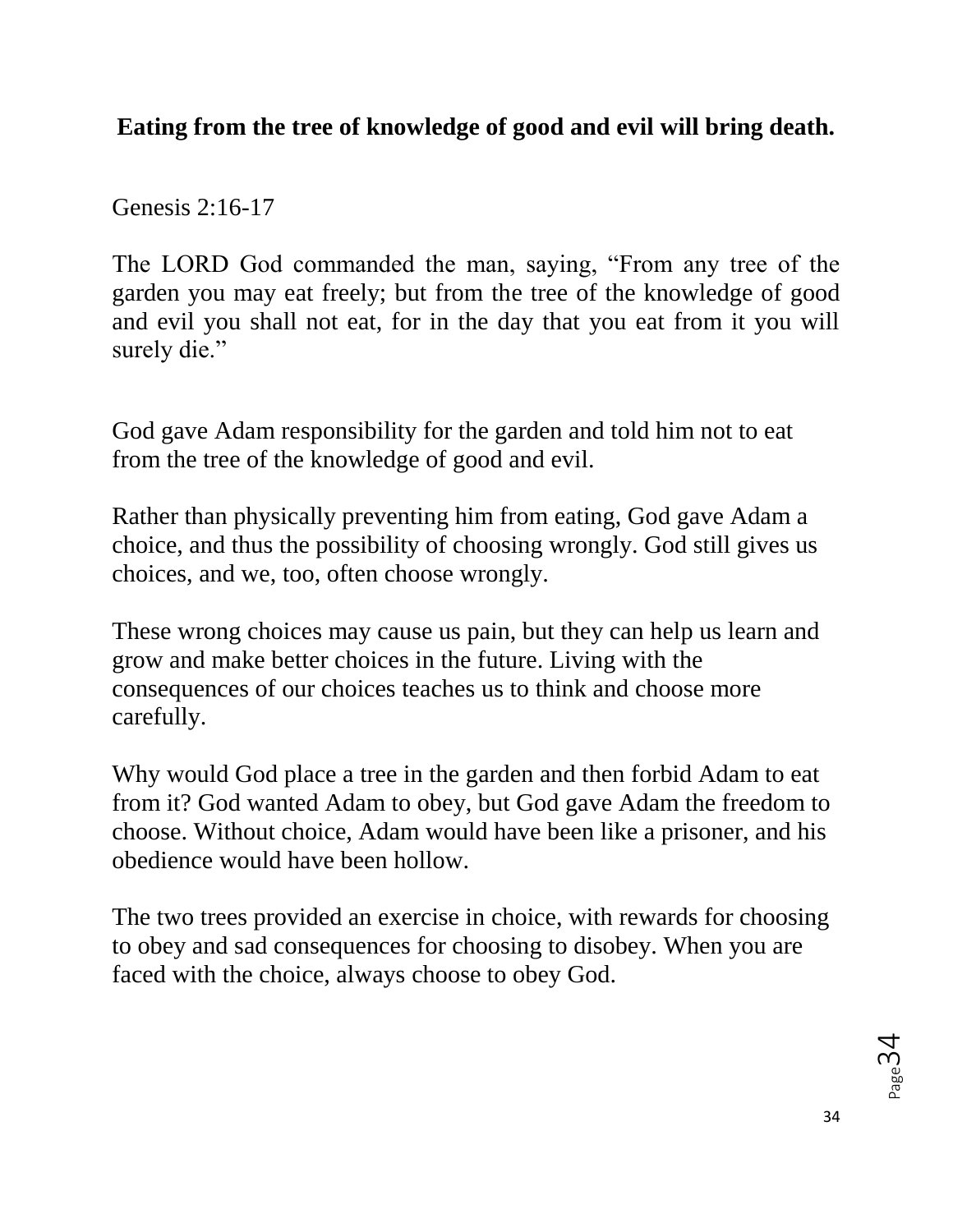### **God will put an end to arrogance, pride and haughtiness.**

[Isaiah 13:11](http://bible.knowing-jesus.com/Isaiah/13/11)

Thus I will punish the world for its evil and the wicked for their iniquity; I will also put an end to the arrogance of the proud and abase the haughtiness of the ruthless.

### **You will be punished according to the results of your deeds.**

[Jeremiah 21:14](http://bible.knowing-jesus.com/Jeremiah/21/14)

"But I will punish you according to the results of your deeds," declares the LORD, "And I will kindle a fire in its forest that it may devour all its environs.""

Jeremiah had foretold Jerusalem's destruction. The city's leaders had denied his word and mocked his announcements. In desperation, King Zedekiah turned to God for help, but without acknowledging God's warnings or admitting his sin.

Too often we expect God to help us in our time of trouble even though we have ignored him in our time of prosperity. But God wants a lasting relationship. Are you trying to build a lasting friendship with God, or are you merely using him occasionally to escape trouble?

What would you think of your family or friends if they thought of you only as a temporary resource?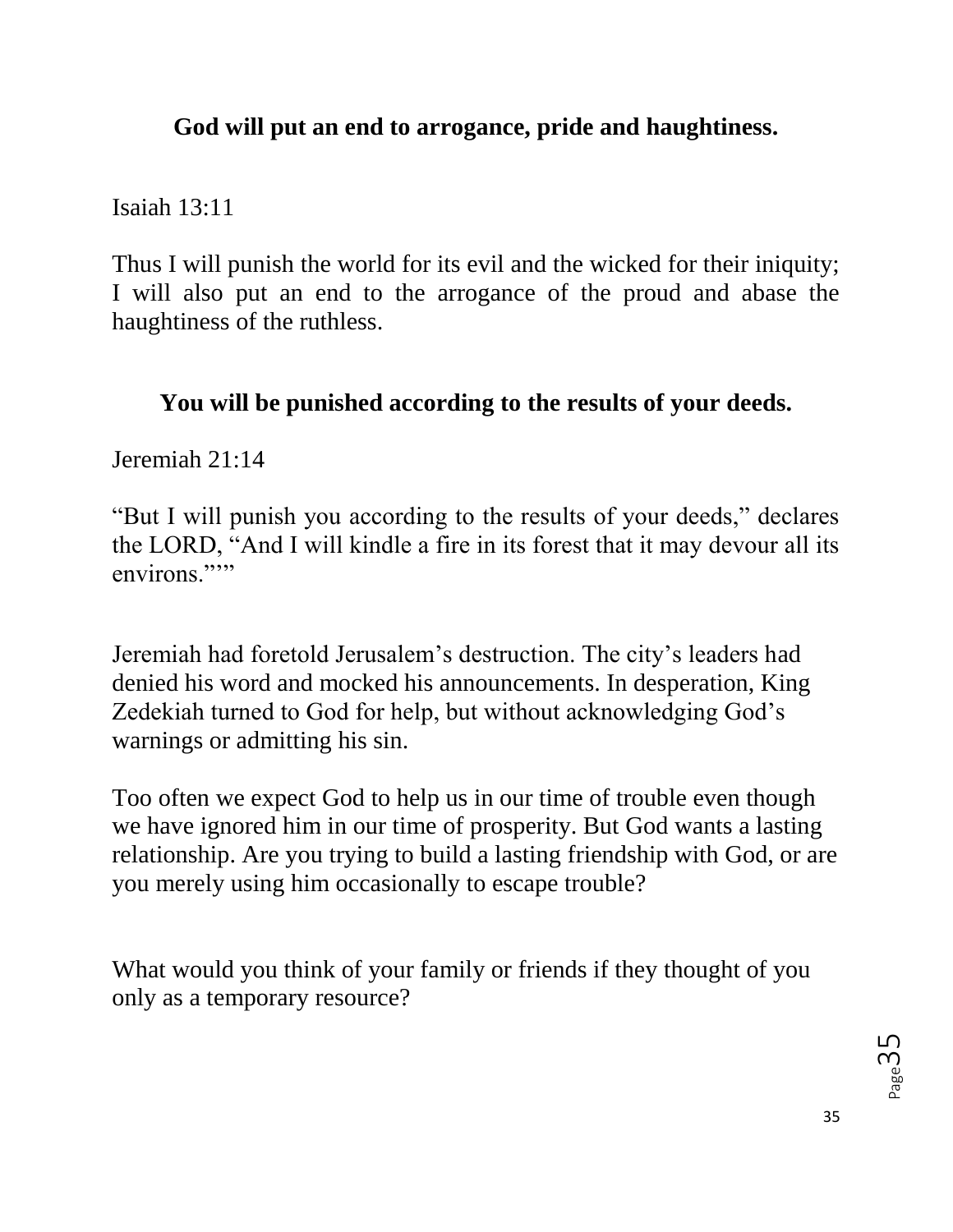# **Chapter 8**

![](_page_35_Picture_1.jpeg)

**You have been appointed as a watchman.**

[Ezekiel 3:17-19](http://bible.knowing-jesus.com/Ezekiel/3/17)

"Son of man, I have appointed you a watchman to the house of Israel; whenever you hear a word from my mouth, warn them from me.

"When I say to the wicked, 'You will surely die,' and you do not warn him or speak out to warn the wicked from his wicked way that he may live, that wicked man shall die in his iniquity, but his blood I will require at your hand.

"Yet if you have warned the wicked and he does not turn from his wickedness or from his wicked way, he shall die in his iniquity; but you have delivered yourself.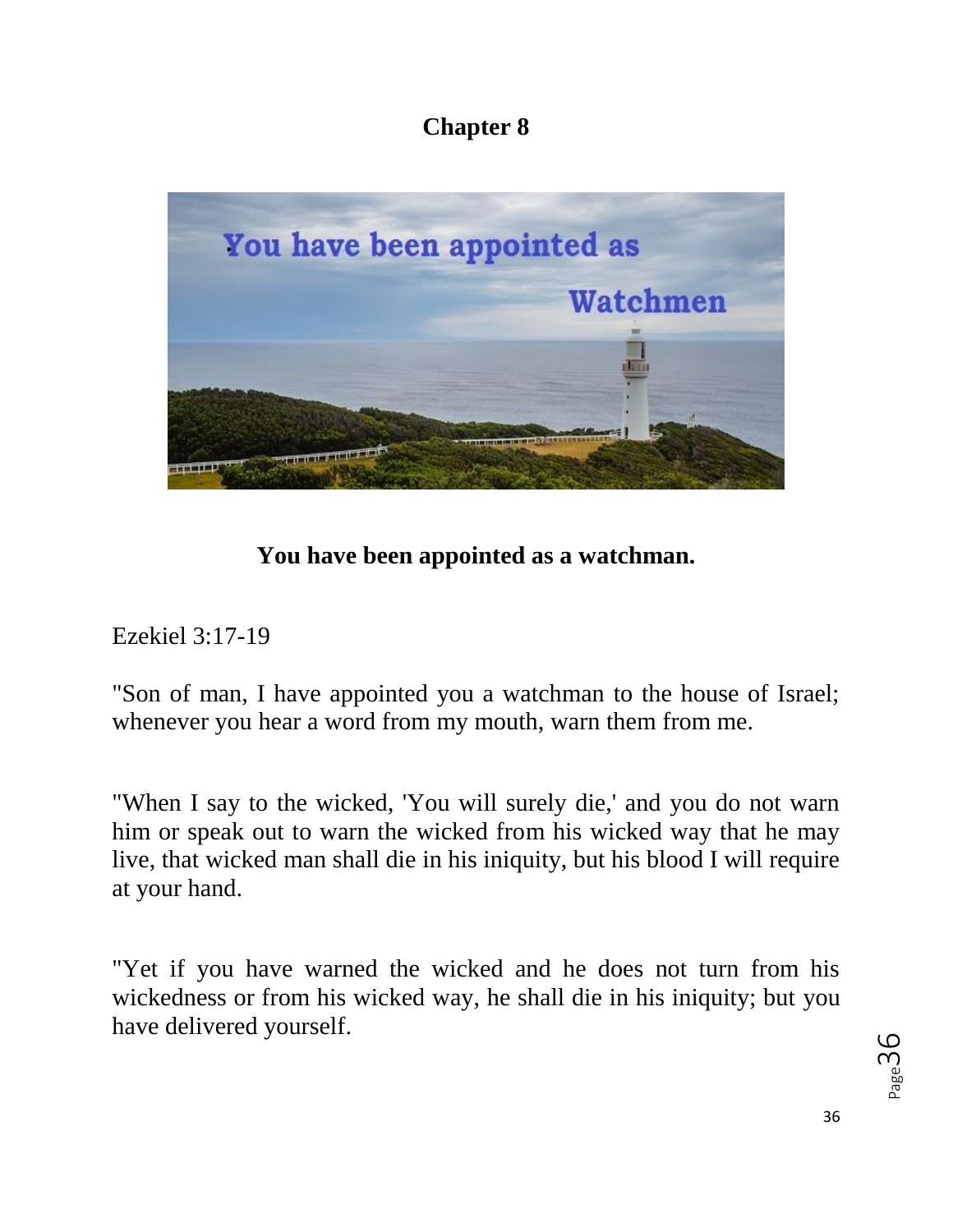A watchman's job was to stand on the city wall and warn the people of approaching danger. Ezekiel's role was to be a spiritual watchman, warning the people of the judgment to come.

Some think that "accountable for his blood" means that just as a watchman on the wall would pay with his life if he failed to warn the city of approaching enemies, Ezekiel would have been held accountable if he had refused to warn the people of coming judgment.

Others believe this phrase simply means that God would hold Ezekiel responsible.

In these verses, God is not talking about loss of salvation but rather about physical death.

If the people back in Judah continued in their sins, Nebuchadnezzar's armies would destroy them and their land and cities. If, on the other hand, the people would turn to God, God would spare them. God would hold Ezekiel responsible for his fellow Jews if he failed to warn them of the consequences of their sins.

All people are individually responsible to God, but believers have a special responsibility to warn unbelievers of the consequences of rejecting God. If we fail to do this, God will hold us responsible for what happens to them.

This should motivate us to begin sharing our faith with others—by both word and deed—and to avoid becoming callous or unconcerned in our attitude.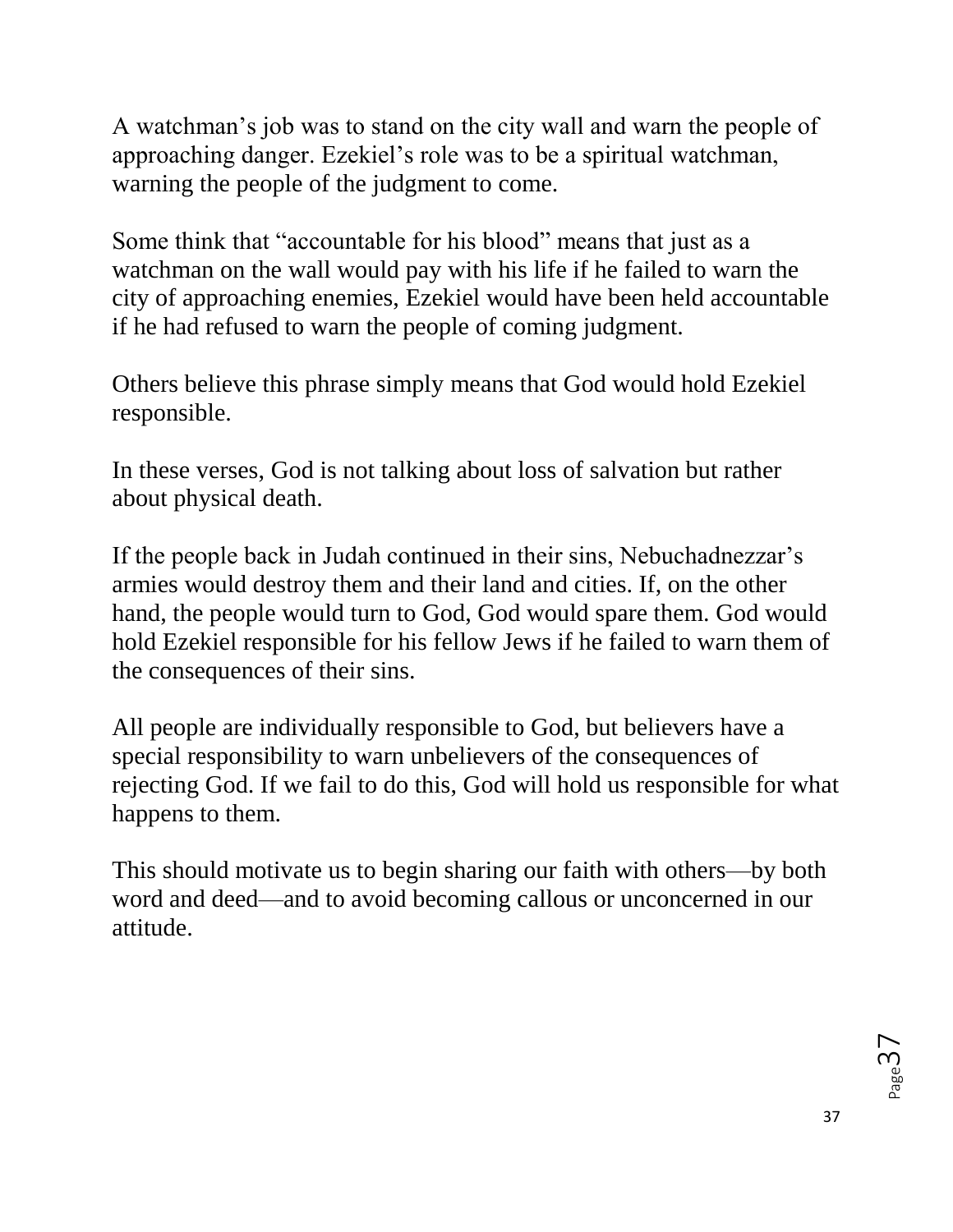### **Warn the wicked of his iniquities.**

[Ezekiel 33:7-9](http://bible.knowing-jesus.com/Ezekiel/33/7)

"Now as for you, son of man, I have appointed you a watchman for the house of Israel; so you will hear a message from my mouth and give them warning from me.

"When I say to the wicked, 'O wicked man, you will surely die,' and you do not speak to warn the wicked from his way, that wicked man shall die in his iniquity, but his blood I will require from your hand."

But if you on your part warn a wicked man to turn from his way and he does not turn from his way, he will die in his iniquity, but you have delivered your life.

The exiles were discouraged by their past sins. This is an important turning point in this book—elsewhere in Ezekiel the people had refused to face their sins. Here, they felt heavy guilt for rebelling against God for so many years.

Therefore, God assured them of forgiveness if they repented. God *wants* everyone to turn to him. He looks at what we are and will become, not what we have been. God gives you the opportunity to turn to him, if you will take it. Sincerely follow God, and ask him to forgive you when you fail.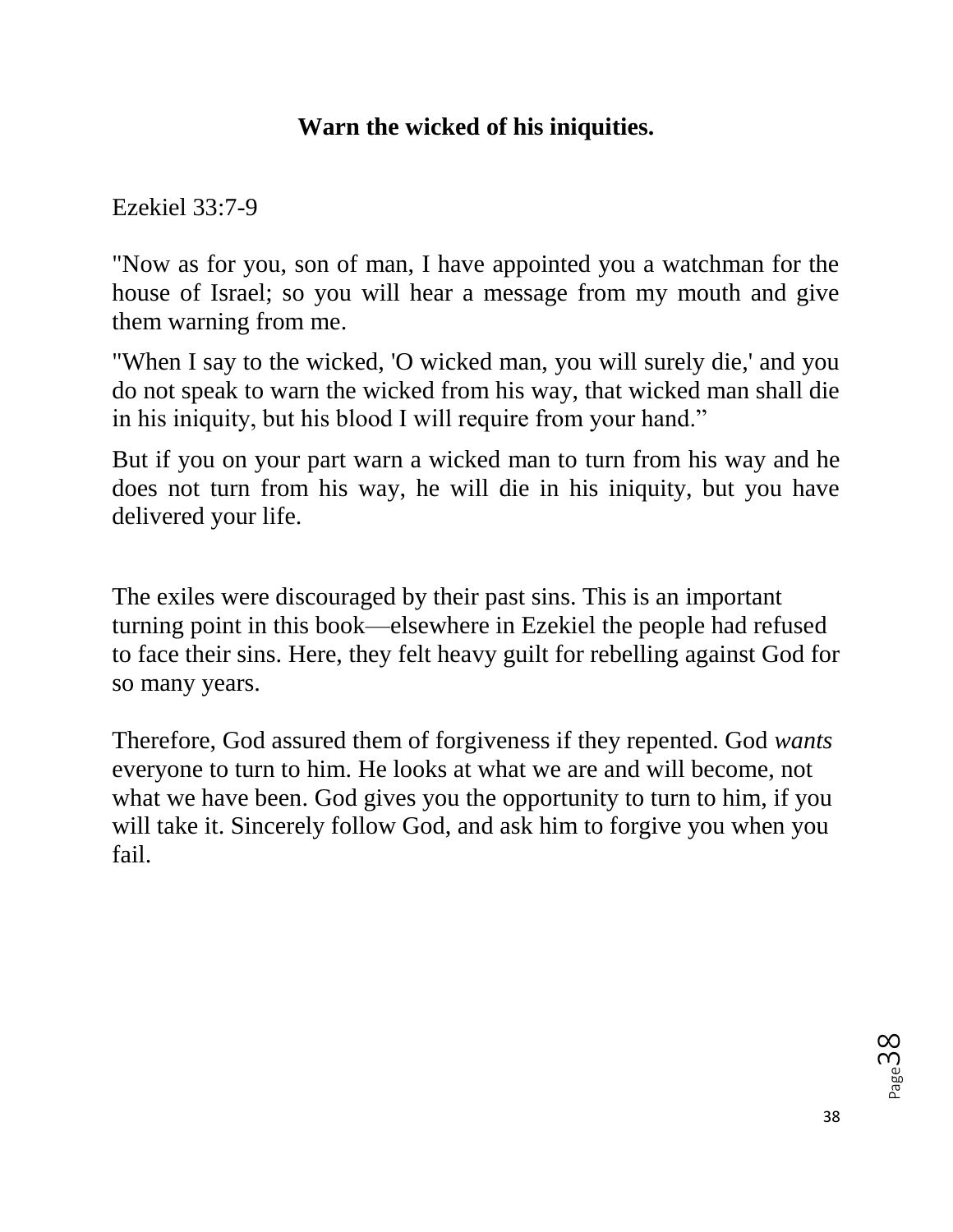## **Continued sin will cause worse happenings.**

[John 5:14](http://bible.knowing-jesus.com/John/5/14)

Afterward Jesus found him in the temple and said to him, "Behold, you have become well; do not sin anymore, so that nothing worse happens to you."

This man had been lame, or paralyzed, and suddenly he could walk. This was a great miracle. But he needed an even greater miracle—to have his sins forgiven.

The man was delighted to be physically healed, but he had to turn from his sins and seek God's forgiveness to be spiritually healed. God's forgiveness is the greatest gift you will ever receive. Don't neglect his gracious offer.

# **Be saved from this perverse generation**

[Acts 2:40](http://bible.knowing-jesus.com/Acts/2/40)

And with many other words he solemnly testified and kept on exhorting them, saying, and "Be saved from this perverse generation

About 3,000 people became new believers when Peter preached the Good News about Christ. These new Christians were united with the other believers, taught by the apostles, and included in the prayer meetings and fellowship. New believers in Christ need to be in groups where they can learn God's Word, pray, and mature in the faith. If you have just begun a relationship with Christ, seek out other believers for fellowship, prayer, and teaching. This is the way to grow.

![](_page_38_Picture_9.jpeg)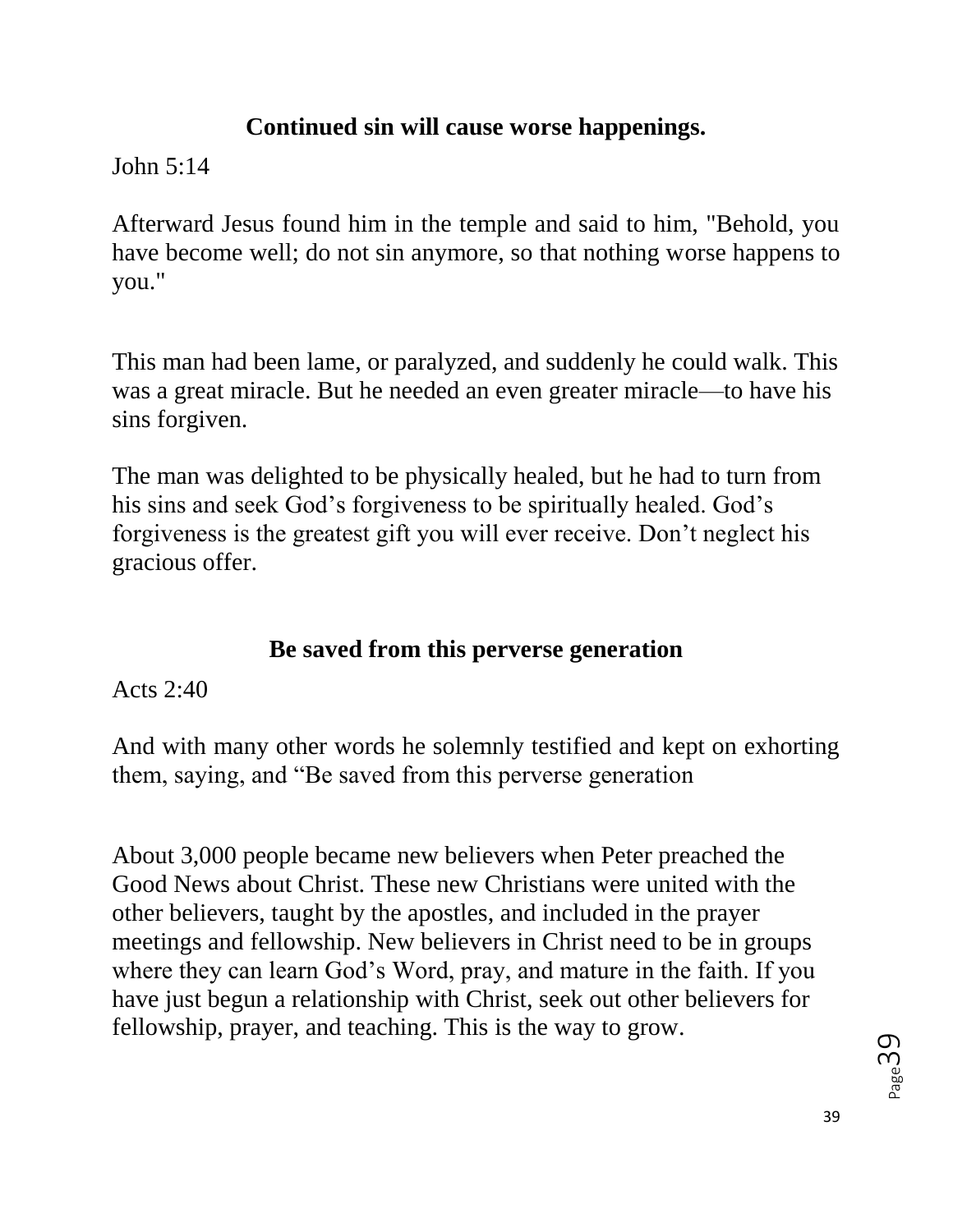#### **There will be distress for every soul that does evil.**

[Romans 2:8-9](http://bible.knowing-jesus.com/Romans/2/8)

But to those who are selfishly ambitious and do not obey the truth, but obey unrighteousness, wrath and indignation. There will be tribulation and distress for every soul of man who does evil, of the Jew first and also of the Greek.

Although God does not usually punish us immediately for sin, his eventual judgment is certain. We don't know exactly when it will happen, but we know that no one will escape that final encounter with the Creator. For more on judgment, see John 12:48 and Rev. 20:11-15.

 $P_{\text{age}}40$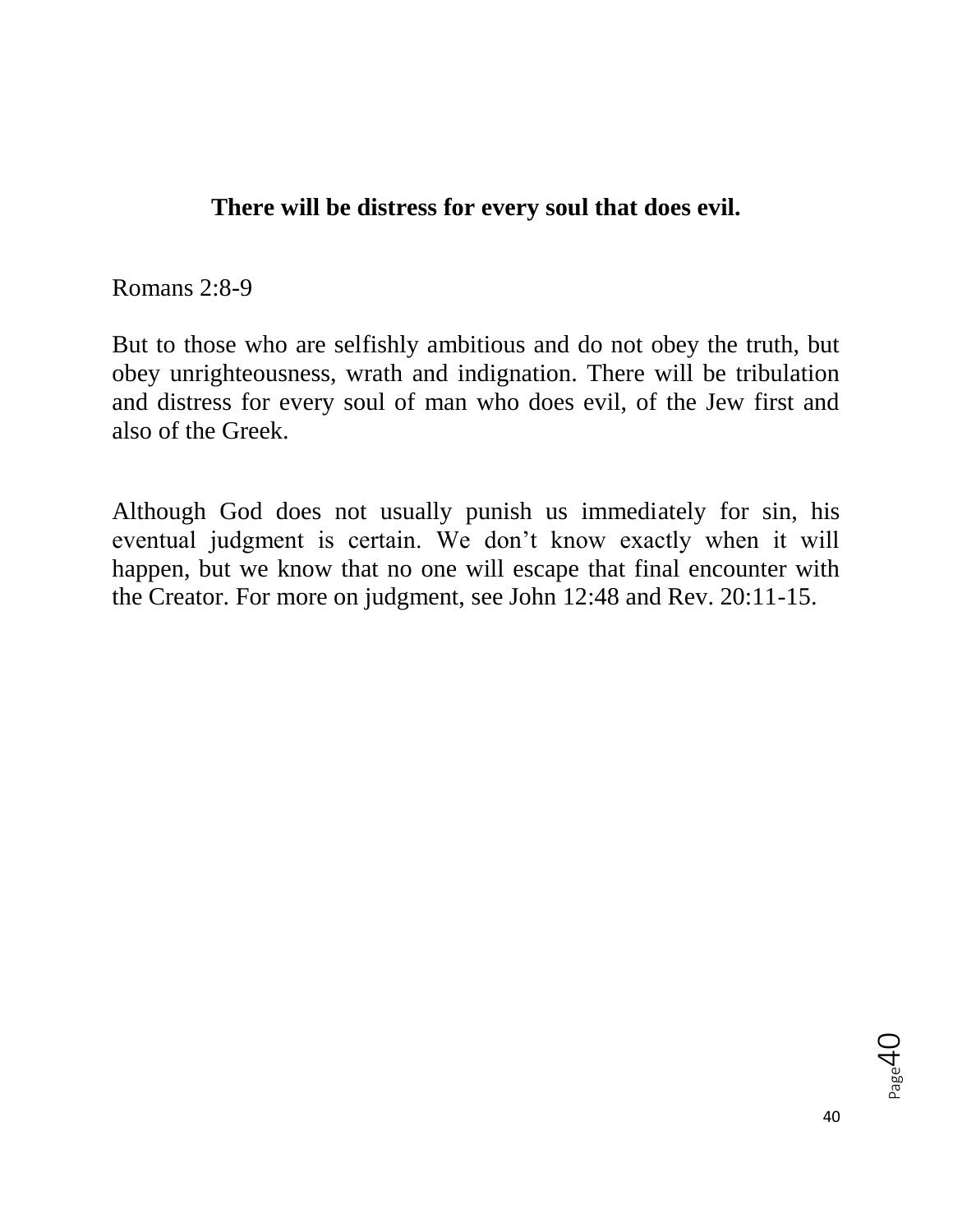## **Chapter 9**

![](_page_40_Picture_1.jpeg)

**The wages of sin is death**

[Romans 6:23](http://bible.knowing-jesus.com/Romans/6/23)

For the wages of sin is death, but the free gift of God is eternal life in Christ Jesus our Lord.

You are free to choose between two masters, but you are not free to manipulate the consequences of your choice.

Each of the two masters pays with his own kind of currency. The currency of sin is death. That is all you can expect or to use hope for in life without God. Christ's currency is eternal life—new life with God that begins on earth and continues forever with God. What choice have you made?

Life is a free gift from God. If it is a gift, then it is not something that we earn, nor something that must be paid back. Consider the foolishness of someone who receives a gift given out of love and then offers to pay for it.

 $P_{\text{age}}$ 4.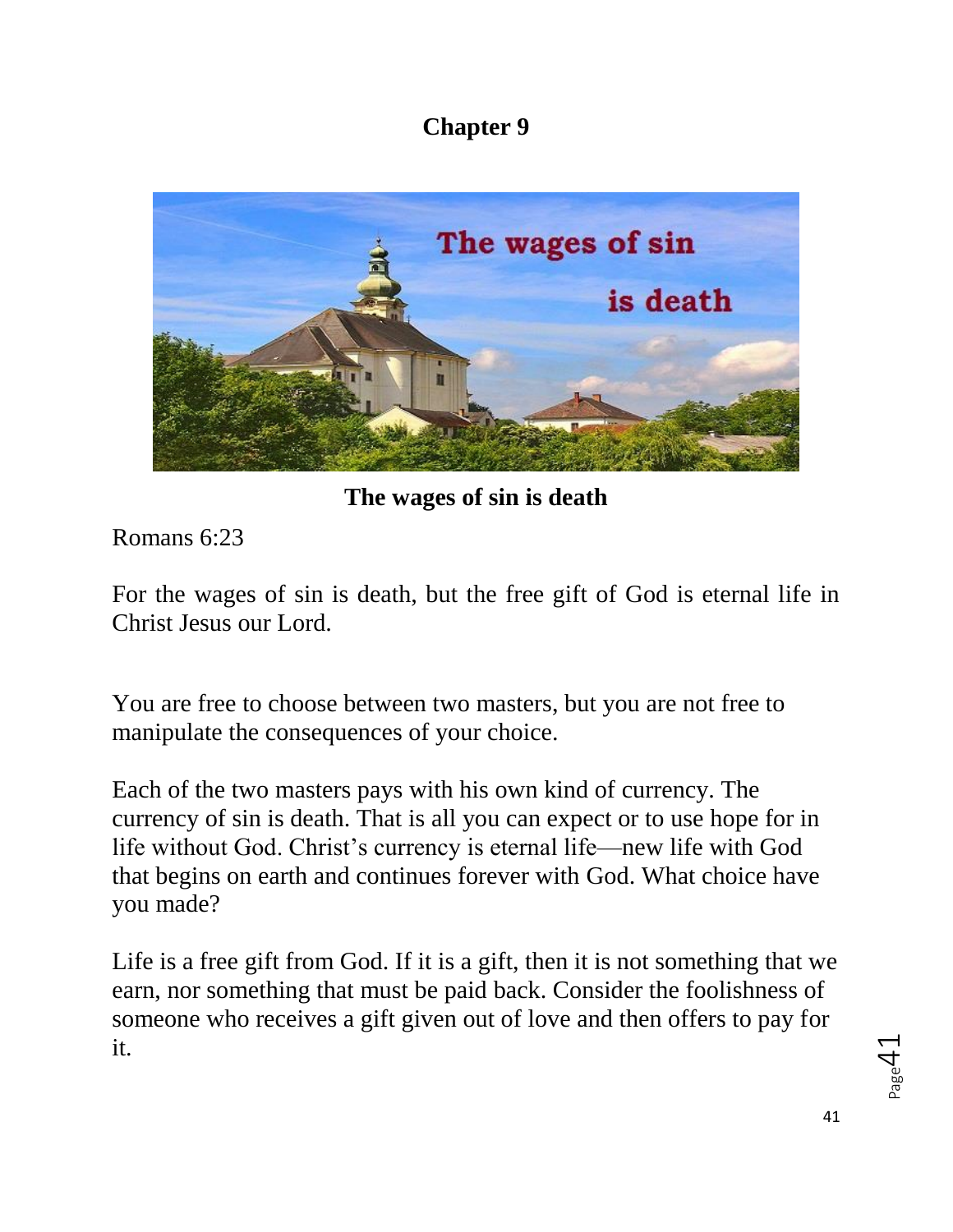A gift cannot be purchased by the recipient. A more appropriate response to a loved one who offers a gift is graceful acceptance with gratitude. Our salvation is a gift of God, not something of our own doing (Ephes. 2:8-9). He saved us because of his mercy, not because of any righteous things that we have done (Titus 3:5). How much more we should accept with thanksgiving the gift that God has freely given

### **The unrighteous will not inherit the kingdom of God.**

[1 Corinthians 6:9-10](http://bible.knowing-jesus.com/1-Corinthians/6/9)

Or do you not know that the unrighteous will not inherit the kingdom of God? Do not be deceived; neither fornicators, nor idolaters, nor adulterers, nor effeminate, nor homosexuals, nor thieves, nor the covetous, nor drunkards, nor revilers, nor swindlers, will inherit the kingdom of God.

Paul is describing characteristics of unbelievers. He doesn't mean that idolaters, adulterers, male prostitutes, homosexuals, thieves, greedy people, drunkards, slanderers or swindlers are automatically and irrevocably excluded from heaven.

Christians come out of all kinds of different backgrounds, including these. They may still struggle with evil desires, but they should not continue in these practices. In 1 Cor. 6:11, Paul clearly states that even those who sin in these ways can have their lives changed by Christ.

However, those who say that they are Christians but persist in these practices with no sign of remorse will not inherit the kingdom of God. Such people need to reevaluate their lives to see if they truly believe in Christ.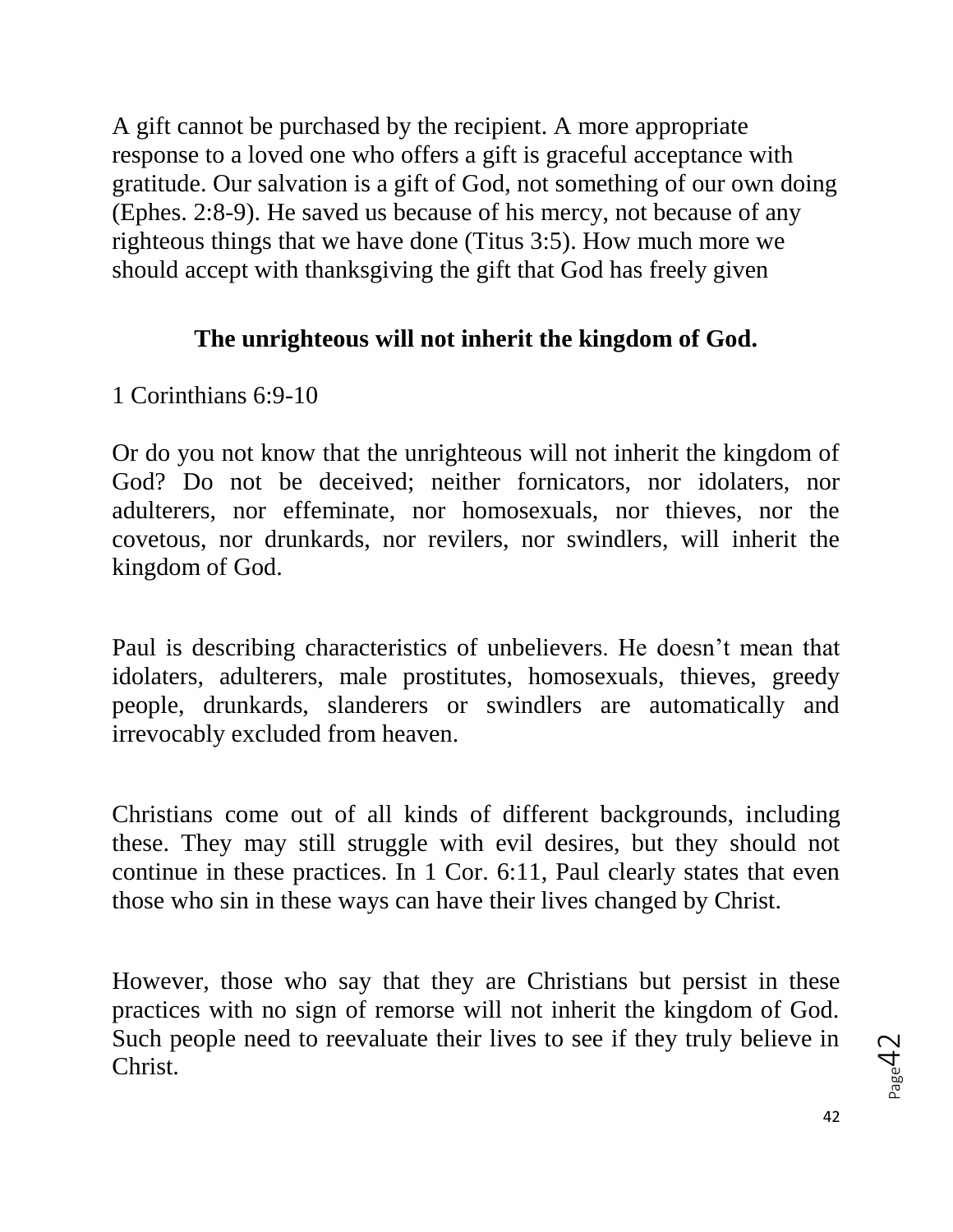### **Retribution against believers will pay with eternal destruction.**

#### [2 Thessalonians 1:8-9](http://bible.knowing-jesus.com/2-Thessalonians/1/8)

Dealing out retribution to those who do not know God and to those who do not obey the gospel of our Lord Jesus. These will pay the penalty of eternal destruction, away from the presence of the Lord and from the glory of His power,

The "everlasting destruction" that Paul for salvation. Describes, is the lake of fire (see Rev. 20:14)—the place of eternal separation from God. Those people who are separated from God in eternity no longer have any hope

#### **Some want to distort the gospel of Christ**

[Galatians 1:7-8](http://bible.knowing-jesus.com/Galatians/1/7)

Which is really not another; only there are some who are disturbing you and want to distort the gospel of Christ. But even if we, or an angel from heaven, should preach to you a gospel contrary to what we have preached to you, he is to be accursed!

Paul strongly denounced the Judaizers' perversion of the gospel of Christ. He said that even if an angel from heaven comes preaching another message, that angel should be "eternally condemned." If an angel came preaching another message, he would not be from heaven, no matter how he looked.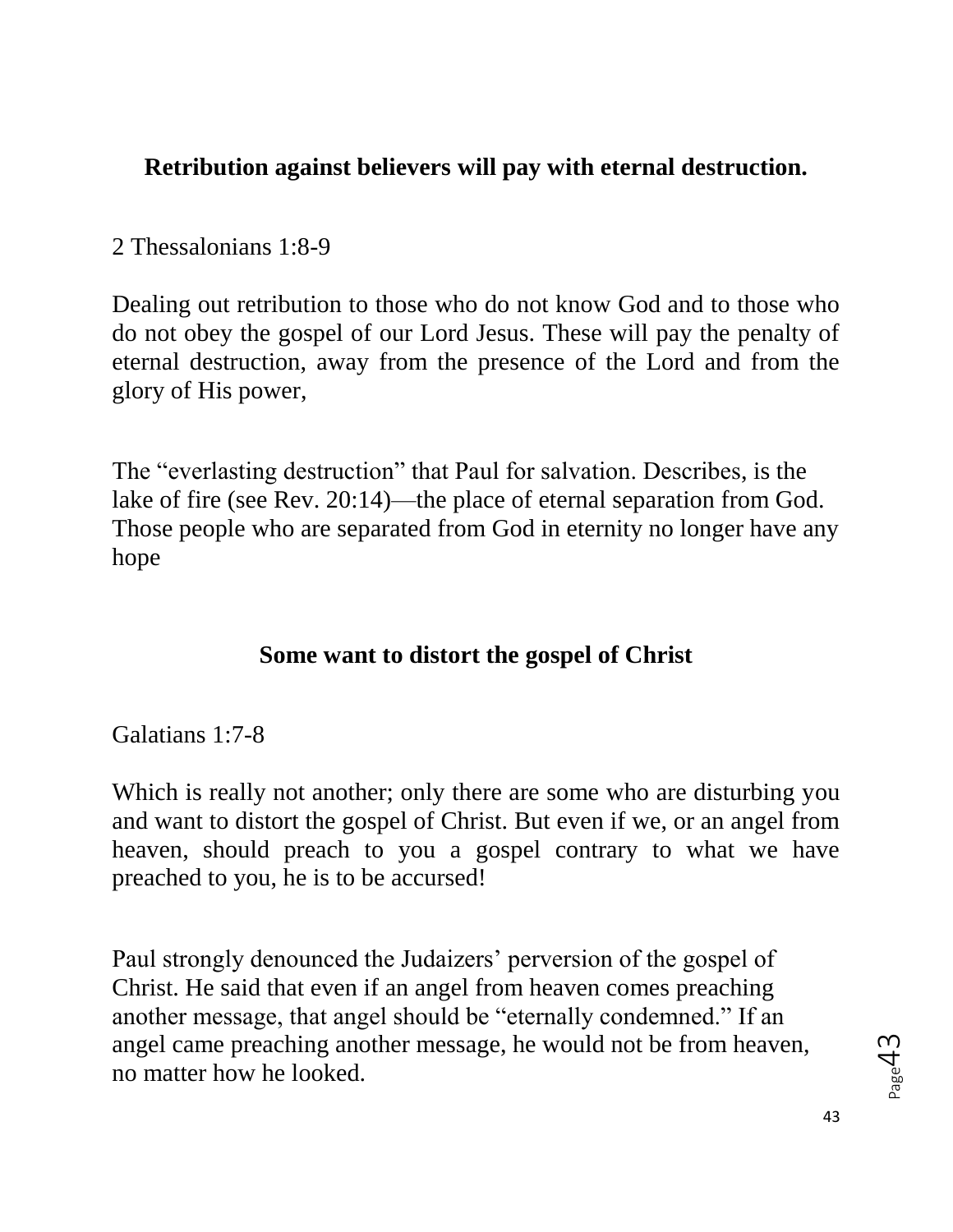In 2 Cor. 11:14-15, Paul warned that Satan masquerades as an angel of light. Here he invoked a curse on any angel who spreads a false gospel—a fitting response to an emissary of hell. Paul extended that curse to include himself if he should pervert the gospel. His message must never change, for the truth of the gospel never changes. Paul used strong language because he was dealing with a life-and-death issue.

### **Be on guard against unprincipled men.**

#### [2 Peter 3:17](http://bible.knowing-jesus.com/2-Peter/3/17)

You therefore, beloved, knowing this beforehand, be on your guard so that you are not carried away by the error of unprincipled men and fall from your own steadfastness,

Always will challenge our faith. We still have much room for growth. If every day we find some way to draw closer to Christ, we will be prepared to stand for truth in any and all circumstances. Peter concludes this brief letter as he began, by urging his readers to grow in the grace and knowledge of the Lord and Savior Jesus Christ—to get to know him better and better.

This is the most important step in refuting false teachers. No matter where we are in our spiritual journey, no matter how mature we are in our faith, the sinful world

 $\mathcal{A}_{\text{age}}$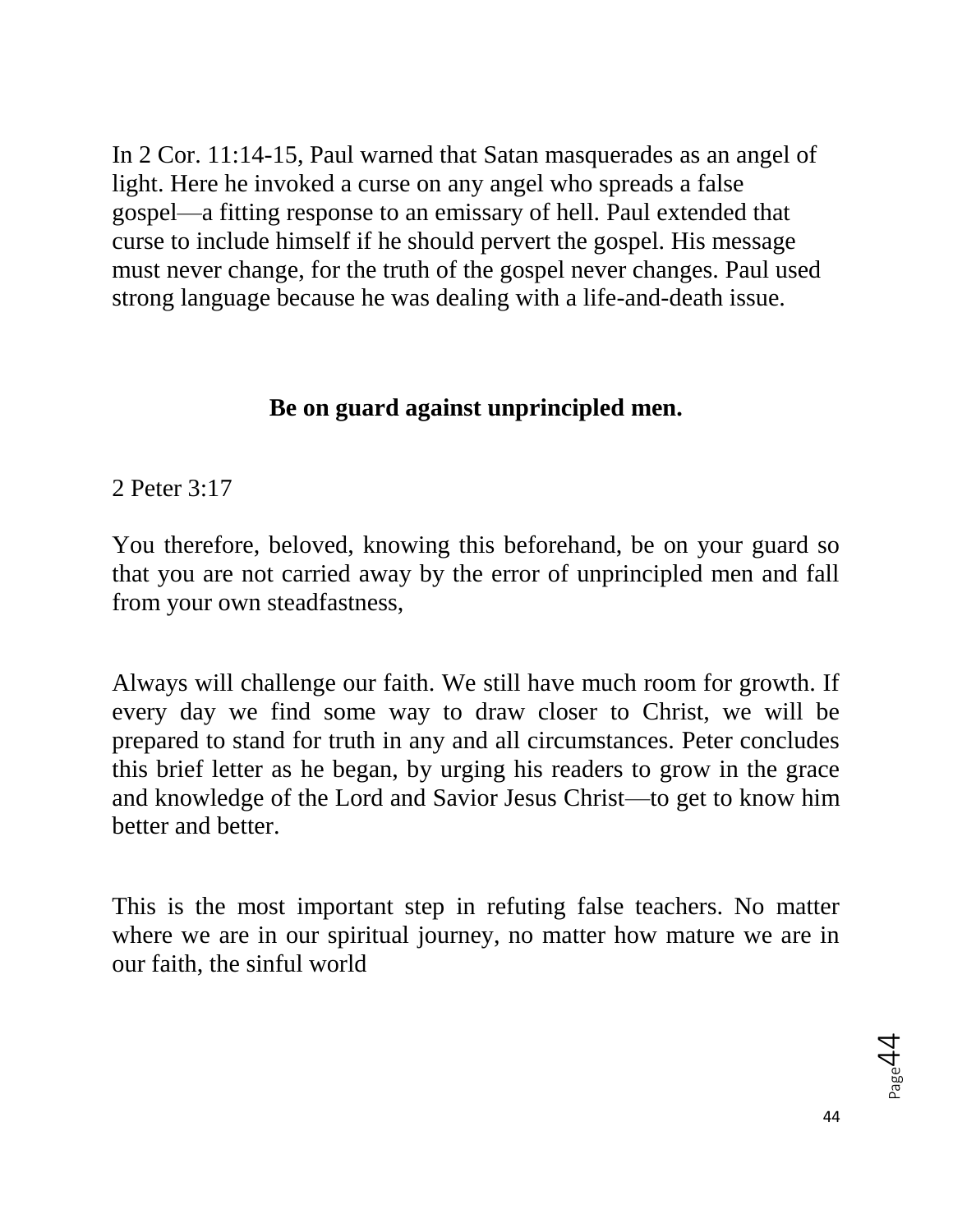# **Whoever denies me I will deny before my father.**

[Matthew 10:32-33](http://bible.knowing-jesus.com/Matthew/10/32)

"Therefore everyone who confesses me before men, I will also confess him before My Father who is in heaven. "But whoever denies me before men, I will also deny him before My Father who is in heaven.

Page45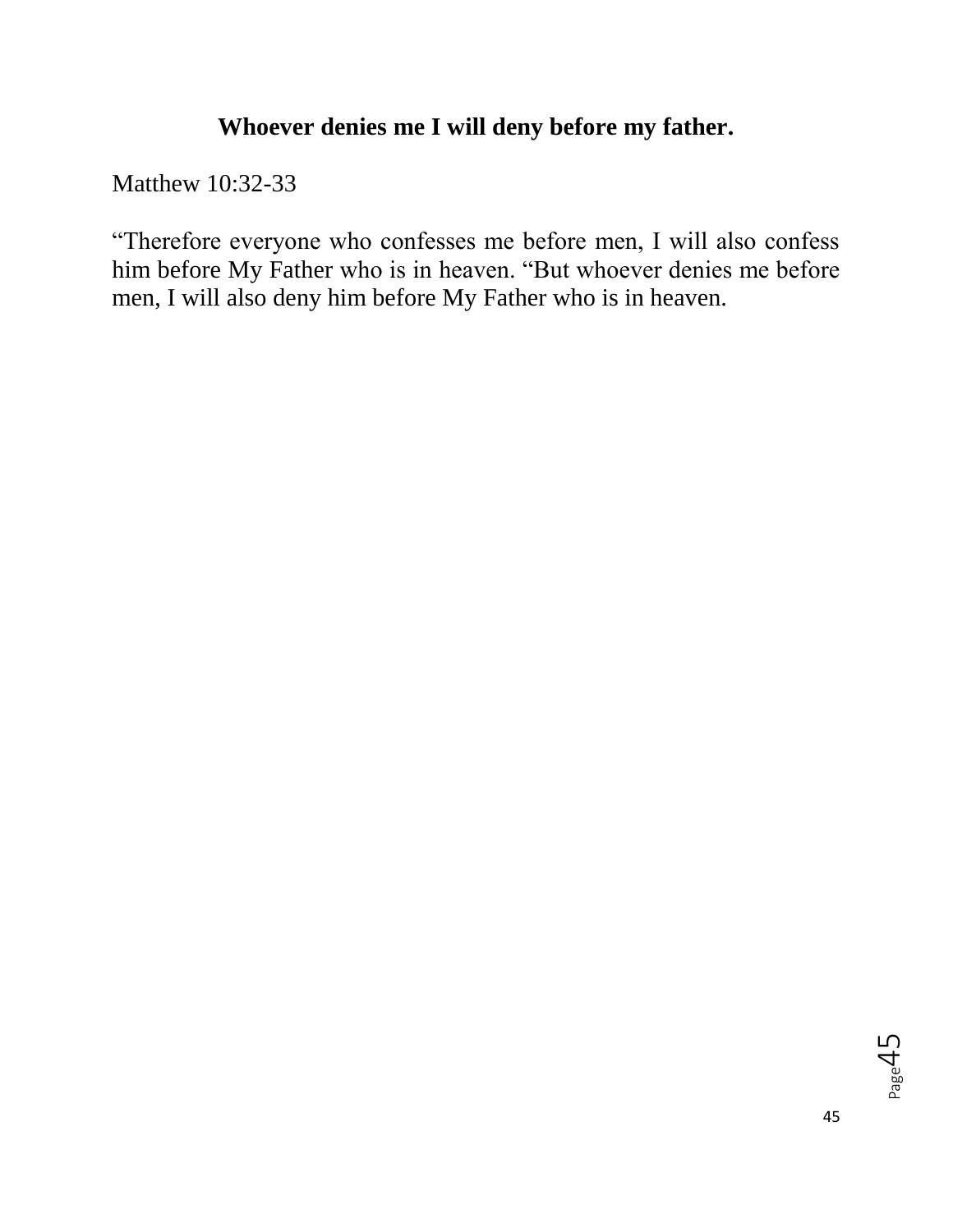# **Chapter 10**

![](_page_45_Picture_1.jpeg)

## **Beware of denying Christ.**

[Luke 12:8-10](http://bible.knowing-jesus.com/Luke/12/8)

"And I say to you, everyone who confesses me before men, the Son of Man will confess him also before the angels of God; but he who denies me before men will be denied before the angels of God." And everyone who speaks a word against the Son of Man, it will be forgiven him; but he who blasphemes against the Holy Spirit, it will not be forgiven him.

We disown Jesus when we

- (1) Hope no one will think we are Christians,
- (2) Decide *not* to speak up for what is right,
- (3) Are silent about our relationship with God,
- (4) Blend into society,
- (5) Accept our culture's non-Christian values.

By contrast, we acknowledge him when we

(1) Live moral, upright, Christ-honoring lives,

 $9P<sub>age</sub>$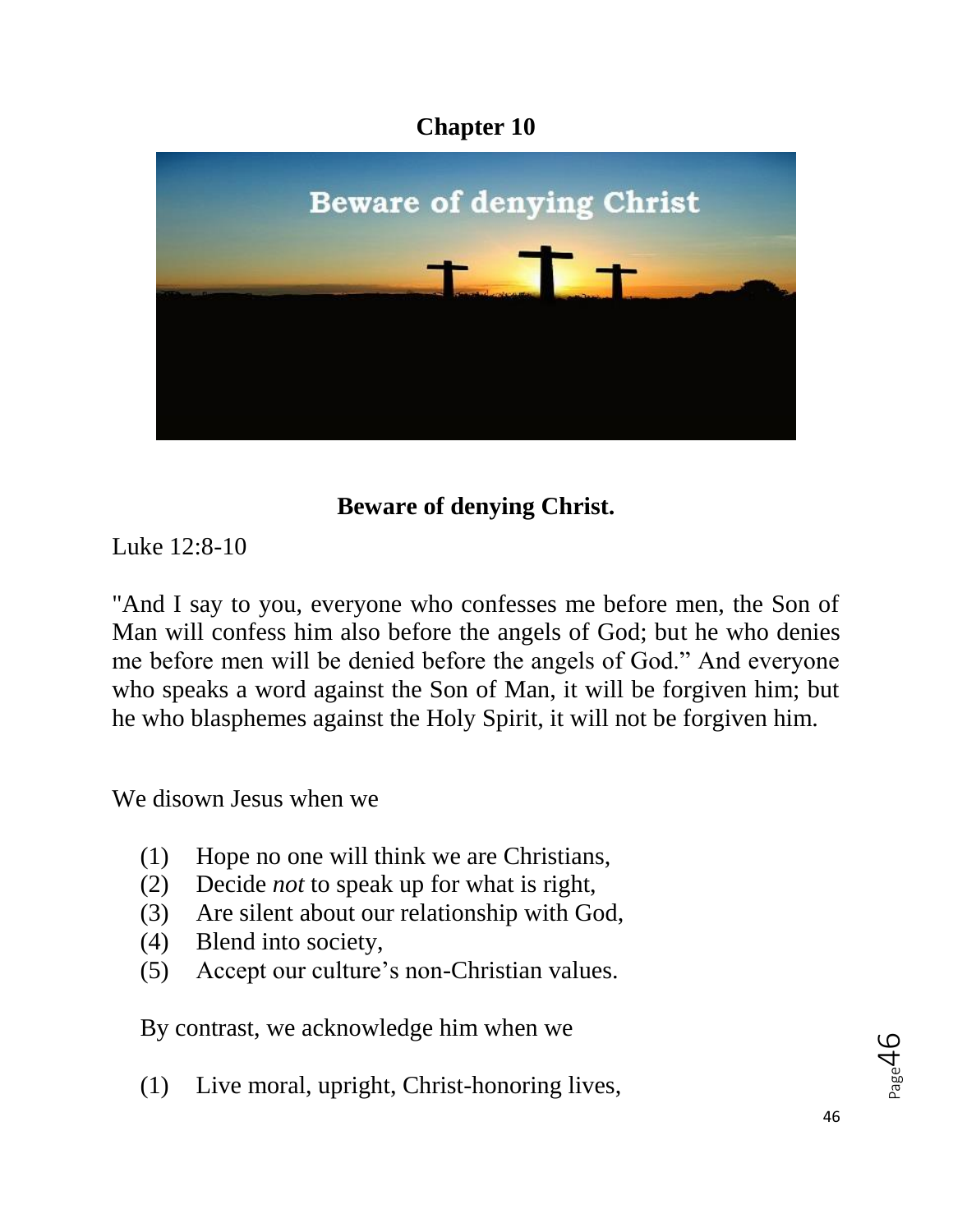- (2) Look for opportunities to share our faith with others,
- (3) Help others in need,
- (4) Take a stand for justice,
- (5) Love others,
- (6) Acknowledge our loyalty to Christ,
- (7) Use our lives and resources to carry out his desires rather than our own.

#### **Beware of the leaven of Pharisees**

[Matthew 16:6](http://bible.knowing-jesus.com/Matthew/16/6)

And Jesus said to them, "Watch out and beware of the leaven of the Pharisees and Sadducees."

The disciples answered Jesus' question with the common view—that Jesus was one of the great prophets come back to life. This belief may have stemmed from Deut. 18:18, where God said he would raise up a prophet from among the people.

### **Beware of evil workers**

[Philippians 3:2](http://bible.knowing-jesus.com/Philippians/3/2)

Beware of the dogs, beware of the evil workers, and beware of the false circumcision;

Citizens of Philippi had the same rights and privileges as the citizens of Rome, because Philippi was a Roman colony. Likewise, we Christians

![](_page_46_Picture_14.jpeg)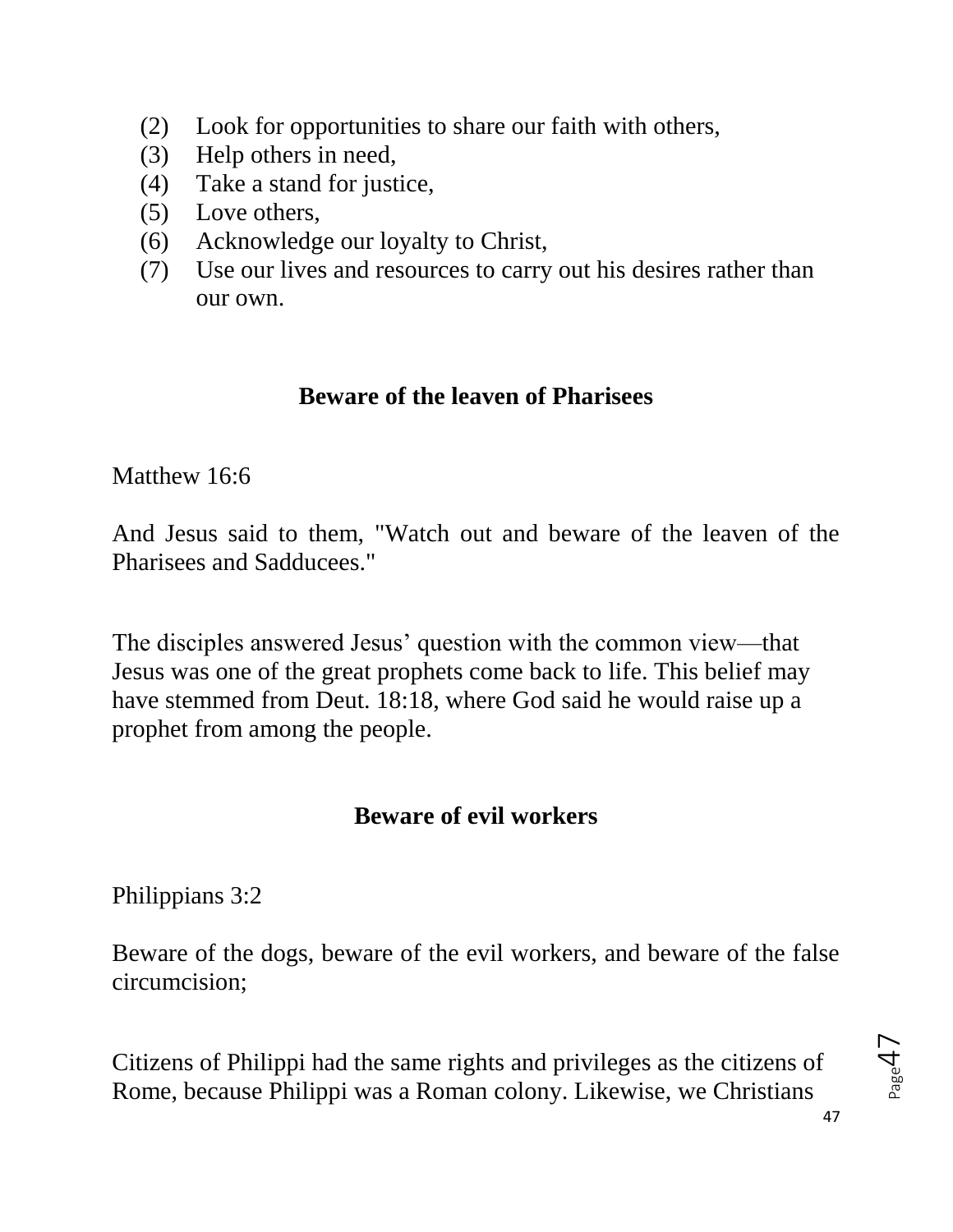will one day experience all the special privileges of our heavenly citizenship, because we belong to Christ. Let us not be so tied to this life that we would be sorry to see Christ return.

## **Talk and philosophy will deceive some.**

[Colossians 2:8](http://bible.knowing-jesus.com/Colossians/2/8)

See to it that no one takes you captive through philosophy and empty deception, according to the tradition of men, according to the elementary principles of the world, rather than according to Christ.

Paul writes against any philosophy of life based only on human ideas and experiences. Paul himself was a gifted philosopher, so he is not condemning philosophy.

He is condemning teaching that credits humanity, not Christ, with being the answer to life's problems. That approach becomes a false religion. There are many man-made approaches to life's problems that totally disregard God.

To resist heresy you must use your mind, keep your eyes on Christ, and study God's Word.

## **They will talk and deceive**

[Titus 1:10-11](http://bible.knowing-jesus.com/Titus/1/10)

For there are many who rebel against right teaching; they engage in useless talk and deceive people. This is especially true of those who insist on circumcision for salvation.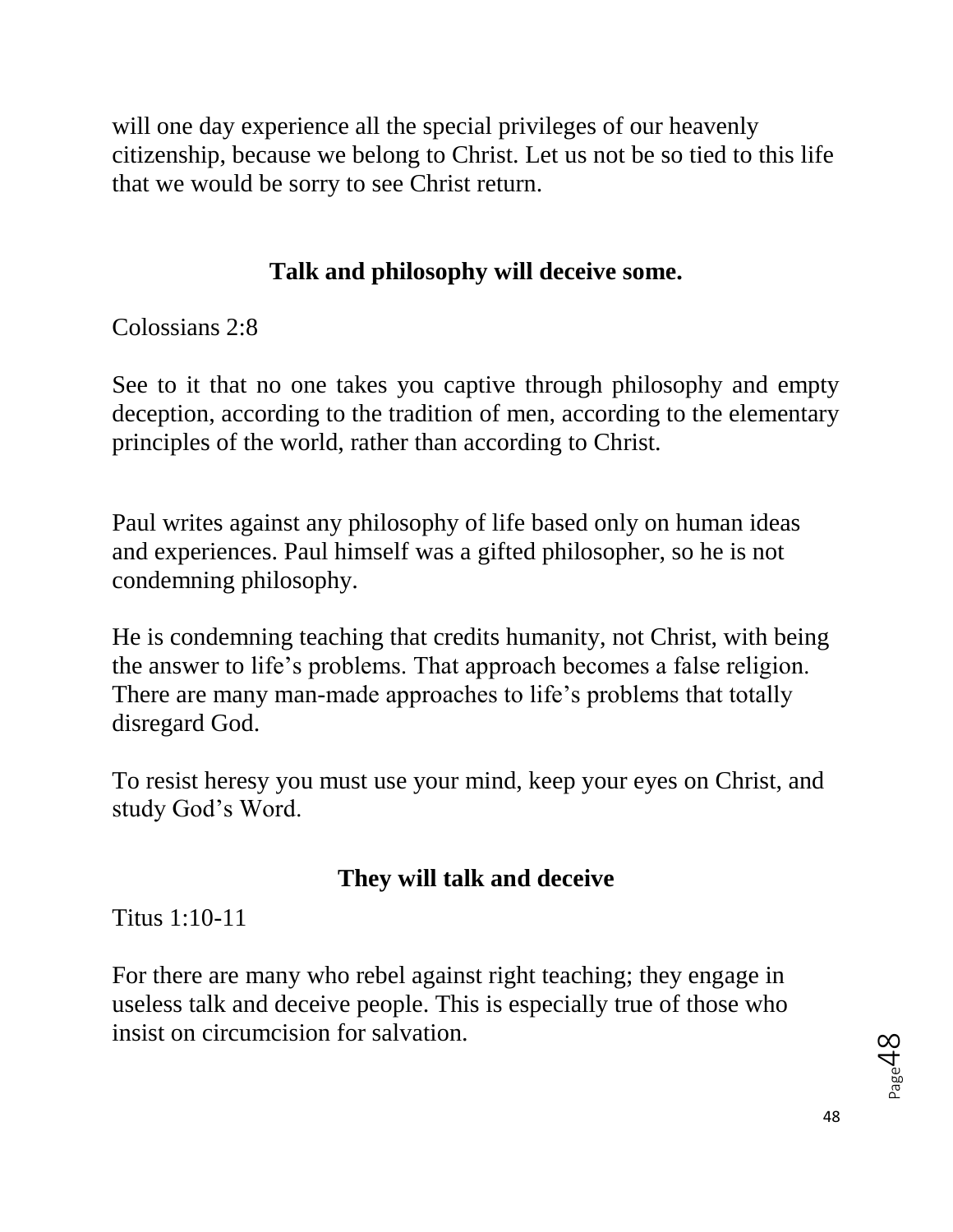They must be silenced. By their wrong teaching, they have already turned whole families away from the truth. Such teachers only want your money.

Paul warned Titus to be on the lookout for people who teach wrong doctrines and lead others into error. Some false teachers are simply confused—they speak their misguided opinions without checking them against the Bible.

Others have evil motives—they pretend to be Christians only because they can get more money ("dishonest gain"), additional business, or a feeling of power from being a leader in the church.

Jesus and the apostles repeatedly warned against false teachers (see Mark 13:22; Acts 20:29; 2 Thes. 2:3-12; 2 Peter 3:3-7) because their teachings attack the foundations of truth and integrity upon which the Christian faith is built.

You can recognize false teachers because they will

- (1) Focus more attention on themselves than on Christ;
- (2) Ask you to do something that will compromise or dilute your faith;